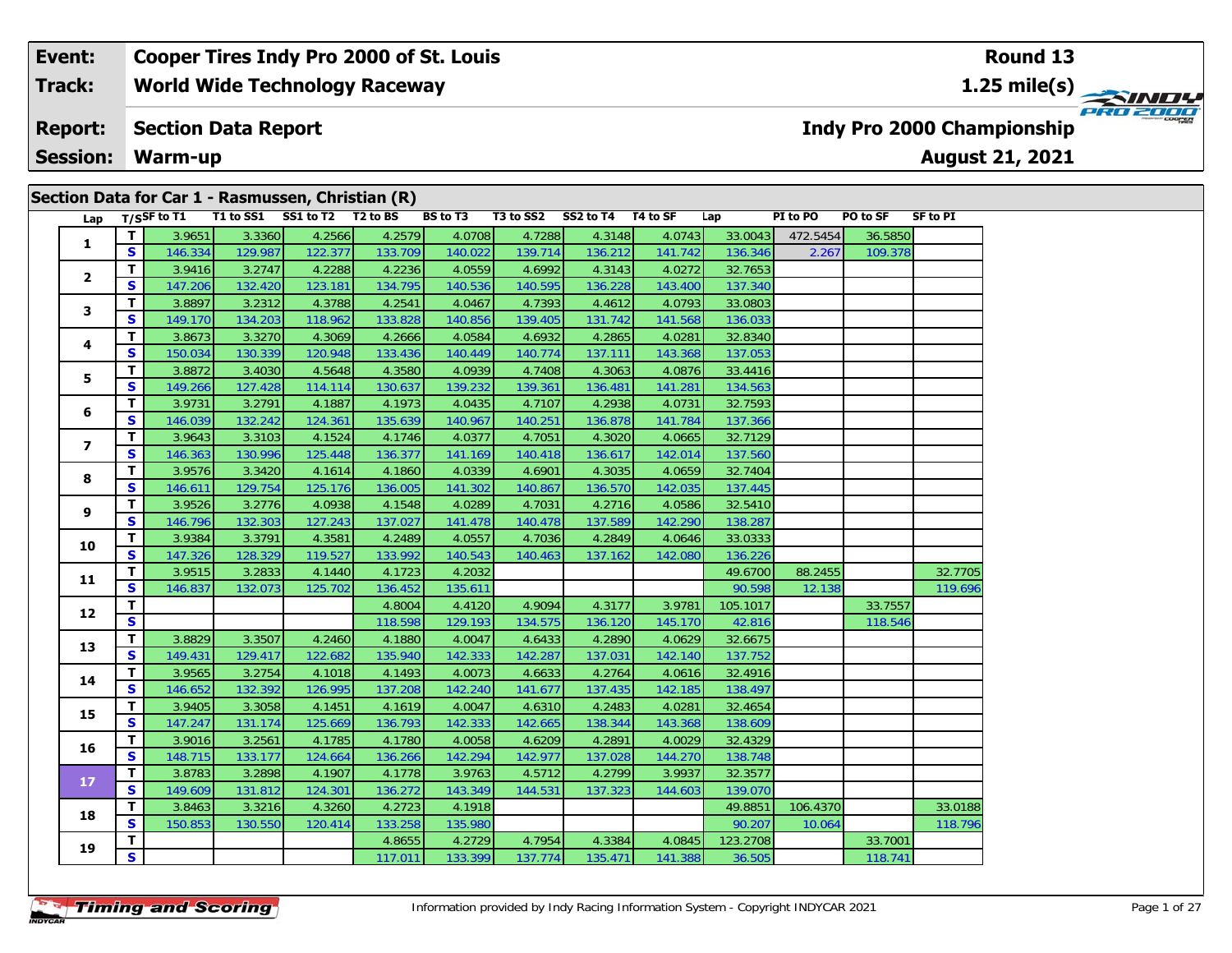## **Event:Round 13 Cooper Tires Indy Pro 2000 of St. Louis Track:World Wide Technology Raceway 1.25 mile(s)** PRO 2001 **Report: Section Data Report Indy Pro 2000 Championship Session:August 21, 2021 Warm-up Section Data for Car 1 - Rasmussen, Christian (R)** Lap T/S<sup>SF</sup> to T1 T1 to SS1 SS1 to T2 T2 to BS BS to T3 T3 to SS2 SS2 to T4 T4 to SF Lap PI to PO PO to SF SF to PI

136.142

138.986

**<sup>T</sup>** 3.9652 3.2948 4.1100 4.1630 4.0238 4.6825 4.2664 4.0567 32.5624 **<sup>S</sup>** 146.330 131.612 126.742 136.757 141.657 141.096 137.757 142.357 138.196

**<sup>T</sup>** 3.9419 3.2886 4.0739 4.1505 4.0162 4.6671 4.2719 4.0612 32.4713 **<sup>S</sup>** 147.195 131.860 127.865 137.169 141.925 141.562 137.580 142.199 138.584

**<sup>T</sup>** 3.9419 3.2694 4.0685 4.1486 4.0188 4.6672 4.2845 4.0546 32.4535 **<sup>S</sup>** 147.195 132.635 128.035 137.231 141.833 141.558 137.175 142.431 138.660

**<sup>T</sup>** 3.9321 3.3566 4.2789 4.2091 4.0428 4.7784 4.3738 4.0820 33.0537 **<sup>S</sup>** 147.562 129.189 121.739 135.259 140.991 138.264 134.375 141.475 136.142

**<sup>T</sup>** 3.9505 3.4040 4.2900 4.2099 4.0278 4.6800 4.2894 3.9672 32.8188 **<sup>S</sup>** 146.874 127.390 121.424 135.233 141.516 141.171 137.019 145.569 137.117

**<sup>T</sup>** 3.8971 3.3066 4.2333 4.2269 4.0294 4.6388 4.2788 4.0336 32.6445 **<sup>S</sup>** 148.887 131.143 123.050 134.689 141.460 142.425 137.358 143.172 137.849

**<sup>T</sup>** 3.9303 3.2781 4.1259 4.3395 4.5316 4.9520 4.2920 4.0469 33.4963 **<sup>S</sup>** 147.629 132.283 126.253 131.194 125.783 133.417 136.936 142.702 134.343

**<sup>T</sup>** 4.1779 3.5392 4.1995 4.1953 4.0168 4.6511 4.2581 4.0230 33.0609 **<sup>S</sup>** 138.880 122.524 124.041 135.704 141.904 142.049 138.026 143.550 136.112

**<sup>T</sup>** 3.9134 3.2406 4.1655 4.1610 3.9976 4.6343 4.2639 4.0011 32.3774 **<sup>S</sup>** 148.267 133.814 125.053 136.822 142.586 142.563 137.838 144.335 138.986

**<sup>T</sup>** 3.8793 3.2753 4.2996 4.1920 4.0160 4.6765 4.2664 4.0121 32.6172 **<sup>S</sup>** 149.570 132.396 121.153 135.811 141.932 141.277 137.757 143.940 137.964

**<sup>T</sup>** 3.9145 3.3214 4.1320 4.1426 3.9851 4.6549 4.2416 4.0050 32.3971 **<sup>S</sup>** 148.225 130.558 126.067 137.430 143.033 141.933 138.563 144.195 138.901

**<sup>T</sup>** 3.9589 3.5144 4.2685 5.8912 7.2979 45.1073 **<sup>S</sup>** 146.563 123.388 122.036 96.639 78.105 86.959

**20**

**21**

**22**

**23**

**24**

**25**

**26**

**27**

**28**

**29**

**30**

**31**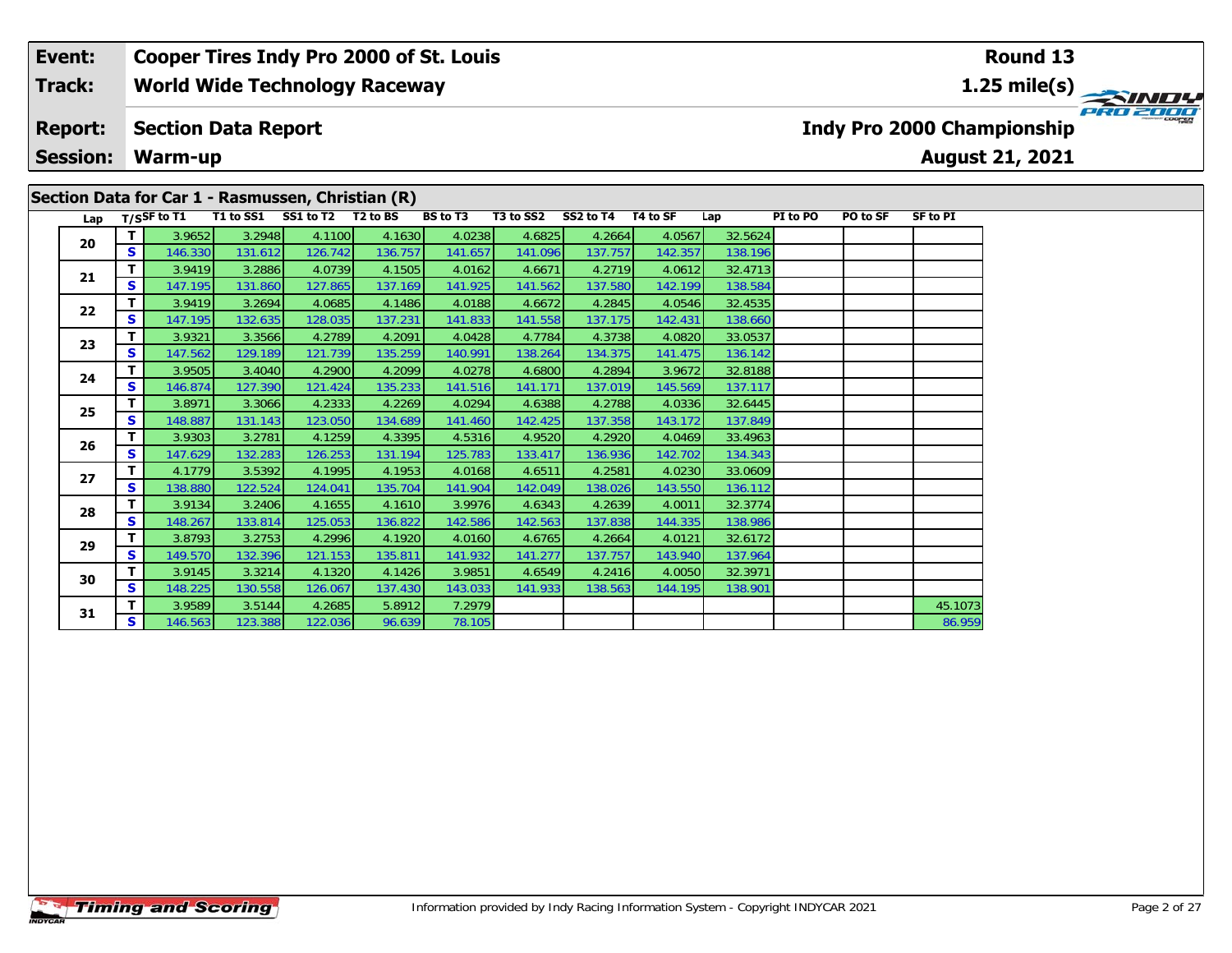#### **Event: Cooper Tires Indy Pro 2000 of St. Louis Round 13Track:World Wide Technology Raceway 1.25 mile(s)** PRO 2000 **Report: Section Data Report Indy Pro 2000 Championship August 21, 2021 Session:Warm-up**

## Lap T/S<sup>SF</sup> to T1 T1 to SS1 SS1 to T2 T2 to BS BS to T3 T3 to SS2 SS2 to T4 T4 to SF Lap PI to PO PO to SF SF to PI **1 <sup>T</sup>** 4.0390 3.3588 4.2344 4.2212 3.9912 5.0869 4.7345 4.3920 34.0580 478.1451 36.2803 **<sup>S</sup>** 143.656 129.105 123.018 134.871 142.814 129.879 124.137 131.489 132.128 2.240 110.297**2 <sup>T</sup>** 4.1487 3.3914 4.1134 4.2004 4.0659 4.7126 4.3354 4.0759 33.0437 **<sup>S</sup>** 139.858 127.864 126.637 135.539 140.190 140.195 135.565 141.686 136.183**3 <sup>T</sup>** 3.9506 3.2750 4.1364 4.2075 4.0601 4.6961 4.3310 4.0633 32.7200 **<sup>S</sup>** 146.871 132.408 125.933 135.310 140.391 140.687 135.702 142.126 137.531**4 <sup>T</sup>** 3.9479 3.3154 4.1113 4.2042 4.1608 50.3724 82.3482 33.5269 **<sup>S</sup>** 146.971 130.795 126.702 135.417 136.993 89.335 13.007 116.996**5T T** 4.9449 4.3410 4.8313 4.3840 4.0911 101.3999 35.8972<br> **S** S 111.474 115.132 131.306 136.750 134.062 141.160 44.379 111.474 **6 <sup>T</sup>** 3.9679 3.2903 4.0385 4.1556 4.0358 4.6836 4.3001 4.0345 32.5063 **<sup>S</sup>** 146.230 131.792 128.986 137.000 141.236 141.063 136.678 143.140 138.435**7 <sup>T</sup>** 3.9137 3.2454 4.0542 4.1572 4.0290 4.6630 4.3039 4.0216 32.3880 **<sup>S</sup>** 148.255 133.616 128.486 136.948 141.474 141.686 136.557 143.600 138.940**88 T** 3.9053 3.2465 4.1487 4.2038 4.2431 4.2431 32.8472 49.6831 95.4484 32.8472<br>**S** 148.574 133.570 125.560 135.429 134.336 **9 <sup>T</sup>** 4.7635 4.2438 4.9435 4.5025 4.2119 112.3235 33.7110 **<sup>S</sup>** 119.517 134.314 133.647 130.534 137.112 40.063 118.703**10 <sup>T</sup>** 4.0640 3.3181 4.0541 4.1574 4.0312 4.6736 4.3271 4.0898 32.7153 **<sup>S</sup>** 142.772 130.688 128.489 136.941 141.397 141.365 135.825 141.205 137.550**11 <sup>T</sup>** 3.9846 3.2736 4.0215 4.1413 4.0178 4.6734 4.3215 4.0765 32.5102 **<sup>S</sup>** 145.617 132.465 129.531 137.473 141.869 141.371 136.001 141.666 138.418**12 <sup>T</sup>** 3.9558 3.2453 4.1022 4.1814 4.0199 4.6680 4.3099 4.0417 32.5242 **<sup>S</sup>** 146.678 133.620 126.983 136.155 141.795 141.534 136.367 142.885 138.359**13 <sup>T</sup>** 3.9142 3.2691 4.2331 4.2018 4.0032 4.6345 4.2752 4.0068 32.5379 **<sup>S</sup>** 148.236 132.647 123.056 135.494 142.386 142.557 137.474 144.130 138.300**14 <sup>T</sup>** 3.8742 3.2903 4.2494 4.2468 4.1636 51.8343 85.0535 35.0167 **<sup>S</sup>** 149.767 131.792 122.584 134.058 136.901 86.815 12.594 112.018**15T | 120.580 131.4.2340 131.4624 131.624 134.028 14.3851 14.1071 101.4786 120.32427<br>
<b>S** S 120.375 **16 <sup>T</sup>** 3.9756 3.2520 4.0097 4.1434 4.0256 4.6832 4.3454 4.0753 32.5102 **<sup>S</sup>** 145.947 133.345 129.912 137.404 141.594 141.075 135.253 141.707 138.418**17 <sup>T</sup>** 3.9614 3.2323 3.9995 4.1359 4.0238 4.6843 4.3157 4.0702 32.4231 **<sup>S</sup>** 146.470 134.157 130.244 137.653 141.657 141.042 136.184 141.885 138.790**18 <sup>T</sup>** 3.9561 3.2660 4.1408 4.2066 4.3276 51.9976 84.3890 35.1761 **<sup>S</sup>** 146.666 132.773 125.799 135.339 131.713 86.542 12.693 111.510**19 <sup>T</sup>** 4.8506 4.2882 4.8213 4.3532 4.0889 101.1899 33.6224 **<sup>S</sup>** 117.371 132.923 137.034 135.010 141.236 44.471 119.016**Section Data for Car 18 - McElrea, Hunter**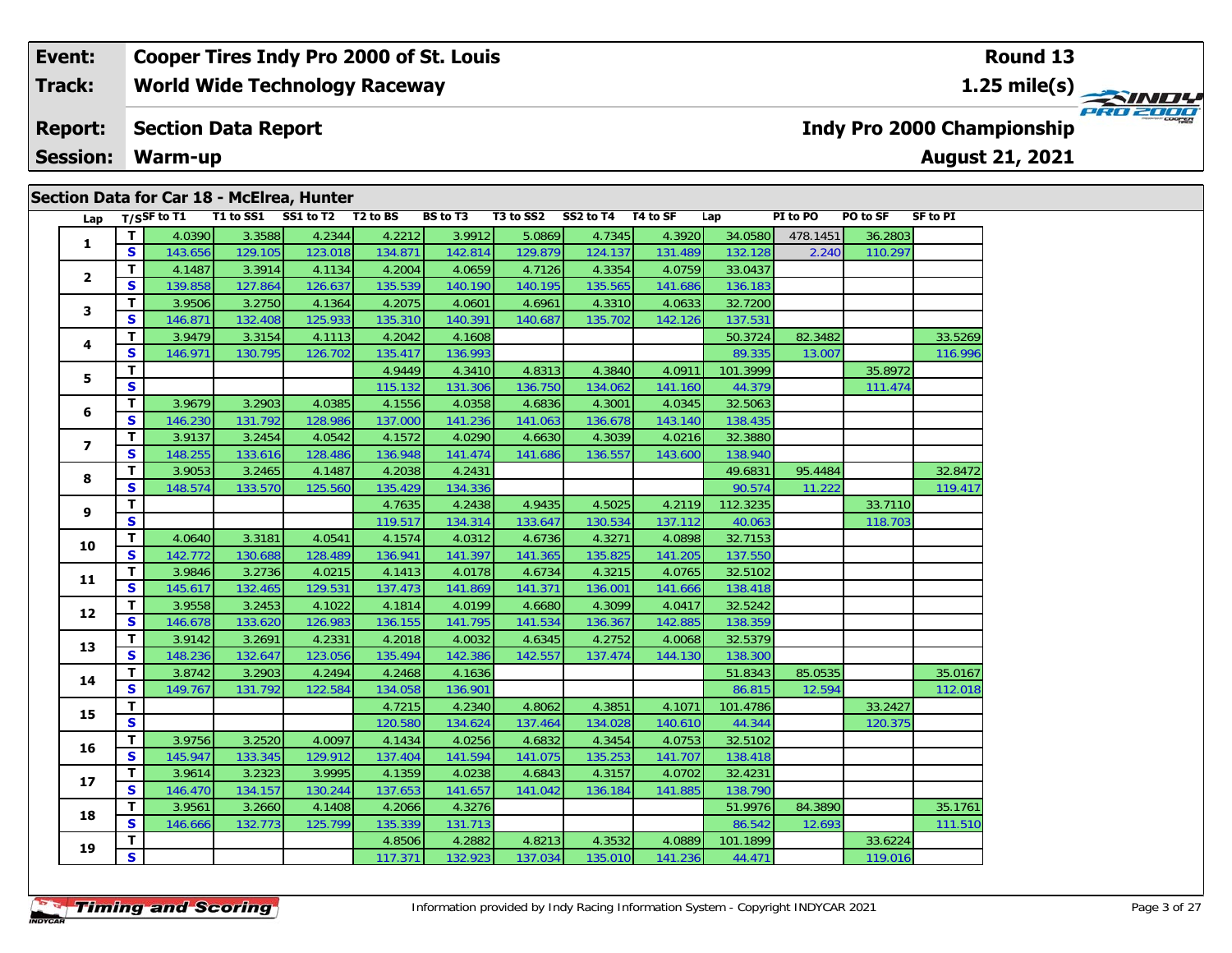### **Event: Cooper Tires Indy Pro 2000 of St. Louis Round 131.25 mile(s) World Wide Technology Raceway Track: PRO 200 Report: Section Data Report Indy Pro 2000 Championship Session: Warm-up August 21, 2021 Section Data for Car 18 - McElrea, Hunter**

| Lap |          | $T/S$ SF to T1 | T1 to SS1 | SS1 to T2 | T <sub>2</sub> to BS | <b>BS</b> to T3 | T3 to SS2 | SS2 to T4 | T4 to SF | Lap     | PI to PO | PO to SF | SF to PI |
|-----|----------|----------------|-----------|-----------|----------------------|-----------------|-----------|-----------|----------|---------|----------|----------|----------|
| 20  | т        | 3.9789         | 3.3777    | 4.2828    | 4.2026               | 3.9498          | 4.8092    | 4.4115    | 4.0779   | 33.0904 |          |          |          |
|     | S        | 145.826        | 128.382   | 121.628   | 135.468              | 144.311         | 137.379   | 133.226   | 141.617  | 135.991 |          |          |          |
| 21  | т        | 3.9317         | 3.2656    | 4.2078    | 4.1892               | 4.0170          | 4.6659    | 4.3017    | 4.0587   | 32.6376 |          |          |          |
|     | S        | 147.577        | 132.789   | 123.796   | 135.901              | 141.897         | 141.598   | 136.627   | 142.287  | 137.878 |          |          |          |
| 22  | т        | 3.9520         | 3.2578    | 4.0685    | 4.1614               | 4.0161          | 4.6739    | 4.3098    | 4.0537   | 32.4932 |          |          |          |
|     | <b>S</b> | 146.819        | 133.107   | 128.035   | 136.809              | 141.929         | 141.356   | 136.370   | 142.462  | 138.491 |          |          |          |
| 23  | т        | 3.9468         | 3.2395    | 4.0248    | 4.1373               | 4.0035          | 4.6544    | 4.2974    | 4.0355   | 32.3392 |          |          |          |
|     | <b>S</b> | 147.012        | 133.859   | 129.425   | 137.606              | 142.375         | 141.948   | 136.763   | 143.105  | 139.150 |          |          |          |
| 24  | т        | 3.9307         | 3.2197    | 4.0006    | 4.1134               | 3.9842          | 4.6484    | 4.2998    | 4.0180   | 32.2148 |          |          |          |
|     | s        | 147.614        | 134.682   | 130.208   | 138.406              | 143.065         | 142.131   | 136.687   | 143.728  | 139.687 |          |          |          |
| 25  | т        | 3.9148         | 3.2050    | 4.0064    | 4.1075               | 3.9839          | 4.6422    | 4.2932    | 4.0098   | 32.1628 |          |          |          |
|     | S        | 148.214        | 135.300   | 130.019   | 138.605              | 143.076         | 142.321   | 136.897   | 144.022  | 139.913 |          |          |          |
| 26  | т        | 4.0752         | 3.5971    | 4.7395    | 6.3360               | 7.2321          |           |           |          |         |          |          | 45.2921  |
|     | S        | 142.380        | 120.552   | 109.908   | 89.855               | 78.815          |           |           |          |         |          |          | 86.605   |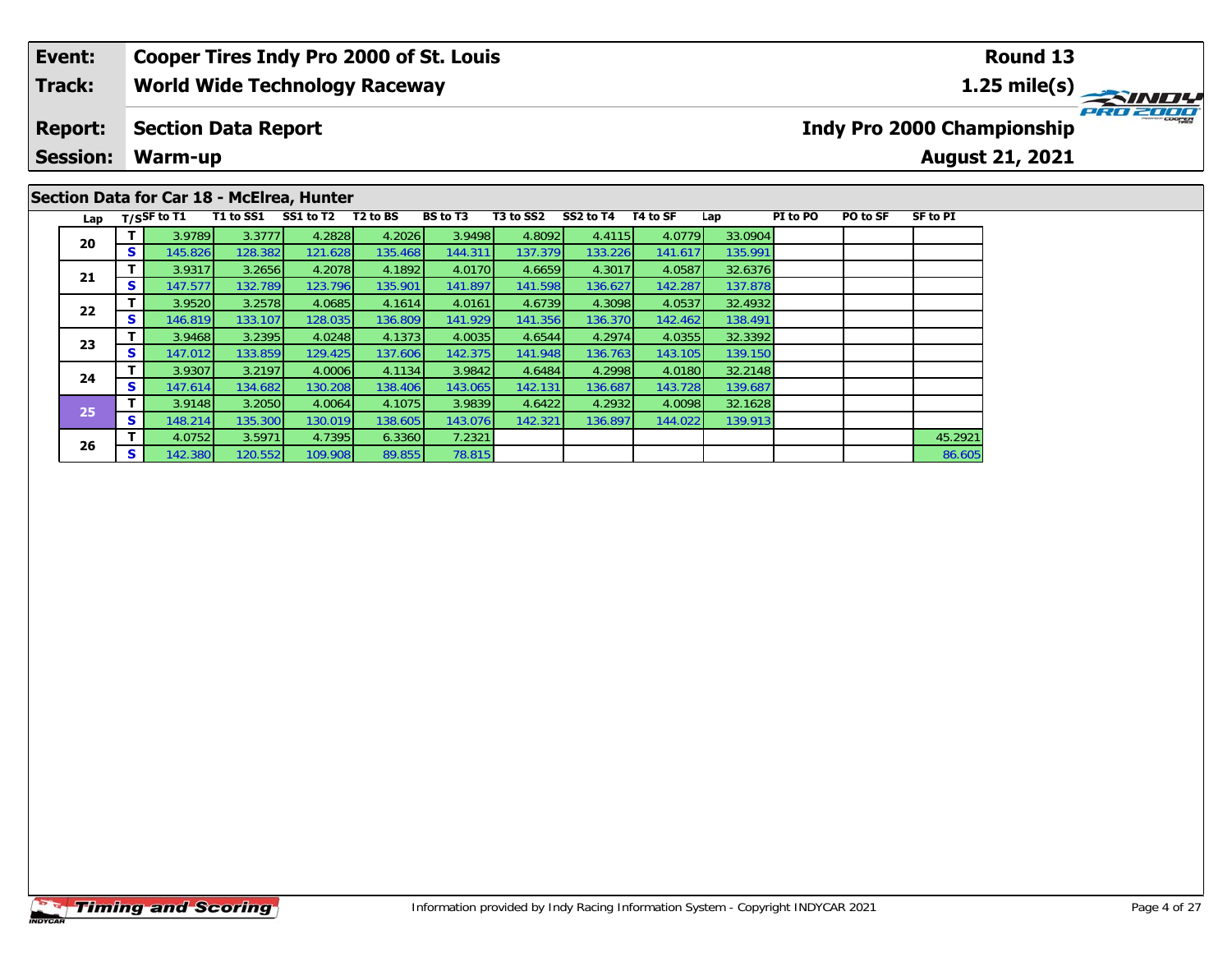| Lap                     |              | T/SSF to T1 | T1 to SS1 SS1 to T2 T2 to BS |         |         | <b>BS</b> to T3 | T3 to SS2 | SS2 to T4 | T4 to SF | Lap      | PI to PO | PO to SF | <b>SF to PI</b> |
|-------------------------|--------------|-------------|------------------------------|---------|---------|-----------------|-----------|-----------|----------|----------|----------|----------|-----------------|
| 1                       | т            | 4.2125      | 3.5111                       | 4.3519  | 4.3013  | 4.0887          | 5.0018    | 4.5376    | 4.1857   | 34.1906  | 467.0091 | 35.3929  |                 |
|                         | S            | 137.739     | 123.504                      | 119.697 | 132.360 | 139.409         | 132.089   | 129.524   | 137.970  | 131.615  | 2.294    | 113.062  |                 |
| $\overline{2}$          | т            | 4.0093      | 3.3740                       | 4.2597  | 4.2605  | 4.0781          | 4.9296    | 4.5124    | 4.1667   | 33.5903  |          |          |                 |
|                         | S            | 144.720     | 128.523                      | 122.288 | 133.627 | 139.771         | 134.023   | 130.247   | 138.599  | 133.967  |          |          |                 |
| 3                       | T            | 3.9944      | 3.3430                       | 4.2552  | 4.2561  | 4.0732          | 4.8706    | 4.4781    | 4.1546   | 33.4252  |          |          |                 |
|                         | S            | 145.260     | 129.715                      | 122.417 | 133.765 | 139.939         | 135.647   | 131.245   | 139.003  | 134.629  |          |          |                 |
| 4                       | T            | 3.9985      | 3.5437                       | 4.4776  | 4.3117  | 4.0261          | 4.7979    | 4.3996    | 4.0604   | 33.6155  |          |          |                 |
|                         | S            | 145.111     | 122.368                      | 116.337 | 132.040 | 141.576         | 137.702   | 133.587   | 142.227  | 133.867  |          |          |                 |
| 5                       | т            | 3.9091      | 3.5243                       | 4.5102  | 4.2782  | 3.9825          | 5.1565    | 4.6332    | 4.2094   | 34.2034  |          |          |                 |
|                         | S            | 148.430     | 123.042                      | 115.496 | 133.074 | 143.126         | 128.126   | 126.851   | 137.193  | 131.566  |          |          |                 |
| 6                       | т            | 4.0128      | 3.5298                       | 4.4116  | 4.2672  | 3.9865          | 4.9048    | 4.5234    | 4.1115   | 33.7476  |          |          |                 |
|                         | S            | 144.594     | 122.850                      | 118.077 | 133.417 | 142.983         | 134.701   | 129.930   | 140.460  | 133.343  |          |          |                 |
| $\overline{\mathbf{z}}$ | т            | 3.9162      | 3.3357                       | 4.4359  | 4.3159  | 4.0515          | 4.8749    | 4.5216    | 4.1377   | 33.5894  |          |          |                 |
|                         | S            | 148.161     | 129.999                      | 117.430 | 131.912 | 140.689         | 135.527   | 129.982   | 139.570  | 133.971  |          |          |                 |
| 8                       | T            | 3.9653      | 3.3357                       | 4.2106  | 4.2051  | 4.2582          |           |           |          | 52.5923  | 303.9322 |          | 35.6716         |
|                         | S            | 146.326     | 129.999                      | 123.714 | 135.388 | 133.859         |           |           |          | 85.564   | 3.524    |          | 109.961         |
|                         | т            |             |                              |         | 4.7586  | 4.2035          | 5.0642    | 4.5751    | 4.2007   | 320.8730 |          | 33.8615  |                 |
| 9                       | S            |             |                              |         | 119.640 | 135.601         | 130.461   | 128.462   | 137.477  | 14.024   |          | 118.175  |                 |
| 10                      | T            | 3.9914      | 3.3477                       | 4.3045  | 4.2507  | 4.0144          | 4.8223    | 4.4384    | 4.0923   | 33.2617  |          |          |                 |
|                         | $\mathbf{s}$ | 145.369     | 129.533                      | 121.015 | 133.935 | 141.989         | 137.006   | 132.419   | 141.119  | 135.291  |          |          |                 |
|                         | T            | 3.9259      | 3.2762                       | 4.2218  | 4.1755  | 3.9303          | 4.8949    | 4.5468    | 4.1131   | 33.0845  |          |          |                 |
| 11                      | $\mathbf{s}$ | 147.795     | 132.360                      | 123.386 | 136.347 | 145.027         | 134.974   | 129.262   | 140.405  | 136.015  |          |          |                 |
|                         | T            | 3.9208      | 3.2728                       | 4.4921  | 4.3465  | 4.0720          | 4.8761    | 4.4463    | 4.1252   | 33.5518  |          |          |                 |
| 12                      | $\mathbf{s}$ | 147.987     | 132.497                      | 115.961 | 130.983 | 139.980         | 135.494   | 132.183   | 139.993  | 134.121  |          |          |                 |
|                         | т            | 3.9573      | 3.3395                       | 4.2411  | 4.2003  | 3.9821          | 4.8393    | 4.4174    | 4.0692   | 33.0462  |          |          |                 |
| 13                      | S            | 146.622     | 129.851                      | 122.824 | 135.542 | 143.141         | 136.524   | 133.048   | 141.920  | 136.173  |          |          |                 |
|                         | т            | 3.9033      | 3.2815                       | 4.4216  | 4.3537  | 4.0733          | 4.8769    | 4.4204    | 4.0843   | 33.4150  |          |          |                 |
| 14                      | S            | 148.650     | 132.146                      | 117.810 | 130.767 | 139.936         | 135.472   | 132.958   | 141.395  | 134.670  |          |          |                 |
|                         | т            | 3.9235      | 3.3115                       | 4.3363  | 4.2828  | 4.0491          | 4.8400    | 4.3983    | 4.0750   | 33.2165  |          |          |                 |
| 15                      | S            | 147.885     | 130.949                      | 120.128 | 132.931 | 140.772         | 136.505   | 133.626   | 141.718  | 135.475  |          |          |                 |

**<sup>T</sup>** 3.9222 3.3271 4.2926 4.2502 4.0447 4.8277 4.4164 4.0947 33.1756 **<sup>S</sup>** 147.934 130.335 121.350 133.951 140.925 136.852 133.078 141.036 135.642

**<sup>T</sup>** 4.0032 3.4648 4.3387 4.2406 4.0116 4.8431 4.4384 4.0876 33.4280 **<sup>S</sup>** 144.941 125.155 120.061 134.254 142.088 136.417 132.419 141.281 134.618

**<sup>T</sup>** 3.9488 3.2800 4.4291 4.3680 4.1682 51.4287 126.3717 34.4129 **<sup>S</sup>** 146.938 132.206 117.611 130.338 136.750 87.500 8.476 113.983

**T** 4.8227 4.2467 4.9322 4.4801 4.1266 144.6450 35.2891 **S** 2891 35.2891 134.222 133.953 131.186 139.946 31.111 113.395

**16**

**17**

**18**

**19**

33.1756

134.618

113.395

113.983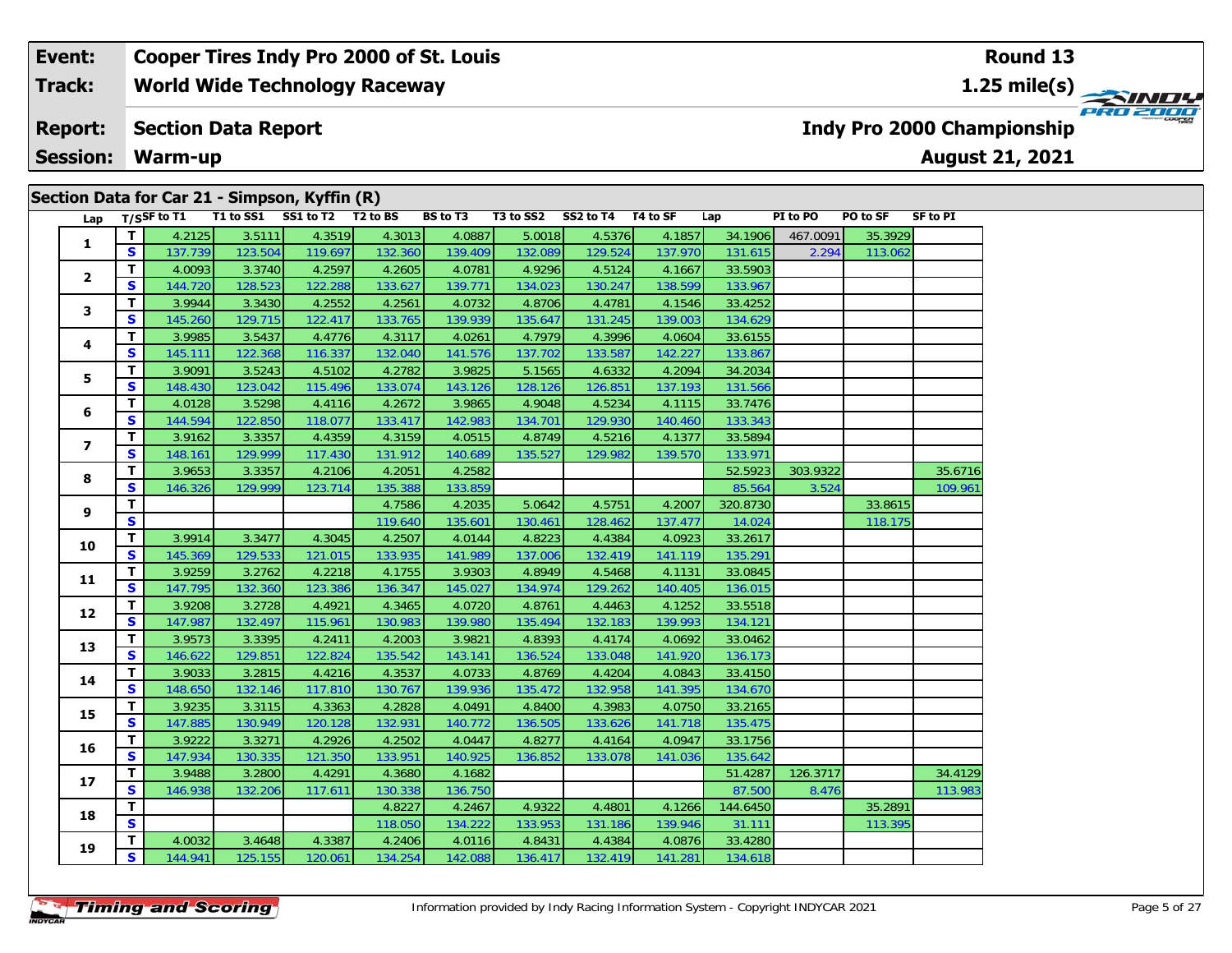# **Section Data for Car 21 - Simpson, Kyffin (R)**

| Lap |   | $T/S$ SF to T1 | T1 to SS1 | SS1 to T2 | T2 to BS | <b>BS</b> to T3 | T3 to SS2 | SS2 to T4 | T4 to SF | Lap     | PI to PO | PO to SF | SF to PI |
|-----|---|----------------|-----------|-----------|----------|-----------------|-----------|-----------|----------|---------|----------|----------|----------|
| 20  |   | 3.9129         | 3.3634    | 4.5505    | 4.3524   | 4.0506          | 4.7922    | 4.4103    | 4.0921   | 33.5244 |          |          |          |
|     |   | 148.286        | 128.928   | 114.4731  | 130.806  | 140.720         | 137.866   | 133.262   | 141.126  | 134.231 |          |          |          |
| 21  |   | 3.9427         | 3.3416    | 4.3650    | 4.3000   | 4.0475          | 4.8262    | 4.4514    | 4.1219   | 33.3963 |          |          |          |
|     |   | 147.165        | 129.769   | 119.338   | 132.400  | 140.828         | 136.895   | 132.032   | 140.105  | 134.745 |          |          |          |
| 22  |   | 3.9802         | 3.3098    | 4.2388    | 4.2024   | 4.0212          | 4.7775    | 4.4154    | 4.0834   | 33.0287 |          |          |          |
|     | Ð | 145.778        | 131.016   | 122.891   | 135.475  | 141.749         | 138.290   | 133.109   | 141.426  | 136.245 |          |          |          |
|     |   | 3.9539         | 3.2972    | 4.2579    | 4.2119   | 4.4989          |           |           |          |         |          |          | 36.0278  |
| 23  | э | 146.748        | 131.517   | 122.339   | 135.169  | 126.698         |           |           |          |         |          |          | 108.874  |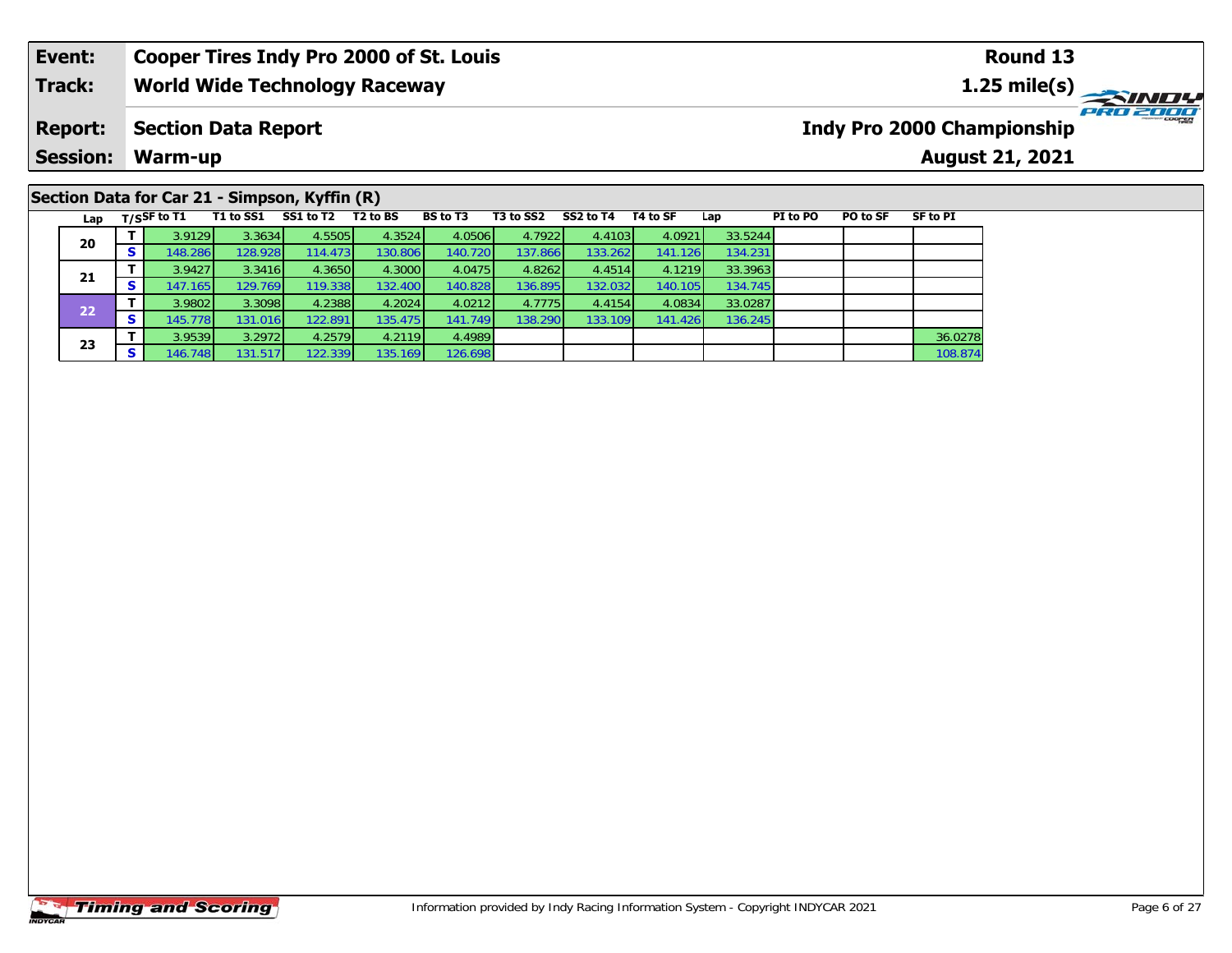|                         |              |             |           | Section Data for Car 22 - Sulaiman, Manuel |                      |                 |           |           |          |          |          |          |                 |
|-------------------------|--------------|-------------|-----------|--------------------------------------------|----------------------|-----------------|-----------|-----------|----------|----------|----------|----------|-----------------|
| Lap                     |              | T/SSF to T1 | T1 to SS1 | SS1 to T2                                  | T <sub>2</sub> to BS | <b>BS</b> to T3 | T3 to SS2 | SS2 to T4 | T4 to SF | Lap      | PI to PO | PO to SF | <b>SF to PI</b> |
| $\mathbf{1}$            | T            | 4.1062      | 3.5149    | 4.3327                                     | 4.2747               | 4.0675          | 4.9146    | 4.4913    | 4.1416   | 33.8435  | 467.4638 | 34.7059  |                 |
|                         | $\mathbf{s}$ | 141.305     | 123.371   | 120.227                                    | 133.183              | 140.135         | 134.432   | 130.859   | 139.439  | 132.965  | 2.291    | 115.300  |                 |
| $\overline{2}$          | T            | 3.9721      | 3.3736    | 4.2166                                     | 4.2125               | 4.0506          | 4.8779    | 4.4121    | 4.0922   | 33.2076  |          |          |                 |
|                         | $\mathbf{s}$ | 146.076     | 128.538   | 123.538                                    | 135.150              | 140.720         | 135.444   | 133.208   | 141.122  | 135.511  |          |          |                 |
| 3                       | т            | 3.9543      | 3.3837    | 4.2456                                     | 4.2310               | 4.0456          | 5.0818    | 4.5934    | 4.2344   | 33.7698  |          |          |                 |
|                         | $\mathbf{s}$ | 146.733     | 128.154   | 122.694                                    | 134.559              | 140.894         | 130.009   | 127.950   | 136.383  | 133.255  |          |          |                 |
| 4                       | T            | 4.0570      | 3.5072    | 4.2843                                     | 4.2436               | 4.0576          | 5.3814    | 4.8756    | 4.4100   | 34.8167  |          |          |                 |
|                         | S            | 143.019     | 123.642   | 121.586                                    | 134.159              | 140.477         | 122.771   | 120.545   | 130.952  | 129.248  |          |          |                 |
| 5                       | т            | 4.1807      | 3.7685    | 4.4859                                     | 4.2936               | 4.0251          | 4.9662    | 4.4631    | 4.1184   | 34.3015  |          |          |                 |
|                         | $\mathbf{s}$ | 138.787     | 115.069   | 116.121                                    | 132.597              | 141.611         | 133.036   | 131.686   | 140.224  | 131.190  |          |          |                 |
| 6                       | T            | 3.9642      | 3.3641    | 4.2277                                     | 4.1910               | 4.0035          | 4.8465    | 4.3733    | 4.0810   | 33.0513  |          |          |                 |
|                         | $\mathbf{s}$ | 146.367     | 128.901   | 123.213                                    | 135.843              | 142.375         | 136.321   | 134.390   | 141.509  | 136.152  |          |          |                 |
| $\overline{\mathbf{z}}$ | T            | 3.9435      | 3.3542    | 4.2411                                     | 4.2018               | 4.0198          | 4.8093    | 4.3719    | 4.0721   | 33.0137  |          |          |                 |
|                         | S            | 147.135     | 129.282   | 122.824                                    | 135.494              | 141.798         | 137.376   | 134.433   | 141.819  | 136.307  |          |          |                 |
| 8                       | т            | 3.9451      | 3.4010    | 4.2023                                     | 4.2115               | 4.4040          |           |           |          | 52.9643  | 303.3619 |          | 36.3000         |
|                         | $\mathbf{s}$ | 147.075     | 127.503   | 123.958                                    | 135.182              | 129.428         |           |           |          | 84.963   | 3.531    |          | 108.058         |
| 9                       | т            |             |           |                                            | 4.7612               | 4.2570          | 5.0317    | 4.5380    | 4.2219   | 321.4243 |          | 34.7267  |                 |
|                         | $\mathbf{s}$ |             |           |                                            | 119.575              | 133.897         | 131.304   | 129.512   | 136.787  | 14.000   |          | 115.231  |                 |
| 10                      | т            | 4.0692      | 3.4209    | 4.2180                                     | 4.2389               | 4.0650          | 4.8168    | 4.4020    | 4.1243   | 33.3551  |          |          |                 |
|                         | $\mathbf{s}$ | 142.590     | 126.761   | 123.497                                    | 134.308              | 140.221         | 137.162   | 133.514   | 140.024  | 134.912  |          |          |                 |
| 11                      | T            | 4.0116      | 3.3818    | 4.1616                                     | 4.2091               | 4.0431          | 4.7668    | 4.3806    | 4.0979   | 33.0525  |          |          |                 |
|                         | $\mathbf{s}$ | 144.637     | 128.226   | 125.170                                    | 135.259              | 140.981         | 138.601   | 134.166   | 140.926  | 136.147  |          |          |                 |
| 12                      | т            | 3.9781      | 3.3551    | 4.1788                                     | 4.2090               | 4.0569          | 4.8458    | 4.3924    | 4.2695   | 33.2856  |          |          |                 |
|                         | $\mathbf{s}$ | 145.855     | 129.247   | 124.655                                    | 135.262              | 140.501         | 136.341   | 133.805   | 135.262  | 135.194  |          |          |                 |
| 13                      | T            | 4.4308      | 3.6018    | 4.2949                                     | 4.2088               | 4.0038          | 4.7818    | 4.3518    | 4.0618   | 33.7355  |          |          |                 |
|                         | $\mathbf{s}$ | 130.953     | 120.394   | 121.285                                    | 135.269              | 142.365         | 138.166   | 135.054   | 142.178  | 133.391  |          |          |                 |
| 14                      | T            | 3.9062      | 3.3188    | 4.2490                                     | 4.1917               | 3.9666          | 4.8777    | 4.4025    | 4.0893   | 33.0018  |          |          |                 |
|                         | S            | 148.540     | 130.661   | 122.596                                    | 135.820              | 143.700         | 135.449   | 133.499   | 141.222  | 136.356  |          |          |                 |
| 15                      | T            | 3.9300      | 3.3534    | 4.2583                                     | 4.2105               | 4.0112          | 4.7592    | 4.3414    | 4.0450   | 32.9090  |          |          |                 |
|                         | $\mathbf{s}$ | 147.641     | 129.312   | 122.328                                    | 135.214              | 142.102         | 138.822   | 135.377   | 142.769  | 136.741  |          |          |                 |
| 16                      | $\mathbf{T}$ | 3.9058      | 3.3333    | 4.2146                                     | 4.1928               | 3.9932          | 4.7813    | 4.3670    | 4.0648   | 32.8528  |          |          |                 |
|                         | S            | 148.555     | 130.092   | 123.596                                    | 135.785              | 142.743         | 138.180   | 134.584   | 142.073  | 136.975  |          |          |                 |
| 17                      | т            | 3.9390      | 3.3689    | 4.1912                                     | 4.2128               | 4.4080          |           |           |          | 51.6552  | 133.9569 |          | 34.8438         |
|                         | $\mathbf{s}$ | 147.303     | 128.717   | 124.286                                    | 135.140              | 129.310         |           |           |          | 87.116   | 7.996    |          | 112.574         |
| 18                      | $\mathbf{T}$ |             |           |                                            | 5.3093               | 4.6702          | 5.4464    | 4.4941    | 4.0564   | 154.1658 |          | 37.0203  |                 |
|                         | $\mathbf{s}$ |             |           |                                            | 107.230              | 122.050         | 121.306   | 130.778   | 142.368  | 29.189   |          | 108.092  |                 |
| 19                      | T            | 3.9262      | 3.4477    | 4.3088                                     | 4.2137               | 3.9743          | 4.8070    | 4.3856    | 4.0650   | 33.1283  |          |          |                 |
|                         | S            | 147.783     | 125.776   | 120.894                                    | 135.111              | 143.421         | 137.442   | 134.013   | 142.066  | 135.836  |          |          |                 |

135.836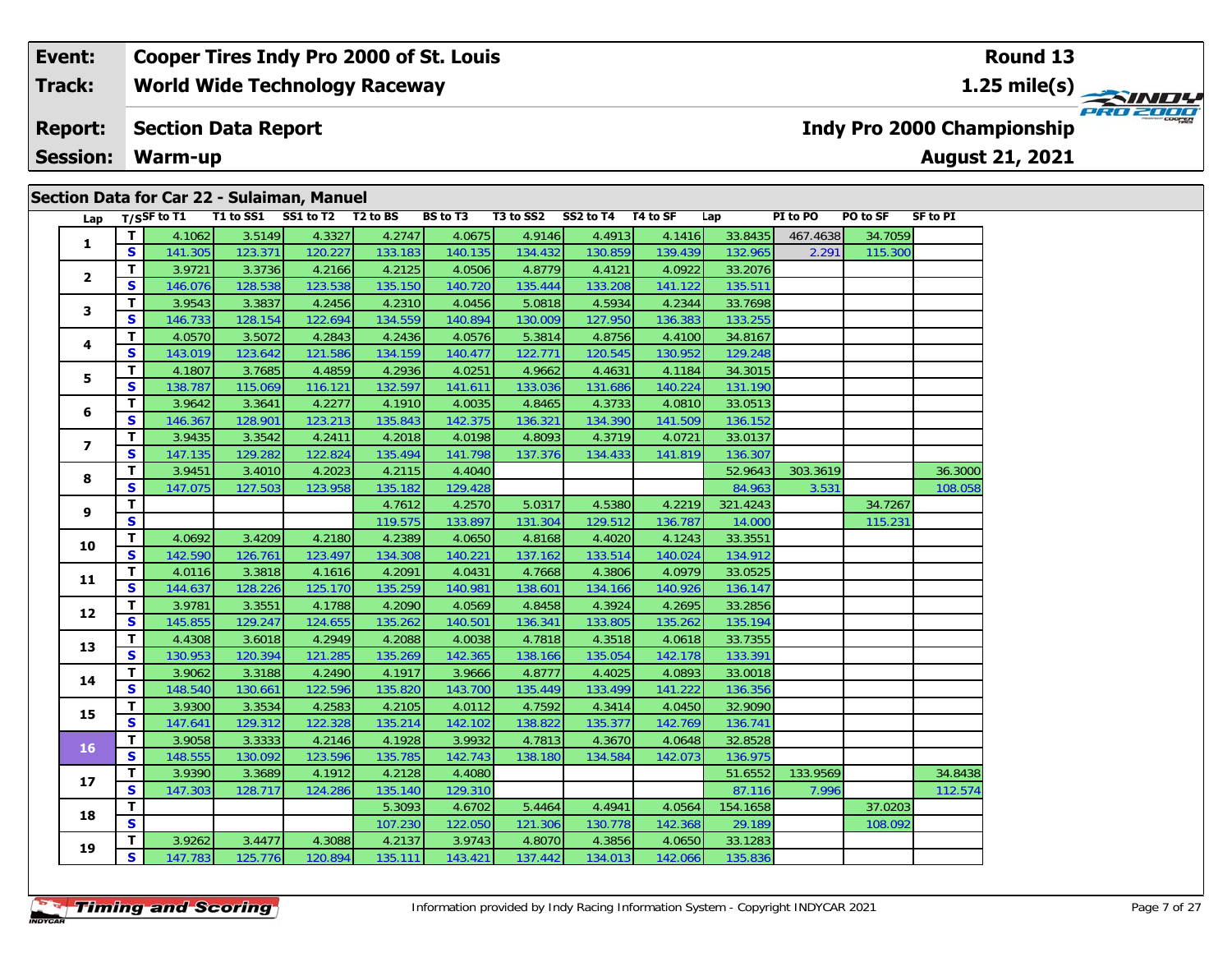#### **Event: Cooper Tires Indy Pro 2000 of St. Louis Round 131.25 mile(s) World Wide Technology Raceway Track: PRO 2000 Report: Indy Pro 2000 Championship Section Data Report Session: Warm-up August 21, 2021**

## **Section Data for Car 22 - Sulaiman, Manuel**

| Lap |    | T/SSF to T1 | T1 to SS1 | SS1 to T2 | T2 to BS | <b>BS</b> to T3 | T3 to SS2 | SS2 to T4 | T4 to SF | Lap     | PI to PO | PO to SF | SF to PI |
|-----|----|-------------|-----------|-----------|----------|-----------------|-----------|-----------|----------|---------|----------|----------|----------|
| 20  |    | 3.9361      | 3.4044    | 4.3487    | 4.2436   | 4.0034          | 4.7604    | 4.3514    | 4.0385   | 33.0865 |          |          |          |
|     | o. | 147.4121    | 127.375   | 119.785   | 134.159  | 142.379         | 138.787   | 135.066   | 142.999  | 136.007 |          |          |          |
| 21  |    | 3.9117      | 3.3598    | 4.2578    | 4.1762   | 3.9653          | 4.8413    | 4.3936    | 4.0379   | 32.9436 |          |          |          |
|     |    | 48.331      | 129.066   | 122.342   | 136.324  | 143.747         | 136.468   | 133.769   | 143.020  | 136.597 |          |          |          |
| 22  |    | 3.8956      | 3.4118    | 4.3715    | 4.2496   | 4.0306          | 4.8111    | 4.3617    | 4.0689   | 33.2008 |          |          |          |
|     | э. | 148.944     | 127.099   | 119.160   | 133.970  | 141.418         | 137.324   | 134.747   | 141.930  | 135.539 |          |          |          |
|     |    | 3.9943      | 3.6463    | 5.1034    | 6.1986   | 7.0323          |           |           |          |         |          |          | 44.4743  |
| 23  | э  | 145.264     | 118.925   | 102.071   | 91.846   | 81.055          |           |           |          |         |          |          | 88.197   |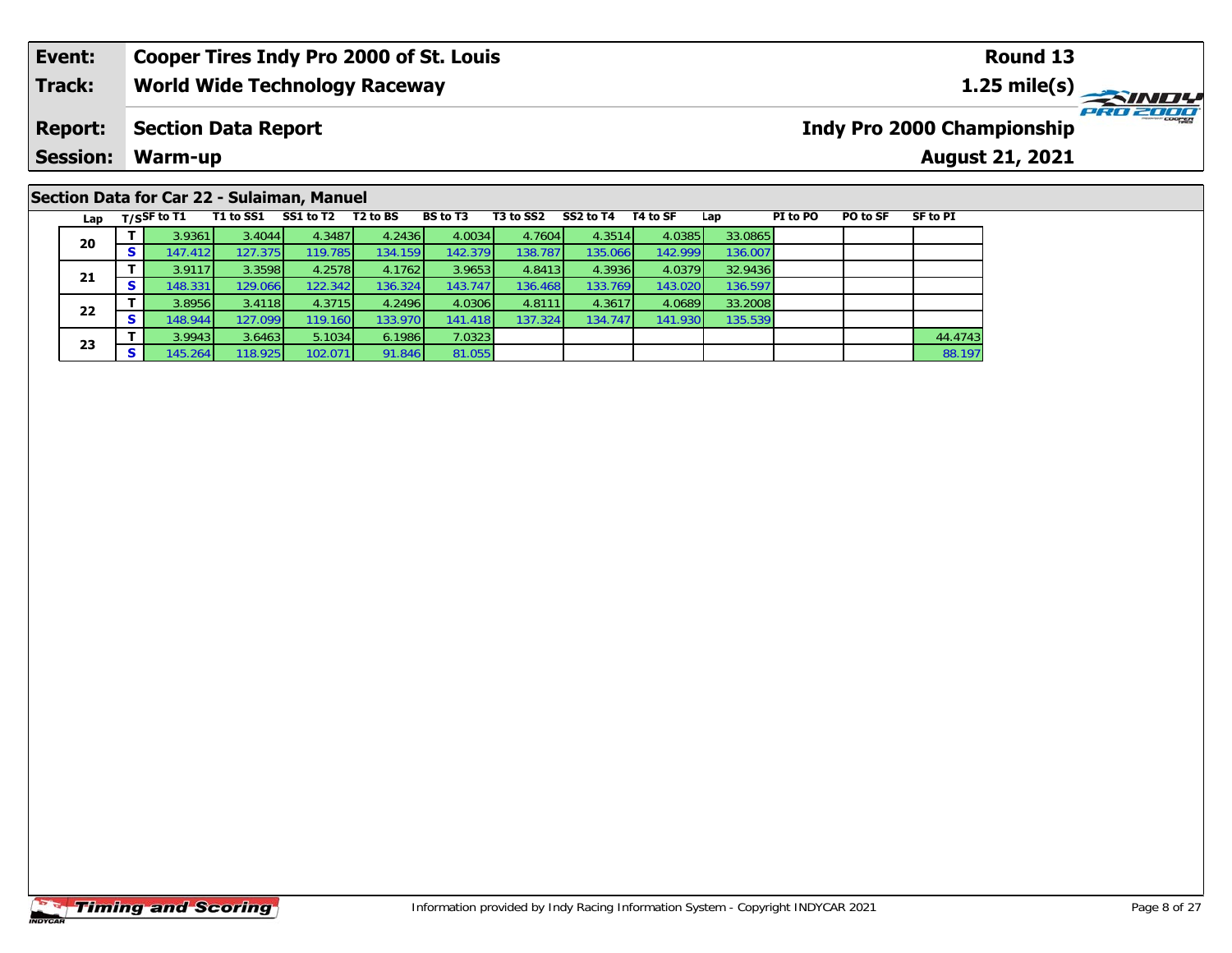| Section Data for Car 3 - Roe, James (R) |  |  |  |  |  |
|-----------------------------------------|--|--|--|--|--|
|-----------------------------------------|--|--|--|--|--|

| Lap            |              | T/SSF to T1 |         | T1 to SS1 SS1 to T2 T2 to BS |         | BS to T3 |         | T3 to SS2 SS2 to T4 T4 to SF |         | Lap     | PI to PO | PO to SF | SF to PI |
|----------------|--------------|-------------|---------|------------------------------|---------|----------|---------|------------------------------|---------|---------|----------|----------|----------|
|                | T.           | 4.7445      | 3.7132  | 4.4031                       | 4.3318  | 4.1083   | 4.8552  | 4.4246                       | 4.1122  | 34.6929 | 485.3430 | 45.8893  |          |
| 1              | S            | 122.295     | 116.782 | 118.305                      | 131.428 | 138.744  | 136.077 | 132.832                      | 140.436 | 129.710 | 2.207    | 87.201   |          |
|                | T            | 3.9728      | 3.3901  | 4.1794                       | 4.2181  | 4.0601   | 4.7927  | 4.4048                       | 4.0951  | 33.1131 |          |          |          |
| 2              | <b>S</b>     | 146.050     | 127.913 | 124.637                      | 134.970 | 140.391  | 137.852 | 133.429                      | 141.022 | 135.898 |          |          |          |
|                | T.           | 3.9458      | 3.3022  | 4.2715                       | 4.2539  | 4.0510   | 4.7480  | 4.3724                       | 4.0533  | 32.9981 |          |          |          |
| 3.             | S            | 147.049     | 131.317 | 121.950                      | 133.834 | 140.706  | 139.149 | 134.418                      | 142.477 | 136.371 |          |          |          |
|                | T.           | 3.9246      | 3.3211  | 4.2102                       | 4.2103  | 4.0381   | 4.7494  | 4.5715                       | 4.1272  | 33.1524 |          |          |          |
| 4              | S            | 147.844     | 130.570 | 123.725                      | 135.220 | 141.155  | 139.108 | 128.563                      | 139.925 | 135.737 |          |          |          |
|                | T.           | 3.9712      | 3.3609  | 4.2392                       | 4.2076  | 4.0106   | 4.7610  | 4.3518                       | 4.0312  | 32.9335 |          |          |          |
| 5.             | S            | 146.109     | 129.024 | 122.879                      | 135.307 | 142.123  | 138.770 | 135.054                      | 143.258 | 136.639 |          |          |          |
|                | T.           | 3.8834      | 3.2900  | 4.2873                       | 4.2190  | 3.9717   | 4.9456  | 4.7119                       | 4.2335  | 33.5424 |          |          |          |
| 6              | S            | 149.412     | 131.804 | 121.500                      | 134.941 | 143.515  | 133.590 | 124.733                      | 136.412 | 134.159 |          |          |          |
|                | T.           | 3.9984      | 3.3760  | 4.2751                       | 4.1787  | 3.9468   | 5.0780  | 4.4451                       | 4.0433  | 33.3414 |          |          |          |
| $\overline{ }$ | S            | 145.115     | 128.447 | 121.847                      | 136.243 | 144.421  | 130.107 | 132.219                      | 142.829 | 134.967 |          |          |          |
|                | T.           | 3.8854      | 3.4075  | 4.7426                       | 4.3853  | 4.1019   | 4.8761  | 4.4603                       | 4.1045  | 33.9636 |          |          |          |
| 8              | S            | 149.335     | 127.259 | 109.836                      | 129.824 | 138.960  | 135.494 | 131.769                      | 140.699 | 132.495 |          |          |          |
|                | T.           | 3.9334      | 3.3257  | 4.2450                       | 4.1947  | 3.9996   | 4.7665  | 4.5067                       | 4.0962  | 33.0678 |          |          |          |
| 9              | S            | 147.513     | 130.390 | 122.711                      | 135.723 | 142.514  | 138.609 | 130.412                      | 140.984 | 136.084 |          |          |          |
|                | T.           | 3.9332      | 3.3313  | 4.2323                       | 4.1983  | 3.9977   | 4.7934  | 4.4005                       | 4.0570  | 32.9437 |          |          |          |
| 10             | S            | 147.520     | 130.170 | 123.079                      | 135.607 | 142.582  | 137.832 | 133.559                      | 142.347 | 136.597 |          |          |          |
|                | T.           | 3.9086      | 3.3913  | 4.3495                       | 4.2445  | 4.0102   | 4.7881  | 4.3953                       | 4.0552  | 33.1427 |          |          |          |
| 11             | S            | 148.449     | 127.867 | 119.763                      | 134.131 | 142.138  | 137.984 | 133.717                      | 142.410 | 135.777 |          |          |          |
|                | T.           | 3.9338      | 3.4709  | 4.3891                       | 4.2601  | 3.9976   | 4.8062  | 4.4536                       | 4.1309  | 33.4422 |          |          |          |
| 12             | S            | 147.498     | 124.935 | 118.682                      | 133.640 | 142.586  | 137.464 | 131.967                      | 139.800 | 134.561 |          |          |          |
|                | T            | 3.9519      | 3.3715  | 4.2788                       | 4.2520  | 4.0380   | 4.8051  | 4.4051                       | 4.1143  | 33.2167 |          |          |          |
| 13             | S            | 146.822     | 128.618 | 121.742                      | 133.894 | 141.159  | 137.496 | 133.420                      | 140.364 | 135.474 |          |          |          |
|                | T.           | 3.9774      | 3.3673  | 4.2516                       | 4.2272  | 4.0204   | 4.7837  | 4.4156                       | 4.0847  | 33.1279 |          |          |          |
| 14             | S.           | 145.881     | 128.779 | 122.521                      | 134.680 | 141.777  | 138.111 | 133.102                      | 141.381 | 135.837 |          |          |          |
|                | T.           | 3.9575      | 3.5379  | 4.3351                       | 4.2028  | 3.9632   | 5.0853  | 4.5603                       | 4.1155  | 33.7576 |          |          |          |
| 15             | S.           | 146.615     | 122.569 | 120.161                      | 135.462 | 143.823  | 129.920 | 128.879                      | 140.323 | 133.303 |          |          |          |
|                | T.           | 3.9820      | 3.3914  | 4.2959                       | 4.2297  | 4.0086   | 4.7531  | 4.4030                       | 4.0662  | 33.1299 |          |          |          |
| 16             | S            | 145.713     | 127.864 | 121.257                      | 134.600 | 142.194  | 139.000 | 133.483                      | 142.024 | 135.829 |          |          |          |
|                | T.           | 3.9267      | 3.3311  | 4.2423                       | 4.2081  | 3.9976   | 4.7426  | 4.4346                       | 4.0634  | 32.9464 |          |          |          |
| 17             | S            | 147.765     | 130.178 | 122.789                      | 135.291 | 142.586  | 139.308 | 132.532                      | 142.122 | 136.585 |          |          |          |
|                | $\mathbf{T}$ | 3.9212      | 3.3432  | 4.2032                       | 4.1964  | 3.9967   | 4.7850  | 4.4075                       | 4.0539  | 32.9071 |          |          |          |
| 18             | <b>S</b>     | 147.972     | 129.707 | 123.932                      | 135.668 | 142.618  | 138.074 | 133.347                      | 142.455 | 136.749 |          |          |          |
|                | T.           | 3.9225      | 3.3868  | 4.2505                       | 4.2116  | 3.9906   | 4.7408  | 4.3669                       | 4.0592  | 32.9289 |          |          |          |
| 19             | S            | 147.923     | 128.037 | 122.552                      | 135.179 | 142.836  | 139.361 | 134.587                      | 142.269 | 136.658 |          |          |          |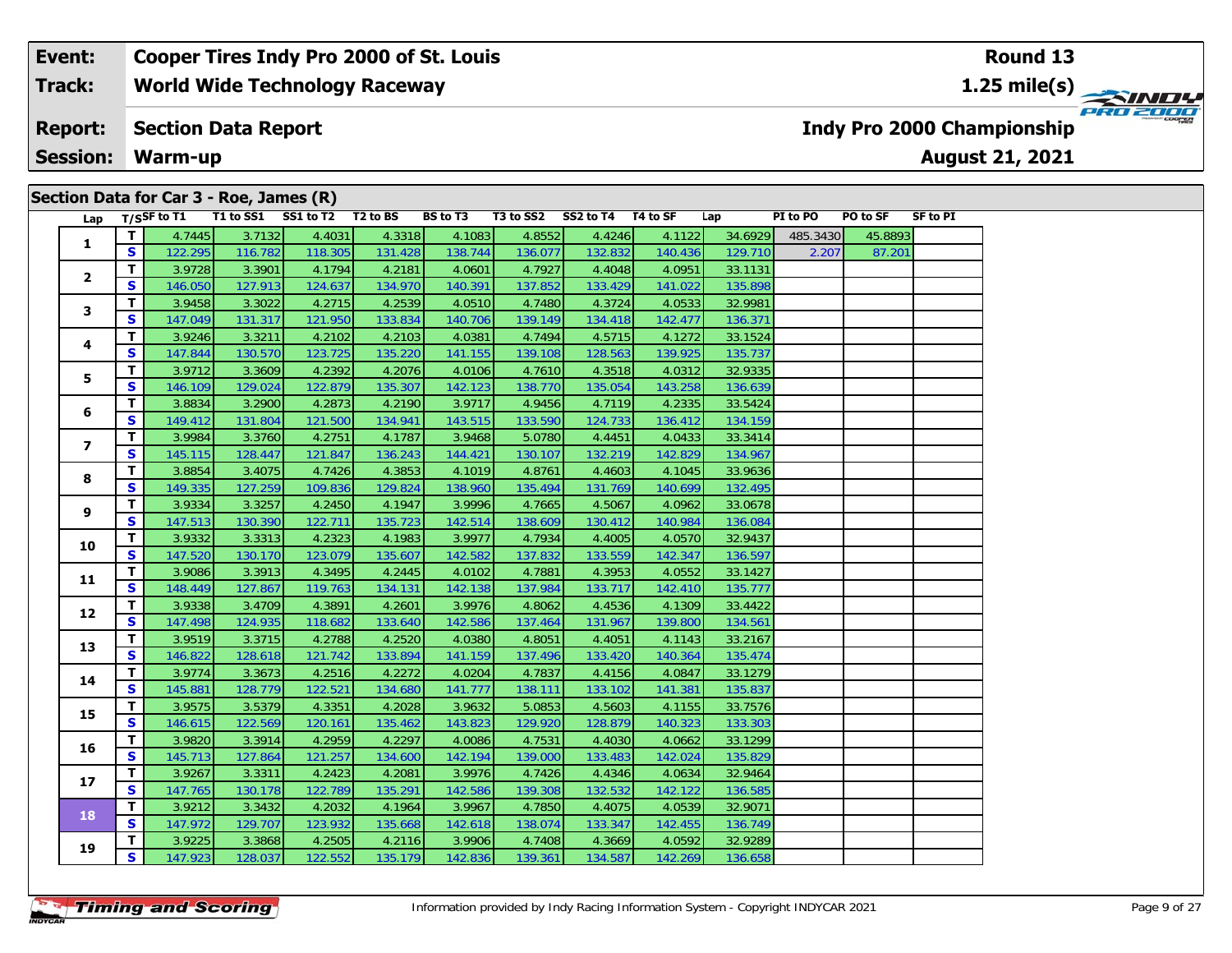## **World Wide Technology Raceway Event: Cooper Tires Indy Pro 2000 of St. Louis Track:**

#### **Section Data Report Report:**

**Session:Warm-up**

# **Section Data for Car 3 - Roe, James (R)**

**August 21, 2021 Indy Pro 2000 Championship**

| Lap |    | T/SSF to T1 | T1 to SS1 | SS1 to T2 | T <sub>2</sub> to BS | <b>BS</b> to T3 | T3 to SS2 | SS2 to T4 | T4 to SF | Lap      | PI to PO | PO to SF | <b>SF to PI</b> |
|-----|----|-------------|-----------|-----------|----------------------|-----------------|-----------|-----------|----------|----------|----------|----------|-----------------|
| 20  | T  | 3.9247      | 3.3357    | 4.2234    | 4.2072               | 4.0012          | 4.7816    | 4.4044    | 4.0917   | 32.9699  |          |          |                 |
|     | S. | 147.840     | 129.999   | 123.339   | 135.320              | 142.457         | 138.172   | 133.441   | 141.139  | 136.488  |          |          |                 |
| 21  | т  | 3.9557      | 3.4154    | 4.3966    | 4.2974               | 4.7902          |           |           |          | 57.1607  | 148.8089 |          | 40.4350         |
|     | S. | 146.681     | 126.965   | 118.480   | 132.480              | 118.993         |           |           |          | 78.725   | 7.198    |          | 97.008          |
| 22  | т. |             |           |           | 6.2893               | 5.2609          | 5.4124    | 4.5017    | 4.0897   | 170.5997 |          | 38.5165  |                 |
|     | S. |             |           |           | 90.522               | 108.346         | 122.068   | 130.557   | 141.208  | 26.378   |          | 103.893  |                 |
| 23  | T. | 3.9198      | 3.3299    | 4.2919    | 4.2369               | 4.0225          | 4.7815    | 4.3864    | 4.0464   | 33.0153  |          |          |                 |
|     | S. | 148.025     | 130.225   | 121.370   | 134.371              | 141.703         | 138.175   | 133.989   | 142.719  | 136.300  |          |          |                 |
| 24  | T. | 3.8941      | 3.3373    | 4.5214    | 4.3923               | 4.0732          | 4.9251    | 4.4644    | 4.1261   | 33.7339  |          |          |                 |
|     | S. | 149.002     | 129.936   | 115.210   | 129.617              | 139.939         | 134.146   | 131.648   | 139.963  | 133.397  |          |          |                 |
| 25  | T. | 3.9639      | 3.3763    | 4.2488    | 4.2137               | 4.0164          | 4.8033    | 4.4030    | 4.0662   | 33.0916  |          |          |                 |
|     | S  | 146.378     | 128.435   | 122.601   | 135.111              | 141.918         | 137.547   | 133.483   | 142.024  | 135.986  |          |          |                 |
| 26  | т. | 3.9355      | 3.4133    | 4.6878    | 4.3648               | 4.0350          | 4.9961    | 4.5022    | 4.1237   | 34.0584  |          |          |                 |
|     | S. | 147.434     | 127.043   | 111.120   | 130.434              | 141.264         | 132.240   | 130.542   | 140.044  | 132.126  |          |          |                 |
| 27  | Τ. | 3.9539      | 3.3609    | 4.2220    | 4.1985               | 3.9788          | 4.7651    | 4.4890    | 4.0910   | 33.0592  |          |          |                 |
|     | S. | 146.748     | 129.024   | 123.380   | 135.600              | 143.259         | 138.650   | 130.926   | 141.164  | 136.119  |          |          |                 |
| 28  | T. | 3.9472      | 3.3711    | 4.2412    | 4.2047               | 3.9967          | 4.7730    | 4.4181    | 4.0612   | 33.0132  |          |          |                 |
|     | S. | 146.997     | 128.633   | 122.821   | 135.400              | 142.618         | 138.421   | 133.027   | 142.199  | 136.309  |          |          |                 |
| 29  | т  | 3.9420      | 3.3801    | 4.2887    | 4.2163               | 4.0046          | 4.7986    | 4.3995    | 4.0575   | 33.0873  |          |          |                 |
|     | S. | 147.191     | 128.291   | 121.461   | 135.028              | 142.336         | 137.682   | 133.590   | 142.329  | 136.004  |          |          |                 |
| 30  | т  | 3.9423      | 3.3808    | 4.2168    | 4.1959               | 5.0008          |           |           |          | 54.4054  |          |          | 37.9494         |
|     | S. | 147.180     | 128.264   | 123.532   | 135.684              | 113.982         |           |           |          | 82.712   |          |          | 103.361         |

**Round 13**

**1.25 mile(s)**

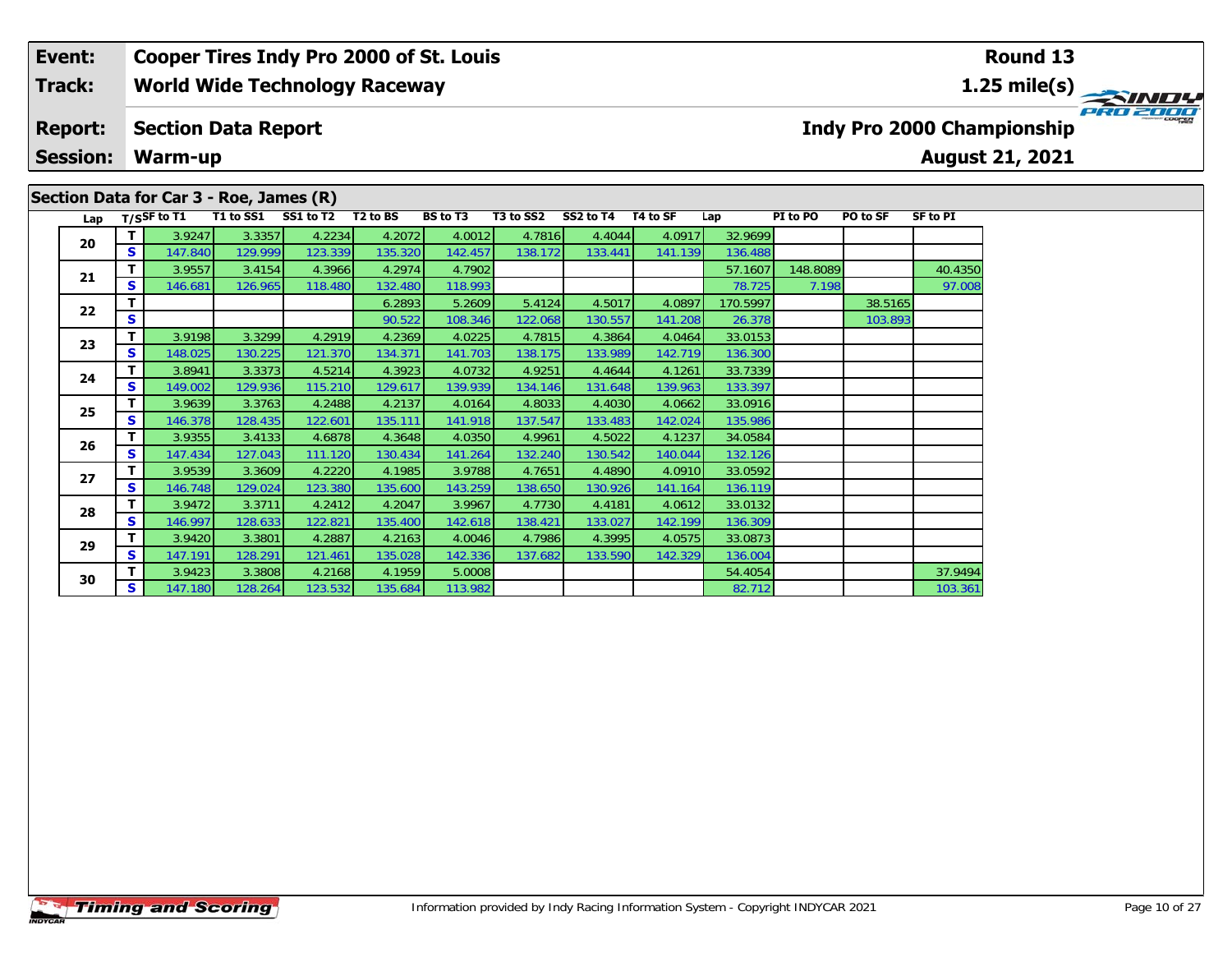| Section Data for Car 40 - Miller, Jack William (R)<br>T1 to SS1 SS1 to T2<br>$T2$ to BS<br><b>BS</b> to T3<br>$T/S$ SF to T1<br>T3 to SS2<br>SS2 to T4<br>T4 to SF<br>PI to PO<br>PO to SF<br><b>SF to PI</b><br>Lap<br>Lap<br>3.6149<br>4.3556<br>T<br>4.2510<br>4.2872<br>4.0837<br>4.7420<br>4.3851<br>33.8162<br>4.0967<br>465.6555<br>35.8765<br>$\mathbf{1}$<br>$\mathbf s$<br>119.958<br>119.595<br>136.492<br>132.795<br>139.579<br>139.326<br>134.028<br>140.967<br>133.072<br>111.538<br>2.300<br>3.3781<br>4.2740<br>4.5304<br>т<br>3.9496<br>4.2229<br>4.0314<br>4.8907<br>4.1829<br>33.4600<br>$\overline{\mathbf{2}}$<br>S<br>135.089<br>146.908<br>128.367<br>121.879<br>134.817<br>141.390<br>129.730<br>138.062<br>134.489<br>4.2960<br>4.3577<br>33.2041<br>T<br>4.0204<br>3.3762<br>4.2723<br>4.0851<br>4.7141<br>4.0823<br>3<br>$\mathbf{s}$<br>133.258<br>144.321<br>128.439<br>121.254<br>139.531<br>140.150<br>134.871<br>141.464<br>135.525<br>3.9495<br>3.3257<br>4.2733<br>4.3429<br>33.0011<br>т<br>4.2607<br>4.0612<br>4.7078<br>4.0800<br>4<br>$\mathbf{s}$<br>146.912<br>130.390<br>121.899<br>133.621<br>140.353<br>140.338<br>135.331<br>141.544<br>136.359<br>3.9566<br>T<br>3.3171<br>4.2466<br>4.2374<br>4.0598<br>4.7058<br>4.3606<br>4.0792<br>32.9631<br>5<br>S<br>122.665<br>130.728<br>134.356<br>140.401<br>140.397<br>134.781<br>141.572<br>136.516<br>146.648<br>T<br>3.9491<br>4.3258<br>4.2779<br>70.9066<br>3.2918<br>4.1335<br>50.7236<br>6<br>$\mathbf{s}$<br>146.926<br>120.419<br>133.084<br>137.898<br>131.732<br>88.716<br>15.106<br>T<br>4.7665<br>4.2468<br>4.8721<br>4.4766<br>4.1406<br>87.4919<br>33.5468<br>7<br>$\mathbf{s}$<br>119.442<br>134.219<br>135.605<br>131.289<br>139.473<br>51.433<br>119.284<br>T<br>3.2986<br>4.2053<br>3.9814<br>4.2044<br>4.0474<br>4.6777<br>4.3302<br>4.0520<br>32.7970<br>8<br>$\mathbf{s}$<br>135.728<br>145.734<br>131.461<br>123.870<br>135.410<br>140.831<br>141.241<br>142.522<br>137.208<br>т<br>3.9328<br>3.3034<br>4.2264<br>4.2162<br>4.0405<br>4.6615<br>4.3036<br>4.0431<br>32.7275<br>9<br>$\mathbf{s}$<br>123.251<br>147.535<br>131.270<br>135.031<br>136.566<br>142.836<br>137.499<br>141.072<br>141.732<br>4.2358<br>102.2194<br>T<br>3.9234<br>3.3284<br>4.2145<br>4.0652<br>48.0513<br>10<br>$\mathbf{s}$<br>122.978<br>135.086<br>140.215<br>93.650<br>147.889<br>130.284<br>10.479<br>T<br>5.1516<br>4.6808<br>4.3290<br>120.6990<br>4.8432<br>4.2622<br>34.9117<br>11<br>$\mathbf{s}$<br>128.248<br>133.403<br>114.620<br>117.550<br>133.734<br>125.561<br>37.283<br>32.9517<br>T<br>3.3670<br>4.1762<br>4.1952<br>4.0356<br>4.6595<br>4.3229<br>4.0773<br>4.1180<br>12<br>$\mathbf{s}$<br>140.900<br>128.790<br>124.733<br>135.707<br>141.792<br>135.957<br>141.638<br>141.243<br>136.564<br>4.2935<br>т<br>3.9609<br>3.2763<br>4.2019<br>4.2023<br>4.0318<br>4.6551<br>4.0366<br>32.6584<br>13<br>$\mathbf s$<br>123.970<br>146.489<br>132.356<br>135.478<br>141.376<br>141.926<br>136.888<br>143.066<br>137.790<br>T<br>3.9111<br>3.2816<br>4.2793<br>4.2394<br>4.0990<br>50.5569<br>57.0157<br>14<br>$\mathbf{s}$<br>132.142<br>121.728<br>134.292<br>139.058<br>89.009<br>18.787<br>148.354<br>T<br>4.8924<br>4.2819<br>4.8831<br>4.4806<br>4.1631<br>74.5961<br>34.4110<br>15<br>$\mathbf{s}$<br>138.719<br>60.325<br>116.368<br>133.118<br>135.300<br>131.172<br>116.288<br>T<br>4.0044<br>3.3159<br>4.2131<br>4.2095<br>4.0375<br>4.6790<br>4.3152<br>4.0463<br>32.8209<br>16<br>S<br>144.897<br>130.775<br>123.640<br>135.246<br>141.176<br>141.201<br>136.199<br>142.723<br>137.108<br>T<br>4.2785<br>4.0215<br>32.5702<br>3.9228<br>3.2727<br>4.1882<br>4.1950<br>4.0311<br>4.6604<br>17<br>$\mathbf{s}$<br>147.912<br>132.501<br>124.375<br>135.714<br>141.765<br>137.368<br>143.603<br>138.163<br>141.401<br>4.2496<br>3.8835<br>3.3046<br>4.2034<br>4.6322<br>4.2742<br>4.0039<br>32.5694<br>T<br>4.0180<br>18<br>$\mathbf{s}$<br>131.222<br>122.578<br>135.442<br>142.628<br>137.506<br>144.234<br>149.408<br>141.862<br>138.166<br>3.7930<br>5.1729<br>98.0811<br>т<br>4.1052<br>5.1493<br>5.5386<br>56.4359<br>19<br>S<br>141.340<br>114.325<br>100.700<br>110.562<br>102.914<br>79.736<br>10.921 |  | ----- |  |  |  |  |  |         |
|-------------------------------------------------------------------------------------------------------------------------------------------------------------------------------------------------------------------------------------------------------------------------------------------------------------------------------------------------------------------------------------------------------------------------------------------------------------------------------------------------------------------------------------------------------------------------------------------------------------------------------------------------------------------------------------------------------------------------------------------------------------------------------------------------------------------------------------------------------------------------------------------------------------------------------------------------------------------------------------------------------------------------------------------------------------------------------------------------------------------------------------------------------------------------------------------------------------------------------------------------------------------------------------------------------------------------------------------------------------------------------------------------------------------------------------------------------------------------------------------------------------------------------------------------------------------------------------------------------------------------------------------------------------------------------------------------------------------------------------------------------------------------------------------------------------------------------------------------------------------------------------------------------------------------------------------------------------------------------------------------------------------------------------------------------------------------------------------------------------------------------------------------------------------------------------------------------------------------------------------------------------------------------------------------------------------------------------------------------------------------------------------------------------------------------------------------------------------------------------------------------------------------------------------------------------------------------------------------------------------------------------------------------------------------------------------------------------------------------------------------------------------------------------------------------------------------------------------------------------------------------------------------------------------------------------------------------------------------------------------------------------------------------------------------------------------------------------------------------------------------------------------------------------------------------------------------------------------------------------------------------------------------------------------------------------------------------------------------------------------------------------------------------------------------------------------------------------------------------------------------------------------------------------------------------------------------------------------------------------------------------------------------------------------------------------------------------------------------------------------------------------------------------------------------------------------------------------------------------------------------------------------------------------------------------------------------------------------------------------------------------------------------------------------------------------------------------------------------------------------------------------------------------------------------------------------------------------------------------------|--|-------|--|--|--|--|--|---------|
|                                                                                                                                                                                                                                                                                                                                                                                                                                                                                                                                                                                                                                                                                                                                                                                                                                                                                                                                                                                                                                                                                                                                                                                                                                                                                                                                                                                                                                                                                                                                                                                                                                                                                                                                                                                                                                                                                                                                                                                                                                                                                                                                                                                                                                                                                                                                                                                                                                                                                                                                                                                                                                                                                                                                                                                                                                                                                                                                                                                                                                                                                                                                                                                                                                                                                                                                                                                                                                                                                                                                                                                                                                                                                                                                                                                                                                                                                                                                                                                                                                                                                                                                                                                                                                     |  |       |  |  |  |  |  |         |
|                                                                                                                                                                                                                                                                                                                                                                                                                                                                                                                                                                                                                                                                                                                                                                                                                                                                                                                                                                                                                                                                                                                                                                                                                                                                                                                                                                                                                                                                                                                                                                                                                                                                                                                                                                                                                                                                                                                                                                                                                                                                                                                                                                                                                                                                                                                                                                                                                                                                                                                                                                                                                                                                                                                                                                                                                                                                                                                                                                                                                                                                                                                                                                                                                                                                                                                                                                                                                                                                                                                                                                                                                                                                                                                                                                                                                                                                                                                                                                                                                                                                                                                                                                                                                                     |  |       |  |  |  |  |  |         |
|                                                                                                                                                                                                                                                                                                                                                                                                                                                                                                                                                                                                                                                                                                                                                                                                                                                                                                                                                                                                                                                                                                                                                                                                                                                                                                                                                                                                                                                                                                                                                                                                                                                                                                                                                                                                                                                                                                                                                                                                                                                                                                                                                                                                                                                                                                                                                                                                                                                                                                                                                                                                                                                                                                                                                                                                                                                                                                                                                                                                                                                                                                                                                                                                                                                                                                                                                                                                                                                                                                                                                                                                                                                                                                                                                                                                                                                                                                                                                                                                                                                                                                                                                                                                                                     |  |       |  |  |  |  |  |         |
|                                                                                                                                                                                                                                                                                                                                                                                                                                                                                                                                                                                                                                                                                                                                                                                                                                                                                                                                                                                                                                                                                                                                                                                                                                                                                                                                                                                                                                                                                                                                                                                                                                                                                                                                                                                                                                                                                                                                                                                                                                                                                                                                                                                                                                                                                                                                                                                                                                                                                                                                                                                                                                                                                                                                                                                                                                                                                                                                                                                                                                                                                                                                                                                                                                                                                                                                                                                                                                                                                                                                                                                                                                                                                                                                                                                                                                                                                                                                                                                                                                                                                                                                                                                                                                     |  |       |  |  |  |  |  |         |
|                                                                                                                                                                                                                                                                                                                                                                                                                                                                                                                                                                                                                                                                                                                                                                                                                                                                                                                                                                                                                                                                                                                                                                                                                                                                                                                                                                                                                                                                                                                                                                                                                                                                                                                                                                                                                                                                                                                                                                                                                                                                                                                                                                                                                                                                                                                                                                                                                                                                                                                                                                                                                                                                                                                                                                                                                                                                                                                                                                                                                                                                                                                                                                                                                                                                                                                                                                                                                                                                                                                                                                                                                                                                                                                                                                                                                                                                                                                                                                                                                                                                                                                                                                                                                                     |  |       |  |  |  |  |  |         |
|                                                                                                                                                                                                                                                                                                                                                                                                                                                                                                                                                                                                                                                                                                                                                                                                                                                                                                                                                                                                                                                                                                                                                                                                                                                                                                                                                                                                                                                                                                                                                                                                                                                                                                                                                                                                                                                                                                                                                                                                                                                                                                                                                                                                                                                                                                                                                                                                                                                                                                                                                                                                                                                                                                                                                                                                                                                                                                                                                                                                                                                                                                                                                                                                                                                                                                                                                                                                                                                                                                                                                                                                                                                                                                                                                                                                                                                                                                                                                                                                                                                                                                                                                                                                                                     |  |       |  |  |  |  |  |         |
|                                                                                                                                                                                                                                                                                                                                                                                                                                                                                                                                                                                                                                                                                                                                                                                                                                                                                                                                                                                                                                                                                                                                                                                                                                                                                                                                                                                                                                                                                                                                                                                                                                                                                                                                                                                                                                                                                                                                                                                                                                                                                                                                                                                                                                                                                                                                                                                                                                                                                                                                                                                                                                                                                                                                                                                                                                                                                                                                                                                                                                                                                                                                                                                                                                                                                                                                                                                                                                                                                                                                                                                                                                                                                                                                                                                                                                                                                                                                                                                                                                                                                                                                                                                                                                     |  |       |  |  |  |  |  |         |
|                                                                                                                                                                                                                                                                                                                                                                                                                                                                                                                                                                                                                                                                                                                                                                                                                                                                                                                                                                                                                                                                                                                                                                                                                                                                                                                                                                                                                                                                                                                                                                                                                                                                                                                                                                                                                                                                                                                                                                                                                                                                                                                                                                                                                                                                                                                                                                                                                                                                                                                                                                                                                                                                                                                                                                                                                                                                                                                                                                                                                                                                                                                                                                                                                                                                                                                                                                                                                                                                                                                                                                                                                                                                                                                                                                                                                                                                                                                                                                                                                                                                                                                                                                                                                                     |  |       |  |  |  |  |  |         |
|                                                                                                                                                                                                                                                                                                                                                                                                                                                                                                                                                                                                                                                                                                                                                                                                                                                                                                                                                                                                                                                                                                                                                                                                                                                                                                                                                                                                                                                                                                                                                                                                                                                                                                                                                                                                                                                                                                                                                                                                                                                                                                                                                                                                                                                                                                                                                                                                                                                                                                                                                                                                                                                                                                                                                                                                                                                                                                                                                                                                                                                                                                                                                                                                                                                                                                                                                                                                                                                                                                                                                                                                                                                                                                                                                                                                                                                                                                                                                                                                                                                                                                                                                                                                                                     |  |       |  |  |  |  |  |         |
|                                                                                                                                                                                                                                                                                                                                                                                                                                                                                                                                                                                                                                                                                                                                                                                                                                                                                                                                                                                                                                                                                                                                                                                                                                                                                                                                                                                                                                                                                                                                                                                                                                                                                                                                                                                                                                                                                                                                                                                                                                                                                                                                                                                                                                                                                                                                                                                                                                                                                                                                                                                                                                                                                                                                                                                                                                                                                                                                                                                                                                                                                                                                                                                                                                                                                                                                                                                                                                                                                                                                                                                                                                                                                                                                                                                                                                                                                                                                                                                                                                                                                                                                                                                                                                     |  |       |  |  |  |  |  |         |
|                                                                                                                                                                                                                                                                                                                                                                                                                                                                                                                                                                                                                                                                                                                                                                                                                                                                                                                                                                                                                                                                                                                                                                                                                                                                                                                                                                                                                                                                                                                                                                                                                                                                                                                                                                                                                                                                                                                                                                                                                                                                                                                                                                                                                                                                                                                                                                                                                                                                                                                                                                                                                                                                                                                                                                                                                                                                                                                                                                                                                                                                                                                                                                                                                                                                                                                                                                                                                                                                                                                                                                                                                                                                                                                                                                                                                                                                                                                                                                                                                                                                                                                                                                                                                                     |  |       |  |  |  |  |  |         |
|                                                                                                                                                                                                                                                                                                                                                                                                                                                                                                                                                                                                                                                                                                                                                                                                                                                                                                                                                                                                                                                                                                                                                                                                                                                                                                                                                                                                                                                                                                                                                                                                                                                                                                                                                                                                                                                                                                                                                                                                                                                                                                                                                                                                                                                                                                                                                                                                                                                                                                                                                                                                                                                                                                                                                                                                                                                                                                                                                                                                                                                                                                                                                                                                                                                                                                                                                                                                                                                                                                                                                                                                                                                                                                                                                                                                                                                                                                                                                                                                                                                                                                                                                                                                                                     |  |       |  |  |  |  |  |         |
|                                                                                                                                                                                                                                                                                                                                                                                                                                                                                                                                                                                                                                                                                                                                                                                                                                                                                                                                                                                                                                                                                                                                                                                                                                                                                                                                                                                                                                                                                                                                                                                                                                                                                                                                                                                                                                                                                                                                                                                                                                                                                                                                                                                                                                                                                                                                                                                                                                                                                                                                                                                                                                                                                                                                                                                                                                                                                                                                                                                                                                                                                                                                                                                                                                                                                                                                                                                                                                                                                                                                                                                                                                                                                                                                                                                                                                                                                                                                                                                                                                                                                                                                                                                                                                     |  |       |  |  |  |  |  |         |
|                                                                                                                                                                                                                                                                                                                                                                                                                                                                                                                                                                                                                                                                                                                                                                                                                                                                                                                                                                                                                                                                                                                                                                                                                                                                                                                                                                                                                                                                                                                                                                                                                                                                                                                                                                                                                                                                                                                                                                                                                                                                                                                                                                                                                                                                                                                                                                                                                                                                                                                                                                                                                                                                                                                                                                                                                                                                                                                                                                                                                                                                                                                                                                                                                                                                                                                                                                                                                                                                                                                                                                                                                                                                                                                                                                                                                                                                                                                                                                                                                                                                                                                                                                                                                                     |  |       |  |  |  |  |  | 33.7621 |
|                                                                                                                                                                                                                                                                                                                                                                                                                                                                                                                                                                                                                                                                                                                                                                                                                                                                                                                                                                                                                                                                                                                                                                                                                                                                                                                                                                                                                                                                                                                                                                                                                                                                                                                                                                                                                                                                                                                                                                                                                                                                                                                                                                                                                                                                                                                                                                                                                                                                                                                                                                                                                                                                                                                                                                                                                                                                                                                                                                                                                                                                                                                                                                                                                                                                                                                                                                                                                                                                                                                                                                                                                                                                                                                                                                                                                                                                                                                                                                                                                                                                                                                                                                                                                                     |  |       |  |  |  |  |  | 116.181 |
|                                                                                                                                                                                                                                                                                                                                                                                                                                                                                                                                                                                                                                                                                                                                                                                                                                                                                                                                                                                                                                                                                                                                                                                                                                                                                                                                                                                                                                                                                                                                                                                                                                                                                                                                                                                                                                                                                                                                                                                                                                                                                                                                                                                                                                                                                                                                                                                                                                                                                                                                                                                                                                                                                                                                                                                                                                                                                                                                                                                                                                                                                                                                                                                                                                                                                                                                                                                                                                                                                                                                                                                                                                                                                                                                                                                                                                                                                                                                                                                                                                                                                                                                                                                                                                     |  |       |  |  |  |  |  |         |
|                                                                                                                                                                                                                                                                                                                                                                                                                                                                                                                                                                                                                                                                                                                                                                                                                                                                                                                                                                                                                                                                                                                                                                                                                                                                                                                                                                                                                                                                                                                                                                                                                                                                                                                                                                                                                                                                                                                                                                                                                                                                                                                                                                                                                                                                                                                                                                                                                                                                                                                                                                                                                                                                                                                                                                                                                                                                                                                                                                                                                                                                                                                                                                                                                                                                                                                                                                                                                                                                                                                                                                                                                                                                                                                                                                                                                                                                                                                                                                                                                                                                                                                                                                                                                                     |  |       |  |  |  |  |  |         |
|                                                                                                                                                                                                                                                                                                                                                                                                                                                                                                                                                                                                                                                                                                                                                                                                                                                                                                                                                                                                                                                                                                                                                                                                                                                                                                                                                                                                                                                                                                                                                                                                                                                                                                                                                                                                                                                                                                                                                                                                                                                                                                                                                                                                                                                                                                                                                                                                                                                                                                                                                                                                                                                                                                                                                                                                                                                                                                                                                                                                                                                                                                                                                                                                                                                                                                                                                                                                                                                                                                                                                                                                                                                                                                                                                                                                                                                                                                                                                                                                                                                                                                                                                                                                                                     |  |       |  |  |  |  |  |         |
|                                                                                                                                                                                                                                                                                                                                                                                                                                                                                                                                                                                                                                                                                                                                                                                                                                                                                                                                                                                                                                                                                                                                                                                                                                                                                                                                                                                                                                                                                                                                                                                                                                                                                                                                                                                                                                                                                                                                                                                                                                                                                                                                                                                                                                                                                                                                                                                                                                                                                                                                                                                                                                                                                                                                                                                                                                                                                                                                                                                                                                                                                                                                                                                                                                                                                                                                                                                                                                                                                                                                                                                                                                                                                                                                                                                                                                                                                                                                                                                                                                                                                                                                                                                                                                     |  |       |  |  |  |  |  |         |
|                                                                                                                                                                                                                                                                                                                                                                                                                                                                                                                                                                                                                                                                                                                                                                                                                                                                                                                                                                                                                                                                                                                                                                                                                                                                                                                                                                                                                                                                                                                                                                                                                                                                                                                                                                                                                                                                                                                                                                                                                                                                                                                                                                                                                                                                                                                                                                                                                                                                                                                                                                                                                                                                                                                                                                                                                                                                                                                                                                                                                                                                                                                                                                                                                                                                                                                                                                                                                                                                                                                                                                                                                                                                                                                                                                                                                                                                                                                                                                                                                                                                                                                                                                                                                                     |  |       |  |  |  |  |  |         |
|                                                                                                                                                                                                                                                                                                                                                                                                                                                                                                                                                                                                                                                                                                                                                                                                                                                                                                                                                                                                                                                                                                                                                                                                                                                                                                                                                                                                                                                                                                                                                                                                                                                                                                                                                                                                                                                                                                                                                                                                                                                                                                                                                                                                                                                                                                                                                                                                                                                                                                                                                                                                                                                                                                                                                                                                                                                                                                                                                                                                                                                                                                                                                                                                                                                                                                                                                                                                                                                                                                                                                                                                                                                                                                                                                                                                                                                                                                                                                                                                                                                                                                                                                                                                                                     |  |       |  |  |  |  |  |         |
|                                                                                                                                                                                                                                                                                                                                                                                                                                                                                                                                                                                                                                                                                                                                                                                                                                                                                                                                                                                                                                                                                                                                                                                                                                                                                                                                                                                                                                                                                                                                                                                                                                                                                                                                                                                                                                                                                                                                                                                                                                                                                                                                                                                                                                                                                                                                                                                                                                                                                                                                                                                                                                                                                                                                                                                                                                                                                                                                                                                                                                                                                                                                                                                                                                                                                                                                                                                                                                                                                                                                                                                                                                                                                                                                                                                                                                                                                                                                                                                                                                                                                                                                                                                                                                     |  |       |  |  |  |  |  | 31.6192 |
|                                                                                                                                                                                                                                                                                                                                                                                                                                                                                                                                                                                                                                                                                                                                                                                                                                                                                                                                                                                                                                                                                                                                                                                                                                                                                                                                                                                                                                                                                                                                                                                                                                                                                                                                                                                                                                                                                                                                                                                                                                                                                                                                                                                                                                                                                                                                                                                                                                                                                                                                                                                                                                                                                                                                                                                                                                                                                                                                                                                                                                                                                                                                                                                                                                                                                                                                                                                                                                                                                                                                                                                                                                                                                                                                                                                                                                                                                                                                                                                                                                                                                                                                                                                                                                     |  |       |  |  |  |  |  | 124.054 |
|                                                                                                                                                                                                                                                                                                                                                                                                                                                                                                                                                                                                                                                                                                                                                                                                                                                                                                                                                                                                                                                                                                                                                                                                                                                                                                                                                                                                                                                                                                                                                                                                                                                                                                                                                                                                                                                                                                                                                                                                                                                                                                                                                                                                                                                                                                                                                                                                                                                                                                                                                                                                                                                                                                                                                                                                                                                                                                                                                                                                                                                                                                                                                                                                                                                                                                                                                                                                                                                                                                                                                                                                                                                                                                                                                                                                                                                                                                                                                                                                                                                                                                                                                                                                                                     |  |       |  |  |  |  |  |         |
|                                                                                                                                                                                                                                                                                                                                                                                                                                                                                                                                                                                                                                                                                                                                                                                                                                                                                                                                                                                                                                                                                                                                                                                                                                                                                                                                                                                                                                                                                                                                                                                                                                                                                                                                                                                                                                                                                                                                                                                                                                                                                                                                                                                                                                                                                                                                                                                                                                                                                                                                                                                                                                                                                                                                                                                                                                                                                                                                                                                                                                                                                                                                                                                                                                                                                                                                                                                                                                                                                                                                                                                                                                                                                                                                                                                                                                                                                                                                                                                                                                                                                                                                                                                                                                     |  |       |  |  |  |  |  |         |
|                                                                                                                                                                                                                                                                                                                                                                                                                                                                                                                                                                                                                                                                                                                                                                                                                                                                                                                                                                                                                                                                                                                                                                                                                                                                                                                                                                                                                                                                                                                                                                                                                                                                                                                                                                                                                                                                                                                                                                                                                                                                                                                                                                                                                                                                                                                                                                                                                                                                                                                                                                                                                                                                                                                                                                                                                                                                                                                                                                                                                                                                                                                                                                                                                                                                                                                                                                                                                                                                                                                                                                                                                                                                                                                                                                                                                                                                                                                                                                                                                                                                                                                                                                                                                                     |  |       |  |  |  |  |  |         |
|                                                                                                                                                                                                                                                                                                                                                                                                                                                                                                                                                                                                                                                                                                                                                                                                                                                                                                                                                                                                                                                                                                                                                                                                                                                                                                                                                                                                                                                                                                                                                                                                                                                                                                                                                                                                                                                                                                                                                                                                                                                                                                                                                                                                                                                                                                                                                                                                                                                                                                                                                                                                                                                                                                                                                                                                                                                                                                                                                                                                                                                                                                                                                                                                                                                                                                                                                                                                                                                                                                                                                                                                                                                                                                                                                                                                                                                                                                                                                                                                                                                                                                                                                                                                                                     |  |       |  |  |  |  |  |         |
|                                                                                                                                                                                                                                                                                                                                                                                                                                                                                                                                                                                                                                                                                                                                                                                                                                                                                                                                                                                                                                                                                                                                                                                                                                                                                                                                                                                                                                                                                                                                                                                                                                                                                                                                                                                                                                                                                                                                                                                                                                                                                                                                                                                                                                                                                                                                                                                                                                                                                                                                                                                                                                                                                                                                                                                                                                                                                                                                                                                                                                                                                                                                                                                                                                                                                                                                                                                                                                                                                                                                                                                                                                                                                                                                                                                                                                                                                                                                                                                                                                                                                                                                                                                                                                     |  |       |  |  |  |  |  |         |
|                                                                                                                                                                                                                                                                                                                                                                                                                                                                                                                                                                                                                                                                                                                                                                                                                                                                                                                                                                                                                                                                                                                                                                                                                                                                                                                                                                                                                                                                                                                                                                                                                                                                                                                                                                                                                                                                                                                                                                                                                                                                                                                                                                                                                                                                                                                                                                                                                                                                                                                                                                                                                                                                                                                                                                                                                                                                                                                                                                                                                                                                                                                                                                                                                                                                                                                                                                                                                                                                                                                                                                                                                                                                                                                                                                                                                                                                                                                                                                                                                                                                                                                                                                                                                                     |  |       |  |  |  |  |  |         |
|                                                                                                                                                                                                                                                                                                                                                                                                                                                                                                                                                                                                                                                                                                                                                                                                                                                                                                                                                                                                                                                                                                                                                                                                                                                                                                                                                                                                                                                                                                                                                                                                                                                                                                                                                                                                                                                                                                                                                                                                                                                                                                                                                                                                                                                                                                                                                                                                                                                                                                                                                                                                                                                                                                                                                                                                                                                                                                                                                                                                                                                                                                                                                                                                                                                                                                                                                                                                                                                                                                                                                                                                                                                                                                                                                                                                                                                                                                                                                                                                                                                                                                                                                                                                                                     |  |       |  |  |  |  |  | 33.7263 |
|                                                                                                                                                                                                                                                                                                                                                                                                                                                                                                                                                                                                                                                                                                                                                                                                                                                                                                                                                                                                                                                                                                                                                                                                                                                                                                                                                                                                                                                                                                                                                                                                                                                                                                                                                                                                                                                                                                                                                                                                                                                                                                                                                                                                                                                                                                                                                                                                                                                                                                                                                                                                                                                                                                                                                                                                                                                                                                                                                                                                                                                                                                                                                                                                                                                                                                                                                                                                                                                                                                                                                                                                                                                                                                                                                                                                                                                                                                                                                                                                                                                                                                                                                                                                                                     |  |       |  |  |  |  |  | 116.304 |
|                                                                                                                                                                                                                                                                                                                                                                                                                                                                                                                                                                                                                                                                                                                                                                                                                                                                                                                                                                                                                                                                                                                                                                                                                                                                                                                                                                                                                                                                                                                                                                                                                                                                                                                                                                                                                                                                                                                                                                                                                                                                                                                                                                                                                                                                                                                                                                                                                                                                                                                                                                                                                                                                                                                                                                                                                                                                                                                                                                                                                                                                                                                                                                                                                                                                                                                                                                                                                                                                                                                                                                                                                                                                                                                                                                                                                                                                                                                                                                                                                                                                                                                                                                                                                                     |  |       |  |  |  |  |  |         |
|                                                                                                                                                                                                                                                                                                                                                                                                                                                                                                                                                                                                                                                                                                                                                                                                                                                                                                                                                                                                                                                                                                                                                                                                                                                                                                                                                                                                                                                                                                                                                                                                                                                                                                                                                                                                                                                                                                                                                                                                                                                                                                                                                                                                                                                                                                                                                                                                                                                                                                                                                                                                                                                                                                                                                                                                                                                                                                                                                                                                                                                                                                                                                                                                                                                                                                                                                                                                                                                                                                                                                                                                                                                                                                                                                                                                                                                                                                                                                                                                                                                                                                                                                                                                                                     |  |       |  |  |  |  |  |         |
|                                                                                                                                                                                                                                                                                                                                                                                                                                                                                                                                                                                                                                                                                                                                                                                                                                                                                                                                                                                                                                                                                                                                                                                                                                                                                                                                                                                                                                                                                                                                                                                                                                                                                                                                                                                                                                                                                                                                                                                                                                                                                                                                                                                                                                                                                                                                                                                                                                                                                                                                                                                                                                                                                                                                                                                                                                                                                                                                                                                                                                                                                                                                                                                                                                                                                                                                                                                                                                                                                                                                                                                                                                                                                                                                                                                                                                                                                                                                                                                                                                                                                                                                                                                                                                     |  |       |  |  |  |  |  |         |
|                                                                                                                                                                                                                                                                                                                                                                                                                                                                                                                                                                                                                                                                                                                                                                                                                                                                                                                                                                                                                                                                                                                                                                                                                                                                                                                                                                                                                                                                                                                                                                                                                                                                                                                                                                                                                                                                                                                                                                                                                                                                                                                                                                                                                                                                                                                                                                                                                                                                                                                                                                                                                                                                                                                                                                                                                                                                                                                                                                                                                                                                                                                                                                                                                                                                                                                                                                                                                                                                                                                                                                                                                                                                                                                                                                                                                                                                                                                                                                                                                                                                                                                                                                                                                                     |  |       |  |  |  |  |  |         |
|                                                                                                                                                                                                                                                                                                                                                                                                                                                                                                                                                                                                                                                                                                                                                                                                                                                                                                                                                                                                                                                                                                                                                                                                                                                                                                                                                                                                                                                                                                                                                                                                                                                                                                                                                                                                                                                                                                                                                                                                                                                                                                                                                                                                                                                                                                                                                                                                                                                                                                                                                                                                                                                                                                                                                                                                                                                                                                                                                                                                                                                                                                                                                                                                                                                                                                                                                                                                                                                                                                                                                                                                                                                                                                                                                                                                                                                                                                                                                                                                                                                                                                                                                                                                                                     |  |       |  |  |  |  |  |         |
|                                                                                                                                                                                                                                                                                                                                                                                                                                                                                                                                                                                                                                                                                                                                                                                                                                                                                                                                                                                                                                                                                                                                                                                                                                                                                                                                                                                                                                                                                                                                                                                                                                                                                                                                                                                                                                                                                                                                                                                                                                                                                                                                                                                                                                                                                                                                                                                                                                                                                                                                                                                                                                                                                                                                                                                                                                                                                                                                                                                                                                                                                                                                                                                                                                                                                                                                                                                                                                                                                                                                                                                                                                                                                                                                                                                                                                                                                                                                                                                                                                                                                                                                                                                                                                     |  |       |  |  |  |  |  |         |
|                                                                                                                                                                                                                                                                                                                                                                                                                                                                                                                                                                                                                                                                                                                                                                                                                                                                                                                                                                                                                                                                                                                                                                                                                                                                                                                                                                                                                                                                                                                                                                                                                                                                                                                                                                                                                                                                                                                                                                                                                                                                                                                                                                                                                                                                                                                                                                                                                                                                                                                                                                                                                                                                                                                                                                                                                                                                                                                                                                                                                                                                                                                                                                                                                                                                                                                                                                                                                                                                                                                                                                                                                                                                                                                                                                                                                                                                                                                                                                                                                                                                                                                                                                                                                                     |  |       |  |  |  |  |  |         |
|                                                                                                                                                                                                                                                                                                                                                                                                                                                                                                                                                                                                                                                                                                                                                                                                                                                                                                                                                                                                                                                                                                                                                                                                                                                                                                                                                                                                                                                                                                                                                                                                                                                                                                                                                                                                                                                                                                                                                                                                                                                                                                                                                                                                                                                                                                                                                                                                                                                                                                                                                                                                                                                                                                                                                                                                                                                                                                                                                                                                                                                                                                                                                                                                                                                                                                                                                                                                                                                                                                                                                                                                                                                                                                                                                                                                                                                                                                                                                                                                                                                                                                                                                                                                                                     |  |       |  |  |  |  |  |         |
|                                                                                                                                                                                                                                                                                                                                                                                                                                                                                                                                                                                                                                                                                                                                                                                                                                                                                                                                                                                                                                                                                                                                                                                                                                                                                                                                                                                                                                                                                                                                                                                                                                                                                                                                                                                                                                                                                                                                                                                                                                                                                                                                                                                                                                                                                                                                                                                                                                                                                                                                                                                                                                                                                                                                                                                                                                                                                                                                                                                                                                                                                                                                                                                                                                                                                                                                                                                                                                                                                                                                                                                                                                                                                                                                                                                                                                                                                                                                                                                                                                                                                                                                                                                                                                     |  |       |  |  |  |  |  | 39.5108 |
|                                                                                                                                                                                                                                                                                                                                                                                                                                                                                                                                                                                                                                                                                                                                                                                                                                                                                                                                                                                                                                                                                                                                                                                                                                                                                                                                                                                                                                                                                                                                                                                                                                                                                                                                                                                                                                                                                                                                                                                                                                                                                                                                                                                                                                                                                                                                                                                                                                                                                                                                                                                                                                                                                                                                                                                                                                                                                                                                                                                                                                                                                                                                                                                                                                                                                                                                                                                                                                                                                                                                                                                                                                                                                                                                                                                                                                                                                                                                                                                                                                                                                                                                                                                                                                     |  |       |  |  |  |  |  | 99.277  |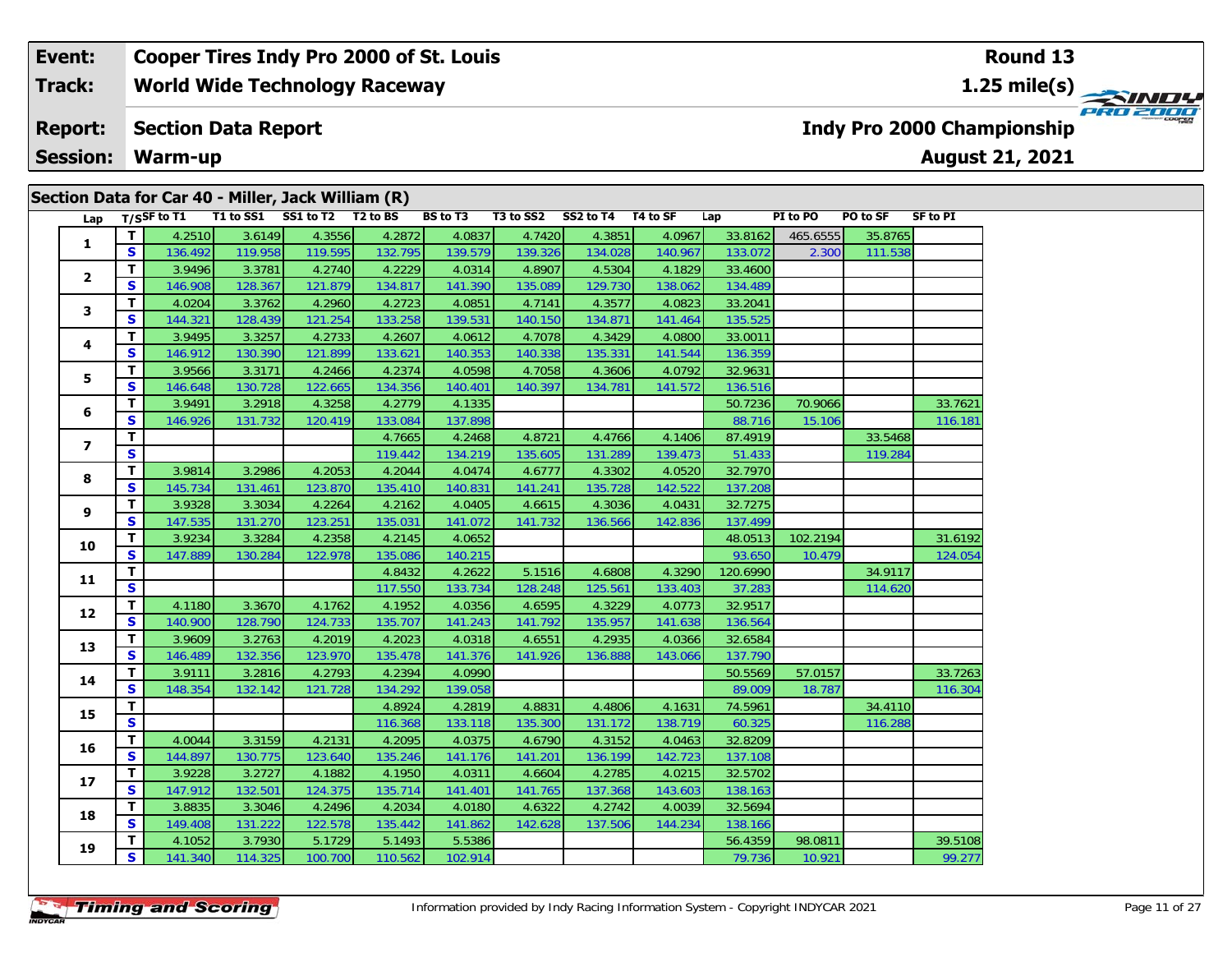## **Section Data for Car 40 - Miller, Jack William (R)**

|    | Lap | $T/S$ SF to T1 | T1 to SS1 | SS1 to T2 | T <sub>2</sub> to BS | <b>BS</b> to T3 | T3 to SS2 | SS2 to T4 | T4 to SF | Lap      | PI to PO | PO to SF | <b>SF to PI</b> |
|----|-----|----------------|-----------|-----------|----------------------|-----------------|-----------|-----------|----------|----------|----------|----------|-----------------|
|    | 20  |                |           |           | 4.9131               | 4.2838          | 4.7681    | 4.3490    | 4.0657   | 115.4728 |          | 34.3168  |                 |
|    |     |                |           |           | 115.878              | 133.0591        | 138.563   | 135.141   | 142.042  | 38.970   |          | 116.607  |                 |
|    | 21  | 3.94471        | 3.2543    | 4.1722    | 4.1803               | 3.9790          | 4.5962    | 4.3070    | 3.9682   | 32.4019  |          |          |                 |
|    |     | 147.090        | 133.250   | 124.852   | 136.191              | 143.252         | 143.745   | 136.459   | 145.532  | 138.881  |          |          |                 |
|    |     | 3.8932         | 3.3412    | 4.3988    | 4.2829               | 4.1871          |           |           |          | 51.8941  |          |          | 34.3431         |
| 22 |     | 149.036        | 129.785   | 118.421   | 132.928 <b>l</b>     | 136.132         |           |           |          | 86.715   |          |          | 114.215         |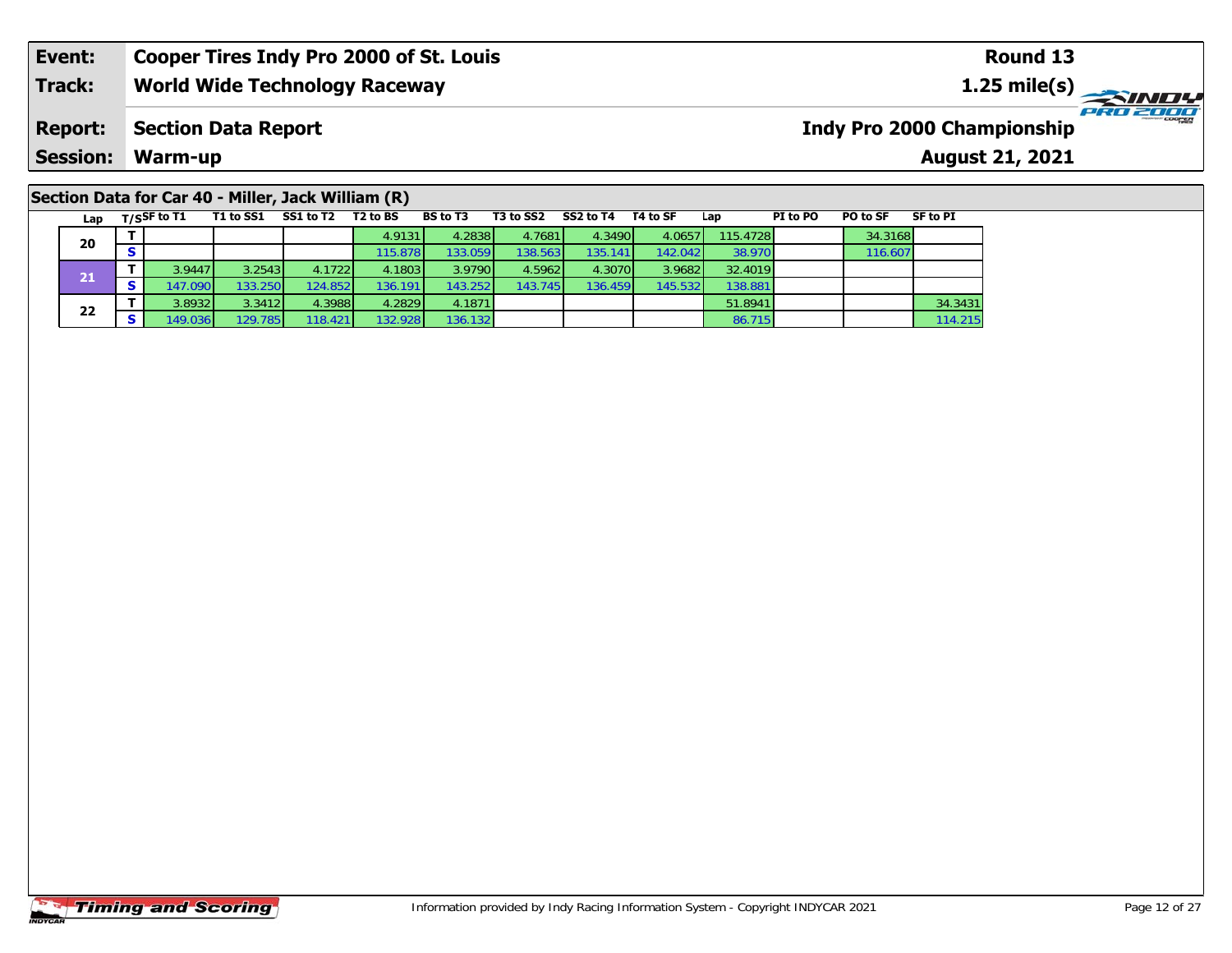|     |  |                | Section Data for Car 42 - Petrov, Artem |                    |          |                                           |           |           |          |          |          |          |          |
|-----|--|----------------|-----------------------------------------|--------------------|----------|-------------------------------------------|-----------|-----------|----------|----------|----------|----------|----------|
| Lap |  | $T/S$ SF to T1 | T1 to SS1                               | SS1 to T2 T2 to BS |          | <b>BS to T3</b>                           | T3 to SS2 | SS2 to T4 | T4 to SF | Lap      | PI to PO | PO to SF | SF to PI |
|     |  | 3.9919         | 3.4180                                  | 4.1791             | 4.2058   | 4.0527                                    | 4.7624    | 4.4303    | 4.1263   | 33.1665  | 463.0782 | 34.4149  |          |
|     |  | 145.351        | 126.868                                 | 124.646            | 135.365  | 140.647                                   | 138.729   | 132.661   | 139.956  | 135.679  | 2.313    | 116.275  |          |
|     |  | 3.9791         | 3.3534                                  | 4.1569             | 4.1958   | 4.0486                                    | 4.7414    | 4.3860    | 4.1038   | 32.9650  |          |          |          |
|     |  | .              | $\cdots$                                | $\cdots$           | $\cdots$ | $\sim$ $\sim$ $\sim$ $\sim$ $\sim$ $\sim$ | $\cdots$  | . 1       | $\cdots$ | $\cdots$ |          |          |          |

| 1                        | $\mathbf{T}$ | 3.9919  | 3.4180  | 4.1791  | 4.2058  | 4.0527  | 4.7624  | 4.4303  | 4.1263  | 33.1665  | 463.0782 | 34.4149 |         |
|--------------------------|--------------|---------|---------|---------|---------|---------|---------|---------|---------|----------|----------|---------|---------|
|                          | $\mathbf{s}$ | 145.351 | 126.868 | 124.646 | 135.365 | 140.647 | 138.729 | 132.661 | 139.956 | 135.679  | 2.313    | 116.275 |         |
| 2                        | T.           | 3.9791  | 3.3534  | 4.1569  | 4.1958  | 4.0486  | 4.7414  | 4.3860  | 4.1038  | 32.9650  |          |         |         |
|                          | $\mathbf{s}$ | 145.819 | 129.312 | 125.312 | 135.688 | 140.789 | 139.343 | 134.001 | 140.723 | 136.508  |          |         |         |
| 3                        | т            | 3.9584  | 3.2932  | 4.1233  | 4.1806  | 4.0644  | 4.7493  | 4.4003  | 4.1405  | 32.9100  |          |         |         |
|                          | $\mathbf{s}$ | 146.581 | 131.676 | 126.333 | 136.181 | 140.242 | 139.111 | 133.565 | 139.476 | 136.737  |          |         |         |
| 4                        | T.           | 4.0215  | 3.3268  | 4.1054  | 4.1934  | 4.0725  | 4.7583  | 4.4005  | 4.1322  | 33.0106  |          |         |         |
|                          | S            | 144.281 | 130.346 | 126.884 | 135.765 | 139.963 | 138.848 | 133.559 | 139.756 | 136.320  |          |         |         |
| 5                        | T            | 4.0214  | 3.3209  | 4.1272  | 4.1952  | 4.0718  | 4.7403  | 4.3774  | 4.1150  | 32.9692  |          |         |         |
|                          | $\mathbf{s}$ | 144.285 | 130.578 | 126.214 | 135.707 | 139.987 | 139.376 | 134.264 | 140.340 | 136.491  |          |         |         |
| 6                        | т            | 4.0147  | 3.3239  | 4.0707  | 4.1589  | 4.0490  | 4.7321  | 4.3613  | 4.1081  | 32.8187  |          |         |         |
|                          | $\mathbf{s}$ | 144.526 | 130.460 | 127.965 | 136.892 | 140.776 | 139.617 | 134.760 | 140.576 | 137.117  |          |         |         |
| $\overline{\phantom{a}}$ | T.           | 4.0035  | 3.3215  | 4.0727  | 4.1628  | 4.0557  | 4.7404  | 4.3681  | 4.1165  | 32.8412  |          |         |         |
|                          | S            | 144.930 | 130.554 | 127.903 | 136.763 | 140.543 | 139.373 | 134.550 | 140.289 | 137.023  |          |         |         |
| 8                        | T.           | 4.2528  | 4.1393  | 5.2329  | 5.2053  | 4.7461  | 6.2782  | 5.2270  | 4.4233  | 39.5049  |          |         |         |
|                          | $\mathbf{s}$ | 136.434 | 104.761 | 99.545  | 109.373 | 120.099 | 105.234 | 112.441 | 130.559 | 113.910  |          |         |         |
| 9                        | T.           | 4.0936  | 3.3674  | 4.1014  | 4.1601  | 4.0370  | 4.7072  | 4.3478  | 4.0814  | 32.8959  |          |         |         |
|                          | $\mathbf{s}$ | 141.740 | 128.775 | 127.008 | 136.852 | 141.194 | 140.356 | 135.178 | 141.496 | 136.795  |          |         |         |
| 10                       | T.           | 3.9486  | 3.2900  | 4.0725  | 4.1384  | 3.9989  | 4.7025  | 4.3285  | 4.0572  | 32.5366  |          |         |         |
|                          | $\mathbf{s}$ | 146.945 | 131.804 | 127.909 | 137.570 | 142.539 | 140.496 | 135.781 | 142.340 | 138.306  |          |         |         |
| 11                       | T.           | 3.9243  | 3.3357  | 4.1087  | 4.1455  | 4.0135  | 4.6912  | 4.3317  | 4.1080  | 32.6586  |          |         |         |
|                          | $\mathbf{s}$ | 147.855 | 129.999 | 126.782 | 137.334 | 142.021 | 140.834 | 135.681 | 140.579 | 137.789  |          |         |         |
| 12                       | T.           | 4.1684  | 4.0443  | 4.9980  | 5.0434  | 5.2683  | 7.4476  | 6.6843  | 5.6425  | 43.2968  |          |         |         |
|                          | $\mathbf{s}$ | 139.197 | 107.222 | 104.224 | 112.884 | 108.194 | 88.711  | 87.927  | 102.348 | 103.934  |          |         |         |
| 13                       | T            | 5.2902  | 4.1559  | 4.4137  | 4.3503  | 4.6108  |         |         |         | 57.1050  | 134.5420 |         | 40.2977 |
|                          | $\mathbf{s}$ | 109.680 | 104.342 | 118.021 | 130.869 | 123.623 |         |         |         | 78.802   | 7.961    |         | 97.338  |
| 14                       | $\mathbf{T}$ |         |         |         | 5.0905  | 4.7254  | 4.9732  | 4.3424  | 4.0367  | 152.2197 |          | 34.4850 |         |
|                          | S            |         |         |         | 111.839 | 120.625 | 132.848 | 135.346 | 143.062 | 29.563   |          | 116.039 |         |
| 15                       | $\mathbf{T}$ | 3.9263  | 3.2916  | 4.0705  | 4.1512  | 3.9988  | 4.6628  | 4.3216  | 4.0605  | 32.4833  |          |         |         |
|                          | S            | 147.780 | 131.740 | 127.972 | 137.145 | 142.543 | 141.692 | 135.998 | 142.224 | 138.533  |          |         |         |
| 16                       | $\mathbf{T}$ | 3.9392  | 3.2637  | 4.0602  | 4.1450  | 4.0150  | 4.6709  | 4.3265  | 4.0624  | 32.4829  |          |         |         |
|                          | $\mathbf{s}$ | 147.296 | 132.866 | 128.296 | 137.351 | 141.968 | 141.446 | 135.844 | 142.157 | 138.534  |          |         |         |
| 17                       | T.           | 3.9418  | 3.2480  | 4.0526  | 4.1347  | 4.0122  | 4.6645  | 4.3295  | 4.0586  | 32.4419  |          |         |         |
|                          | S            | 147.199 | 133.509 | 128.537 | 137.693 | 142.067 | 141.640 | 135.749 | 142.290 | 138.710  |          |         |         |
| 18                       | $\mathbf{T}$ | 3.9329  | 3.2450  | 4.0769  | 4.1405  | 4.0062  | 4.6560  | 4.3090  | 4.0236  | 32.3901  |          |         |         |
|                          | S            | 147.532 | 133.632 | 127.771 | 137.500 | 142.279 | 141.899 | 136.395 | 143.528 | 138.931  |          |         |         |
| 19                       | T.           | 3.8980  | 3.2693  | 4.0944  | 4.1456  | 3.9865  | 4.6205  | 4.2731  | 3.9781  | 32.2655  |          |         |         |
|                          | $\mathbf{s}$ | 148.853 | 132.639 | 127.225 | 137.331 | 142.983 | 142.989 | 137.541 | 145.170 | 139.468  |          |         |         |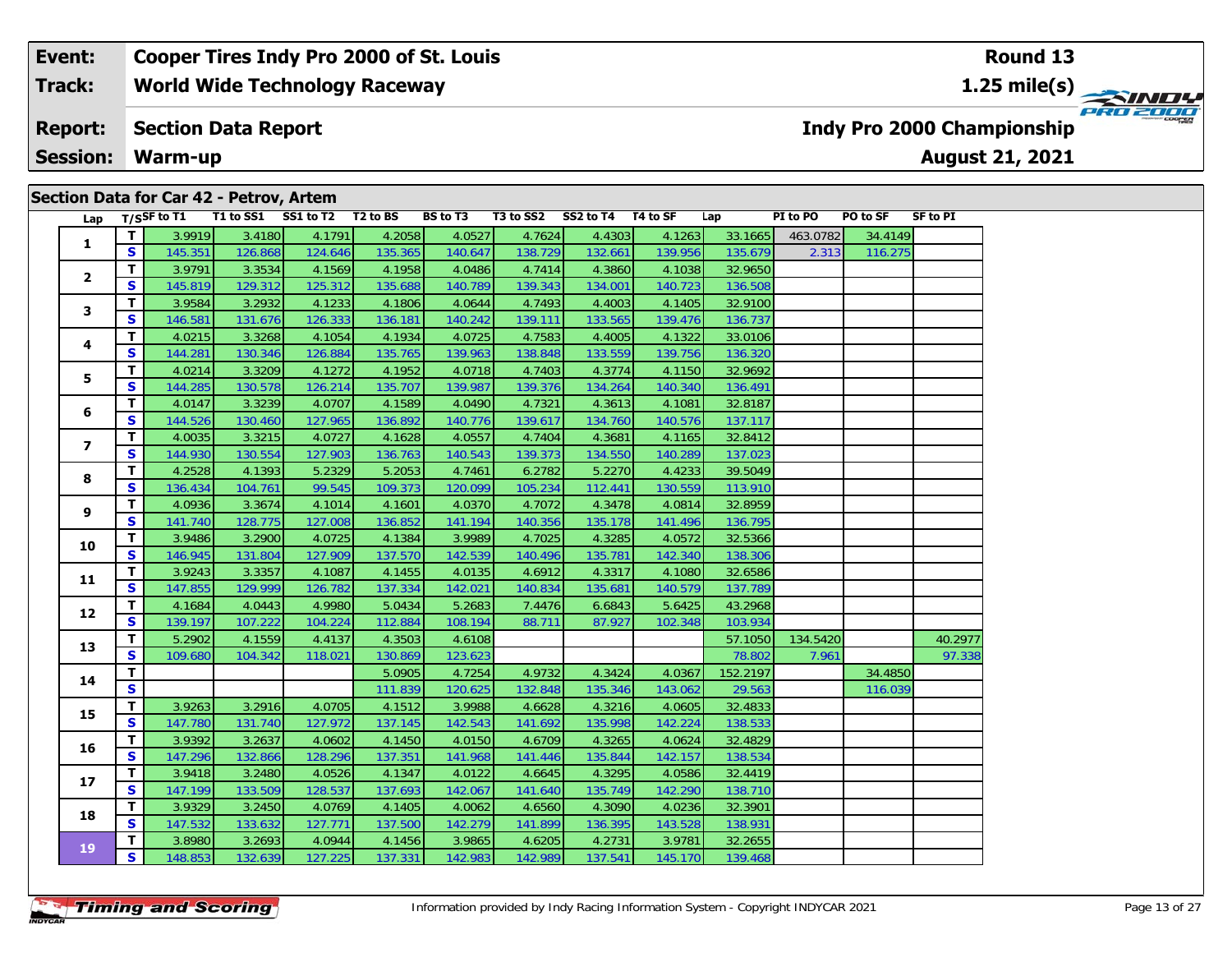### **Event: Cooper Tires Indy Pro 2000 of St. Louis Round 13Track:World Wide Technology Raceway 1.25 mile(s)** PRO 2000 **Report: Section Data Report Indy Pro 2000 Championship Session:August 21, 2021 Warm-up Section Data for Car 42 - Petrov, Artem**

136.792

131.670

Lap T/S<sup>SF</sup> to T1 T1 to SS1 SS1 to T2 T2 to BS BS to T3 T3 to SS2 SS2 to T4 T4 to SF Lap PI to PO PO to SF SF to PI

**<sup>T</sup>** 3.8946 3.4604 4.2859 4.2419 4.9091 53.4366 35.9724 **<sup>S</sup>** 148.983 125.314 121.540 134.213 116.111 84.212 109.042

**<sup>T</sup>** 3.8554 3.3141 4.1327 4.1426 3.9730 4.6850 4.3497 4.0184 32.4709 **<sup>S</sup>** 150.497 130.846 126.046 137.430 143.468 141.021 135.119 143.714 138.586

**<sup>T</sup>** 3.8902 3.3654 4.1821 4.1705 3.9832 4.7833 4.4318 4.0902 32.8967 **<sup>S</sup>** 149.151 128.851 124.557 136.511 143.101 138.123 132.616 141.191 136.792

**<sup>T</sup>** 3.9258 3.3488 4.2364 4.1877 3.9217 4.9150 4.5270 4.1316 33.1940 **<sup>S</sup>** 147.798 129.490 122.960 135.950 145.345 134.422 129.827 139.776 135.567

**<sup>T</sup>** 4.0496 3.7502 4.5183 4.3961 4.0764 4.8276 4.4404 4.1178 34.1764 **<sup>S</sup>** 143.280 115.630 115.289 129.505 139.829 136.855 132.359 140.245 131.670

**<sup>T</sup>** 3.9526 3.3366 4.2113 4.1830 3.9736 4.7983 4.4478 4.0975 33.0007 **<sup>S</sup>** 146.796 129.964 123.693 136.103 143.447 137.691 132.139 140.940 136.361

**<sup>T</sup>** 3.9231 3.3675 4.2607 4.1917 3.9565 4.8122 4.4420 4.0630 33.0167 **<sup>S</sup>** 147.900 128.771 122.259 135.820 144.067 137.293 132.311 142.136 136.295

**20**

**21**

**22**

**23**

**24**

**25**

**26**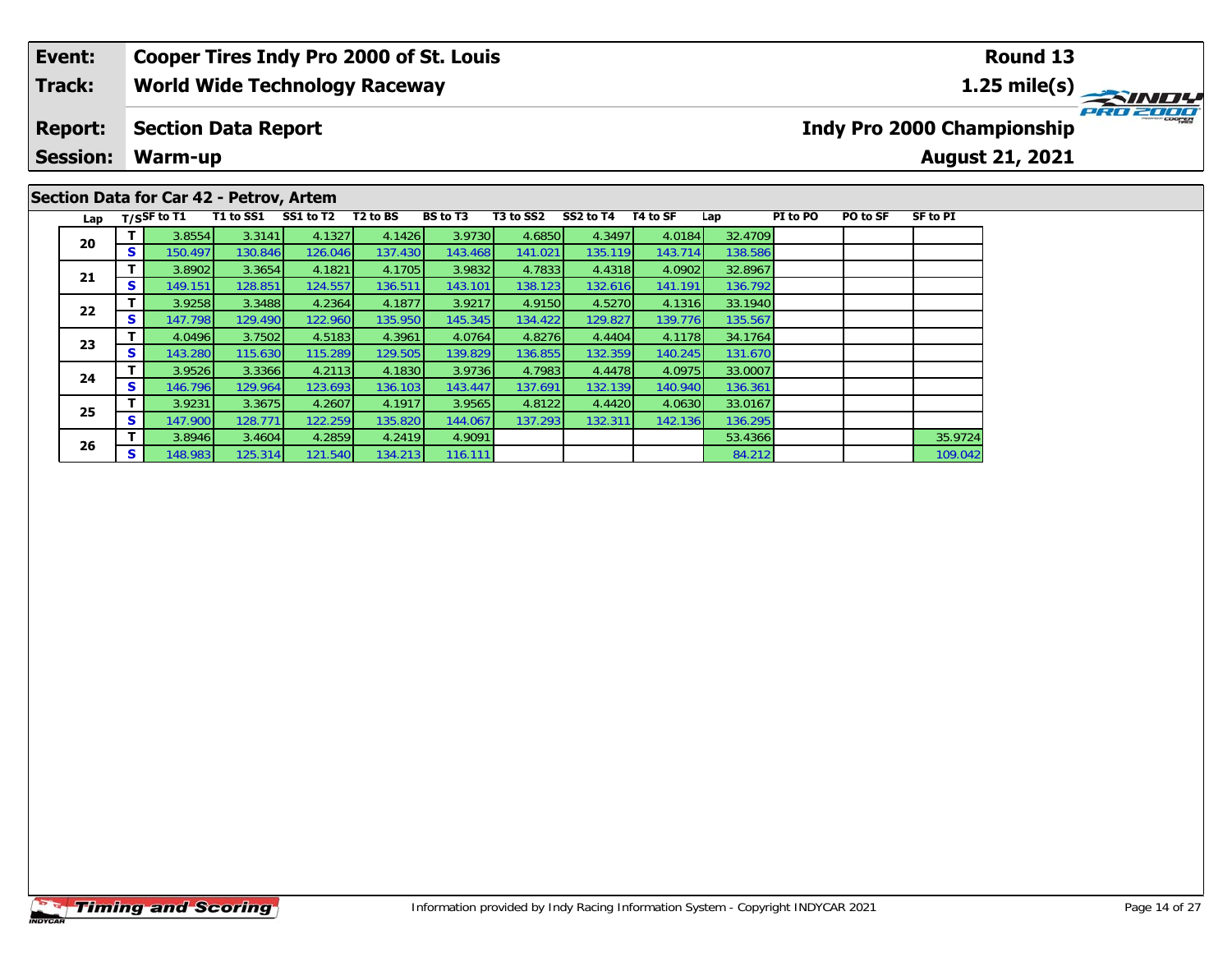| Section Data for Car 5 - Brichacek, Wyatt (R) |  |  |  |
|-----------------------------------------------|--|--|--|
|-----------------------------------------------|--|--|--|

|                   |                         | Lap $\overline{T/S}$ F to T1 |         | $\mathbf{r}$ $\mathbf{r}$ $\mathbf{r}$ $\mathbf{r}$ $\mathbf{r}$ $\mathbf{r}$ $\mathbf{r}$ $\mathbf{r}$ $\mathbf{r}$ $\mathbf{r}$ $\mathbf{r}$ $\mathbf{r}$ $\mathbf{r}$ $\mathbf{r}$ $\mathbf{r}$ $\mathbf{r}$ $\mathbf{r}$ $\mathbf{r}$ $\mathbf{r}$ $\mathbf{r}$ $\mathbf{r}$ $\mathbf{r}$ $\mathbf{r}$ $\mathbf{r}$ $\mathbf{$<br>T1 to SS1 SS1 to T2 T2 to BS |         | BS to T3 |         | T3 to SS2 SS2 to T4 T4 to SF |         | Lap     | PI to PO | <b>PO to SF</b> | SF to PI |
|-------------------|-------------------------|------------------------------|---------|--------------------------------------------------------------------------------------------------------------------------------------------------------------------------------------------------------------------------------------------------------------------------------------------------------------------------------------------------------------------|---------|----------|---------|------------------------------|---------|---------|----------|-----------------|----------|
|                   | T.                      | 4.0116                       | 3.6740  | 4.5055                                                                                                                                                                                                                                                                                                                                                             | 4.3486  | 4.0884   | 5.5265  | 4.8898                       | 4.2463  | 35.2907 | 478.2209 | 36.7237         |          |
| 1                 | S.                      | 144.637                      | 118.028 | 115.616                                                                                                                                                                                                                                                                                                                                                            | 130.920 | 139.419  | 119.548 | 120.195                      | 136.001 | 127.512 | 2.240    | 108.965         |          |
|                   | T.                      | 4.1065                       | 3.7233  | 4.4319                                                                                                                                                                                                                                                                                                                                                             | 4.3125  | 4.0805   | 5.1294  | 4.6584                       | 4.2865  | 34.7290 |          |                 |          |
| $\mathbf{2}$      | S.                      | 141.295                      | 116.466 | 117.536                                                                                                                                                                                                                                                                                                                                                            | 132.016 | 139.689  | 128.803 | 126.165                      | 134.725 | 129.575 |          |                 |          |
|                   | T.                      | 4.1726                       | 3.6734  | 4.4869                                                                                                                                                                                                                                                                                                                                                             | 4.3386  | 4.0751   | 5.0033  | 4.5705                       | 4.1711  | 34.4915 |          |                 |          |
| 3                 | S.                      | 139.057                      | 118.048 | 116.096                                                                                                                                                                                                                                                                                                                                                            | 131.222 | 139.874  | 132.049 | 128.591                      | 138.453 | 130.467 |          |                 |          |
|                   | T.                      | 3.9937                       | 3.5594  | 4.3090                                                                                                                                                                                                                                                                                                                                                             | 4.2643  | 4.0574   | 5.0422  | 4.5447                       | 4.1595  | 33.9302 |          |                 |          |
| 4                 | S                       | 145.286                      | 121.829 | 120.889                                                                                                                                                                                                                                                                                                                                                            | 133.508 | 140.484  | 131.030 | 129.321                      | 138.839 | 132.625 |          |                 |          |
|                   | T.                      | 3.9925                       | 3.5358  | 4.2497                                                                                                                                                                                                                                                                                                                                                             | 4.2185  | 4.0400   | 4.9164  | 4.4472                       | 4.0957  | 33.4958 |          |                 |          |
| 5                 | S                       | 145.329                      | 122.642 | 122.575                                                                                                                                                                                                                                                                                                                                                            | 134.957 | 141.089  | 134.383 | 132.157                      | 141.002 | 134.345 |          |                 |          |
|                   | T.                      | 3.9700                       | 3.5163  | 4.2232                                                                                                                                                                                                                                                                                                                                                             | 4.2059  | 4.0263   | 4.8284  | 4.3888                       | 4.0707  | 33.2296 |          |                 |          |
| 6                 | S                       | 146.153                      | 123.322 | 123.345                                                                                                                                                                                                                                                                                                                                                            | 135.362 | 141.569  | 136.832 | 133.915                      | 141.867 | 135.421 |          |                 |          |
|                   | T.                      | 3.9470                       | 3.4821  | 4.2702                                                                                                                                                                                                                                                                                                                                                             | 4.2204  | 4.0491   | 4.8930  | 4.4723                       | 4.1145  | 33.4486 |          |                 |          |
| 7                 | S                       | 147.005                      | 124.533 | 121.987                                                                                                                                                                                                                                                                                                                                                            | 134.897 | 140.772  | 135.026 | 131.415                      | 140.357 | 134.535 |          |                 |          |
|                   | T.                      | 3.9759                       | 3.5503  | 4.2136                                                                                                                                                                                                                                                                                                                                                             | 4.2033  | 4.0332   | 4.8066  | 4.3717                       | 4.0737  | 33.2283 |          |                 |          |
| 8                 | S                       | 145.936                      | 122.141 | 123.626                                                                                                                                                                                                                                                                                                                                                            | 135.446 | 141.327  | 137.453 | 134.439                      | 141.763 | 135.427 |          |                 |          |
|                   | T.                      | 3.9488                       | 3.4663  | 4.1807                                                                                                                                                                                                                                                                                                                                                             | 4.1954  | 4.0420   | 4.8213  | 4.3879                       | 4.0793  | 33.1217 |          |                 |          |
| 9                 | S                       | 146.938                      | 125.101 | 124.599                                                                                                                                                                                                                                                                                                                                                            | 135.701 | 141.019  | 137.034 | 133.943                      | 141.568 | 135.863 |          |                 |          |
|                   | T.                      | 3.9522                       | 3.4869  | 4.2267                                                                                                                                                                                                                                                                                                                                                             | 4.2154  | 4.0456   | 4.7692  | 4.3678                       | 4.0647  | 33.1285 |          |                 |          |
| 10                | S                       | 146.811                      | 124.362 | 123.243                                                                                                                                                                                                                                                                                                                                                            | 135.057 | 140.894  | 138.531 | 134.559                      | 142.077 | 135.835 |          |                 |          |
| 11                | T.                      | 3.9444                       | 3.4464  | 4.1956                                                                                                                                                                                                                                                                                                                                                             | 4.1982  | 4.0268   | 4.8200  | 4.3776                       | 4.0812  | 33.0902 |          |                 |          |
|                   | S.                      | 147.102                      | 125.823 | 124.156                                                                                                                                                                                                                                                                                                                                                            | 135.610 | 141.552  | 137.071 | 134.258                      | 141.502 | 135.992 |          |                 |          |
| $12 \overline{ }$ | T.                      | 3.9601                       | 3.4366  | 4.1941                                                                                                                                                                                                                                                                                                                                                             | 4.1974  | 4.0192   | 4.7884  | 4.3575                       | 4.0695  | 33.0228 |          |                 |          |
|                   | S                       | 146.518                      | 126.182 | 124.200                                                                                                                                                                                                                                                                                                                                                            | 135.636 | 141.819  | 137.975 | 134.877                      | 141.909 | 136.269 |          |                 |          |
| 13                | T.                      | 3.9614                       | 3.5870  | 4.2812                                                                                                                                                                                                                                                                                                                                                             | 4.2315  | 4.0270   | 4.7512  | 4.3598                       | 4.0871  | 33.2862 |          |                 |          |
|                   | S.                      | 146.470                      | 120.891 | 121.674                                                                                                                                                                                                                                                                                                                                                            | 134.543 | 141.545  | 139.056 | 134.806                      | 141.298 | 135.191 |          |                 |          |
| 14                | T.                      | 3.9682                       | 3.5196  | 4.2768                                                                                                                                                                                                                                                                                                                                                             | 4.2370  | 4.4329   |         |                              |         | 52.7130 | 66.7433  |                 | 35.9060  |
|                   | S                       | 146.219                      | 123.206 | 121.799                                                                                                                                                                                                                                                                                                                                                            | 134.368 | 128.584  |         |                              |         | 85.368  | 16.049   |                 | 109.244  |
| 15                | T.                      |                              |         |                                                                                                                                                                                                                                                                                                                                                                    | 4.9893  | 4.3056   | 5.1809  | 4.5885                       | 4.2198  | 85.6296 |          | 35.6933         |          |
|                   | $\overline{\mathbf{s}}$ |                              |         |                                                                                                                                                                                                                                                                                                                                                                    | 114.108 | 132.386  | 127.523 | 128.087                      | 136.855 | 52.552  |          | 112.110         |          |
| 16                | T.                      | 4.0352                       | 3.5331  | 4.2624                                                                                                                                                                                                                                                                                                                                                             | 4.2235  | 4.0234   | 4.8068  | 4.3728                       | 4.0536  | 33.3108 |          |                 |          |
|                   | S                       | 143.791                      | 122.735 | 122.210                                                                                                                                                                                                                                                                                                                                                            | 134.798 | 141.671  | 137.447 | 134.405                      | 142.466 | 135.091 |          |                 |          |
| 17                | T.                      | 3.9272                       | 3.4151  | 4.1818                                                                                                                                                                                                                                                                                                                                                             | 4.1899  | 3.9901   | 4.7360  | 4.3545                       | 4.0569  | 32.8515 |          |                 |          |
|                   | S.                      | 147.746                      | 126.976 | 124.566                                                                                                                                                                                                                                                                                                                                                            | 135.879 | 142.854  | 139.502 | 134.970                      | 142.350 | 136.980 |          |                 |          |
| 18                | T.                      | 3.9325                       | 3.4549  | 4.1845                                                                                                                                                                                                                                                                                                                                                             | 4.1894  | 3.9957   | 4.7910  | 4.3791                       | 4.0499  | 32.9770 |          |                 |          |
|                   | S                       | 147.547                      | 125.513 | 124.485                                                                                                                                                                                                                                                                                                                                                            | 135.895 | 142.653  | 137.901 | 134.212                      | 142.596 | 136.459 |          |                 |          |
| 19                | Τ.                      | 3.9226                       | 3.4153  | 4.2223                                                                                                                                                                                                                                                                                                                                                             | 4.1997  | 4.0145   | 4.7381  | 4.3681                       | 4.0516  | 32.9322 |          |                 |          |
|                   | S.                      | 147.919                      | 126.969 | 123.371                                                                                                                                                                                                                                                                                                                                                            | 135.562 | 141.985  | 139.440 | 134.550                      | 142.536 | 136.644 |          |                 |          |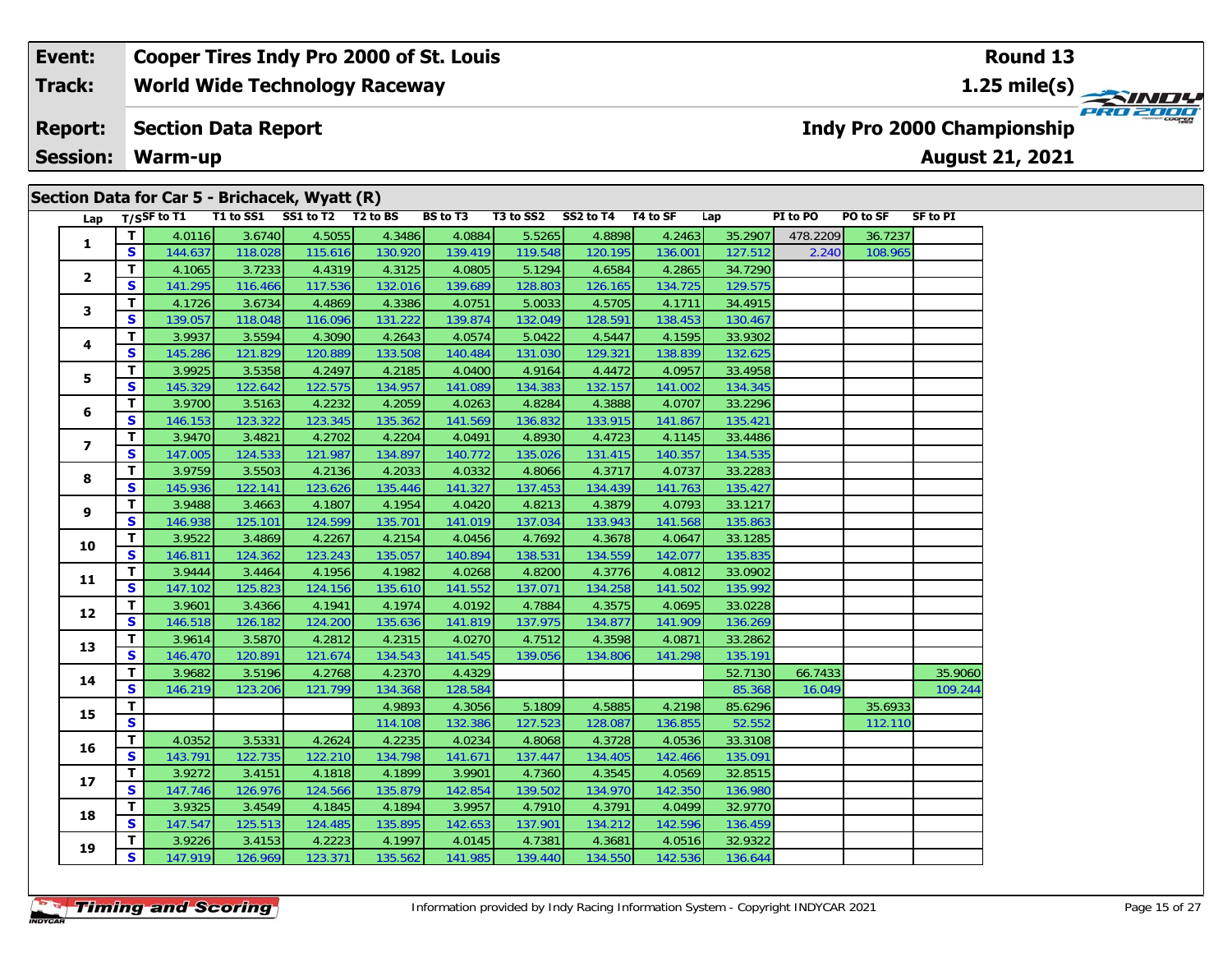# **Section Data for Car 5 - Brichacek, Wyatt (R)**

| Lap |    | T/SSF to T1 | T1 to SS1 | SS1 to T2 | T <sub>2</sub> to BS | BS to T3 | T3 to SS2 | SS2 to T4 | T4 to SF | Lap     | PI to PO | PO to SF | <b>SF to PI</b> |
|-----|----|-------------|-----------|-----------|----------------------|----------|-----------|-----------|----------|---------|----------|----------|-----------------|
| 20  | T. | 3.9342      | 3.4585    | 4.2294    | 4.1979               | 4.0183   | 4.7396    | 4.3536    | 4.0350   | 32.9665 |          |          |                 |
|     | S. | 147.483     | 125.383   | 123.164   | 135.620              | 141.851  | 139.396   | 134.998   | 143.123  | 136.502 |          |          |                 |
| 21  | T. | 3.9035      | 3.4241    | 4.1759    | 4.1801               | 4.0031   | 4.7541    | 4.3243    | 4.0138   | 32.7789 |          |          |                 |
|     | S  | 148.643     | 126.642   | 124.742   | 136.197              | 142.390  | 138.971   | 135.913   | 143.879  | 137.283 |          |          |                 |
| 22  | T. | 3.8801      | 3.4433    | 4.2115    | 4.1887               | 4.0034   | 4.8637    | 4.4329    | 4.0788   | 33.1024 |          |          |                 |
|     | S  | 149.539     | 125.936   | 123.687   | 135.918              | 142.379  | 135.839   | 132.583   | 141.586  | 135.942 |          |          |                 |
| 23  | т  | 3.9207      | 3.4406    | 4.2478    | 4.2112               | 4.0177   | 4.8302    | 4.4044    | 4.0668   | 33.1394 |          |          |                 |
|     | S  | 147.991     | 126.035   | 122.630   | 135.191              | 141.872  | 136.781   | 133.441   | 142.004  | 135.790 |          |          |                 |
| 24  | T. | 3.9280      | 3.4237    | 4.2153    | 4.1943               | 3.9847   | 5.0186    | 4.5140    | 4.1689   | 33.4475 |          |          |                 |
|     | S  | 147.716     | 126.657   | 123.576   | 135.736              | 143.047  | 131.647   | 130.201   | 138.526  | 134.539 |          |          |                 |
| 25  | т  | 4.0163      | 3.6637    | 4.4659    | 4.3017               | 4.0392   | 4.9455    | 4.5035    | 4.1424   | 34.0782 |          |          |                 |
|     | S. | 144.468     | 118.360   | 116.641   | 132.347              | 141.117  | 133.593   | 130.505   | 139.412  | 132.049 |          |          |                 |
| 26  | т  | 3.9650      | 3.4480    | 4.2379    | 4.2153               | 4.0184   | 4.8169    | 4.3924    | 4.0606   | 33.1545 |          |          |                 |
|     | S. | 146.337     | 125.765   | 122.917   | 135.060              | 141.848  | 137.159   | 133.805   | 142.220  | 135.728 |          |          |                 |
| 27  | т  | 3.9162      | 3.4148    | 4.2807    | 4.2486               | 4.0288   | 4.8023    | 4.3881    | 4.0629   | 33.1424 |          |          |                 |
|     | S  | 148.161     | 126.987   | 121.688   | 134.001              | 141.481  | 137.576   | 133.937   | 142.140  | 135.778 |          |          |                 |
| 28  | т  | 3.9152      | 3.4309    | 4.3016    | 4.2683               | 4.7036   |           |           |          | 52.2962 | 51.2828  |          | 35.4998         |
|     | S  | 148.199     | 126.391   | 121.097   | 133.383              | 121.184  |           |           |          | 86.048  | 20.887   |          | 110.494         |
| 29  | T. |             |           |           | 4.7666               | 4.2209   | 5.0671    | 4.5285    | 4.1770   | 68.5433 |          | 34.0569  |                 |
|     | S. |             |           |           | 119.439              | 135.042  | 130.387   | 129.784   | 138.257  | 65.652  |          | 117.497  |                 |
| 30  | т  | 4.0281      | 3.4880    | 4.2261    | 4.2055               | 4.0133   | 4.7943    | 4.3996    | 4.0903   | 33.2452 |          |          |                 |
|     | S  | 144.045     | 124.322   | 123.260   | 135.375              | 142.028  | 137.806   | 133.587   | 141.188  | 135.358 |          |          |                 |
| 31  | T. | 3.9811      | 3.4566    | 4.2038    | 4.1810               | 4.0036   | 4.7430    | 4.3249    | 4.0468   | 32.9408 |          |          |                 |
|     | S. | 145.745     | 125.452   | 123.914   | 136.168              | 142.372  | 139.296   | 135.894   | 142.705  | 136.609 |          |          |                 |
| 32  | т  | 3.9938      | 3.8216    | 4.5836    | 4.3847               | 4.6250   |           |           |          |         |          |          | 36.8604         |
|     | S. | 145.282     | 113.470   | 113.646   | 129.842              | 123.243  |           |           |          |         |          |          | 106.415         |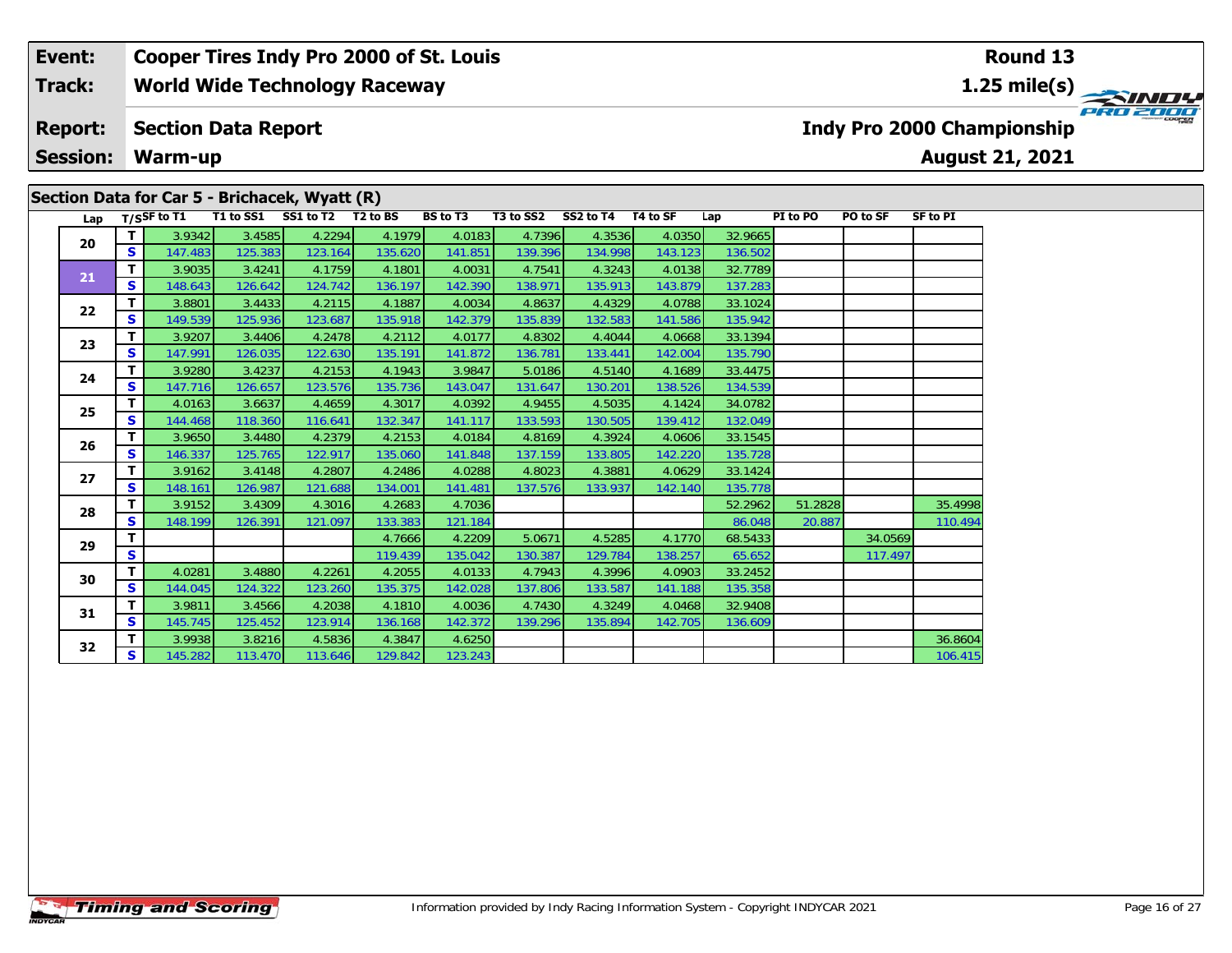| Section Data for Car 51 - Abel, Jacob |  |  |  |  |
|---------------------------------------|--|--|--|--|
|                                       |  |  |  |  |

| Lap            |                         | T/SSF to T1 |         | T1 to SS1 SS1 to T2 T2 to BS |         | BS to T3 |         | T3 to SS2 SS2 to T4 T4 to SF |         | Lap      | PI to PO | PO to SF | <b>SF to PI</b> |
|----------------|-------------------------|-------------|---------|------------------------------|---------|----------|---------|------------------------------|---------|----------|----------|----------|-----------------|
|                | $\mathbf{T}$            | 4.0287      | 3.7659  | 4.5257                       | 4.5662  | 5.8074   | 6.9366  | 6.6931                       | 6.1506  | 42.4742  | 468.7052 | 36.3562  |                 |
| 1              | S                       | 144.023     | 115.148 | 115.100                      | 124.681 | 98.151   | 95.246  | 87.811                       | 93.893  | 105.947  | 2.285    | 110.066  |                 |
|                | T                       | 4.6555      | 3.8431  | 4.5591                       | 4.3627  | 4.1113   | 5.3083  | 4.6129                       | 4.1776  | 35.6305  |          |          |                 |
| $\mathbf{2}$   | $\mathbf{s}$            | 124.633     | 112.835 | 114.257                      | 130.497 | 138.642  | 124.462 | 127.409                      | 138.237 | 126.296  |          |          |                 |
|                | T                       | 4.0205      | 3.4928  | 4.2307                       | 4.2415  | 4.0683   | 4.8818  | 4.4840                       | 4.1645  | 33.5841  |          |          |                 |
| 3              | $\mathbf{s}$            | 144.317     | 124.152 | 123.126                      | 134.226 | 140.108  | 135.336 | 131.072                      | 138.672 | 133.992  |          |          |                 |
|                | T                       | 4.0139      | 3.3916  | 4.2190                       | 4.2236  | 4.0610   | 4.8462  | 4.4531                       | 4.1432  | 33.3516  |          |          |                 |
| 4              | S                       | 144.554     | 127.856 | 123.467                      | 134.795 | 140.360  | 136.330 | 131.982                      | 139.385 | 134.926  |          |          |                 |
|                | T                       | 4.0022      | 3.3564  | 4.2117                       | 4.2094  | 4.0499   | 4.8329  | 4.4767                       | 4.1508  | 33.2900  |          |          |                 |
| 5              | $\mathbf{s}$            | 144.977     | 129.197 | 123.681                      | 135.249 | 140.744  | 136.705 | 131.286                      | 139.130 | 135.176  |          |          |                 |
|                | T                       | 4.0338      | 3.8924  | 4.5720                       | 4.3388  | 4.0684   | 4.9379  | 4.5715                       | 4.1880  | 34.6028  |          |          |                 |
| 6              | $\mathbf{s}$            | 143.841     | 111.406 | 113.935                      | 131.216 | 140.104  | 133.798 | 128.563                      | 137.894 | 130.047  |          |          |                 |
|                | T                       | 4.0113      | 3.3836  | 4.2479                       | 4.2240  | 4.0463   | 4.8330  | 4.4669                       | 4.1261  | 33.3391  |          |          |                 |
| $\overline{ }$ | $\mathbf{s}$            | 144.648     | 128.158 | 122.627                      | 134.782 | 140.869  | 136.702 | 131.574                      | 139.963 | 134.977  |          |          |                 |
|                | T                       | 3.9573      | 3.3262  | 4.2508                       | 4.2324  | 4.3304   |         |                              |         | 51.1010  | 119.4809 |          | 34.1952         |
| 8              | $\mathbf{s}$            | 146.622     | 130.370 | 122.544                      | 134.514 | 131.628  |         |                              |         | 88.061   | 8.965    |          | 114.709         |
|                | T                       |             |         |                              | 5.8530  | 4.5935   | 5.2131  | 4.4879                       | 4.3262  | 140.2972 |          | 37.7221  |                 |
| 9              | $\mathbf{s}$            |             |         |                              | 97.269  | 124.088  | 126.735 | 130.958                      | 133.489 | 32.075   |          | 106.081  |                 |
| 10             | $\mathbf{T}$            | 4.6169      | 4.6832  | 5.7695                       | 5.9975  | 4.8497   | 5.8279  | 5.2118                       | 4.5918  | 41.5483  |          |          |                 |
|                | $\mathbf{s}$            | 125.675     | 92.594  | 90.287                       | 94.926  | 117.533  | 113.365 | 112.769                      | 125.768 | 108.308  |          |          |                 |
| 11             | T                       | 4.2571      | 3.7906  | 4.5342                       | 4.3323  | 4.0896   | 5.1714  | 4.5958                       | 4.2404  | 35.0114  |          |          |                 |
|                | S                       | 136.296     | 114.398 | 114.884                      | 131.412 | 139.378  | 127.757 | 127.884                      | 136.190 | 128.530  |          |          |                 |
|                | T                       | 4.0747      | 3.5653  | 4.3230                       | 4.2118  | 3.9645   | 4.9101  | 4.5214                       | 4.1482  | 33.7190  |          |          |                 |
| 12             | $\mathbf{s}$            | 142.398     | 121.627 | 120.497                      | 135.172 | 143.776  | 134.556 | 129.988                      | 139.217 | 133.456  |          |          |                 |
| 13             | T                       | 3.9577      | 3.3659  | 4.2091                       | 4.1910  | 3.9956   | 4.8173  | 4.4492                       | 4.0980  | 33.0838  |          |          |                 |
|                | $\mathbf{s}$            | 146.607     | 128.832 | 123.758                      | 135.843 | 142.657  | 137.148 | 132.097                      | 140.922 | 136.018  |          |          |                 |
| 14             | T                       | 3.9336      | 3.3345  | 4.1976                       | 4.1954  | 3.9995   | 4.7736  | 4.4340                       | 4.0963  | 32.9645  |          |          |                 |
|                | $\mathbf{s}$            | 147.505     | 130.045 | 124.097                      | 135.701 | 142.518  | 138.403 | 132.550                      | 140.981 | 136.510  |          |          |                 |
| 15             | T                       | 3.9413      | 3.3186  | 4.1878                       | 4.1846  | 3.9846   | 4.7603  | 4.4247                       | 4.0848  | 32.8867  |          |          |                 |
|                | $\mathbf{s}$            | 147.217     | 130.668 | 124.387                      | 136.051 | 143.051  | 138.790 | 132.829                      | 141.378 | 136.833  |          |          |                 |
| 16             | T                       | 3.9266      | 3.3673  | 4.3395                       | 4.2404  | 4.1902   |         |                              |         | 49.7638  | 81.7960  |          | 32.8520         |
|                | $\mathbf{s}$            | 147.768     | 128.779 | 120.039                      | 134.260 | 136.032  |         |                              |         | 90.427   | 13.095   |          | 119.399         |
| 17             | T                       |             |         |                              | 4.7852  | 4.2413   | 4.8903  | 4.4396                       | 4.1277  | 98.6114  |          | 33.7272  |                 |
|                | $\overline{\mathbf{s}}$ |             |         |                              | 118.975 | 134.393  | 135.100 | 132.383                      | 139.908 | 45.634   |          | 118.646  |                 |
| 18             | T                       | 3.9828      | 3.3536  | 4.1518                       | 4.1846  | 4.0405   | 4.7709  | 4.3819                       | 4.0881  | 32.9542  |          |          |                 |
|                | $\mathbf{s}$            | 145.683     | 129.305 | 125.466                      | 136.051 | 141.072  | 138.482 | 134.126                      | 141.264 | 136.553  |          |          |                 |
| 19             | T.                      | 3.9605      | 3.3448  | 4.1555                       | 4.1842  | 4.0324   | 4.7768  | 4.4104                       | 4.1324  | 32.9970  |          |          |                 |
|                | <b>S</b>                | 146.504     | 129.645 | 125.354                      | 136.064 | 141.355  | 138.311 | 133.259                      | 139.749 | 136.376  |          |          |                 |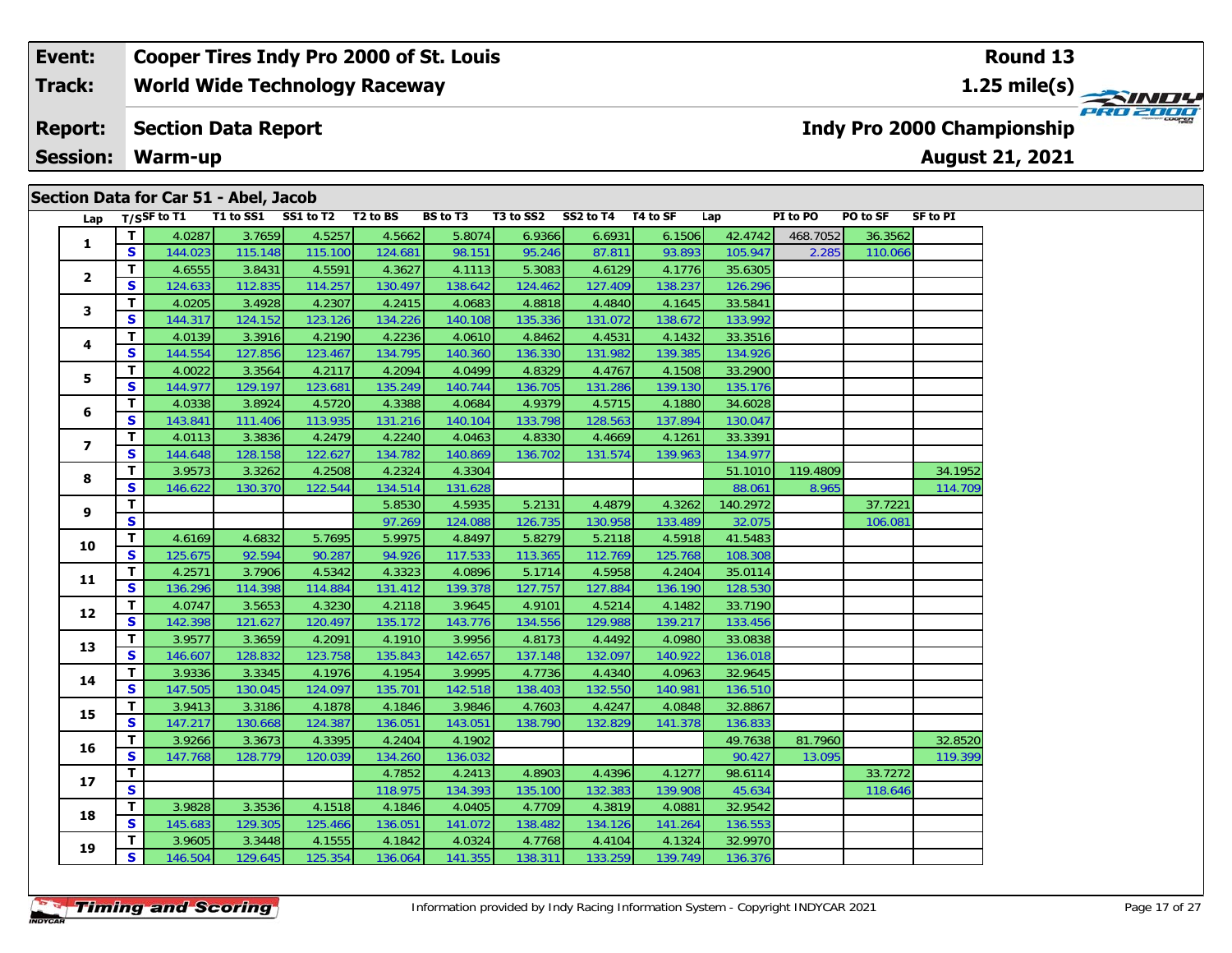### **Event: Cooper Tires Indy Pro 2000 of St. Louis Round 13World Wide Technology Raceway 1.25 mile(s) Track: PRO 2000 Section Data Report Report: Indy Pro 2000 Championship Session: Warm-up August 21, 2021 Section Data for Car 51 - Abel, Jacob**

| <b>Timing and Scoring</b> |
|---------------------------|
|---------------------------|

| 20 |    | 3.9887  | 3.3520   | 4.1427  | 4.1895  | 4.0443  | 4.7616  | 4.3980  | 4.1218  | 32.9986 |  |         |
|----|----|---------|----------|---------|---------|---------|---------|---------|---------|---------|--|---------|
|    | S  | 145.468 | 129.366  | 125.741 | 135.892 | 140.939 | 138.752 | 133.635 | 140.109 | 136.369 |  |         |
| 21 |    | 3.9851  | 3.6569   | 5.0810  | 7.8173  | 6.4645  | 5.7540  | 5.0519  | 4.7650  | 42.5757 |  |         |
|    | S. | 145.599 | 118.580  | 102.521 | 72.828  | 88.174  | 114.821 | 116.338 | 121.196 | 105.694 |  |         |
| 22 | Τ. | 4.9077  | 3.5501   | 4.2756  | 4.2247  | 4.0296  | 4.7488  | 4.4041  | 4.0910  | 34.2316 |  |         |
|    | S. | 118.228 | 122.148  | 121.833 | 134.759 | 141.453 | 139.126 | 133.450 | 141.164 | 131.457 |  |         |
| 23 | т. | 3.9435  | 3.3026   | 4.2358  | 4.2122  | 4.0260  | 4.7141  | 4.3697  | 4.0539  | 32.8578 |  |         |
|    | S. | 147.135 | 131.302  | 122.978 | 135.159 | 141.580 | 140.150 | 134.501 | 142.455 | 136.954 |  |         |
| 24 |    | 3.9206  | 3.2739   | 4.2150  | 4.1942  | 4.0002  | 4.7071  | 4.3455  | 4.0287  | 32.6852 |  |         |
|    | S. | 147.995 | 132.453  | 123.585 | 135.739 | 142.493 | 140.359 | 135.250 | 143.346 | 137.677 |  |         |
| 25 | Τ  | 3.8881  | 3.3272   | 4.2450  | 4.1907  | 3.9632  | 4.7090  | 4.3865  | 4.0531  | 32.7628 |  |         |
|    | S. | 149.232 | 130.331  | 122.711 | 135.853 | 143.823 | 140.302 | 133.985 | 142.484 | 137.351 |  |         |
| 26 |    | 3.9146  | 3.3345   | 4.2127  | 4.1664  | 3.9732  | 4.7177  | 4.3901  | 4.0665  | 32.7757 |  |         |
|    | S. | 148.221 | 130.045  | 123.652 | 136.645 | 143.461 | 140.043 | 133.876 | 142.014 | 137.297 |  |         |
| 27 |    | 3.9228  | 3.3259   | 4.2287  | 4.1720  | 3.9738  | 4.7464  | 4.3903  | 4.0610  | 32.8209 |  |         |
|    | S  | 147.912 | 130.382  | 123.184 | 136.462 | 143.440 | 139.196 | 133.870 | 142.206 | 137.108 |  |         |
| 28 | т  | 3.9251  | 3.3431   | 4.2208  | 4.1788  | 3.9926  | 4.8248  | 4.4445  | 4.0940  | 33.0237 |  |         |
|    | S. | 147.825 | 129.711  | 123.415 | 136.240 | 142.764 | 136.935 | 132.237 | 141.060 | 136.266 |  |         |
| 29 | т  | 4.0978  | 4.0162   | 5.0802  | 5.4574  | 5.7696  |         |         |         |         |  | 42.8133 |
|    | S. | 141.595 | 107.9721 | 102.537 | 104.320 | 98.794  |         |         |         |         |  | 91.619  |

Lap T/SSF to T1 T1 to SS1 SS1 to T2 T2 to BS BS to T3 T3 to SS2 SS2 to T4 T4 to SF Lap PI to PO PO to SF SF to PI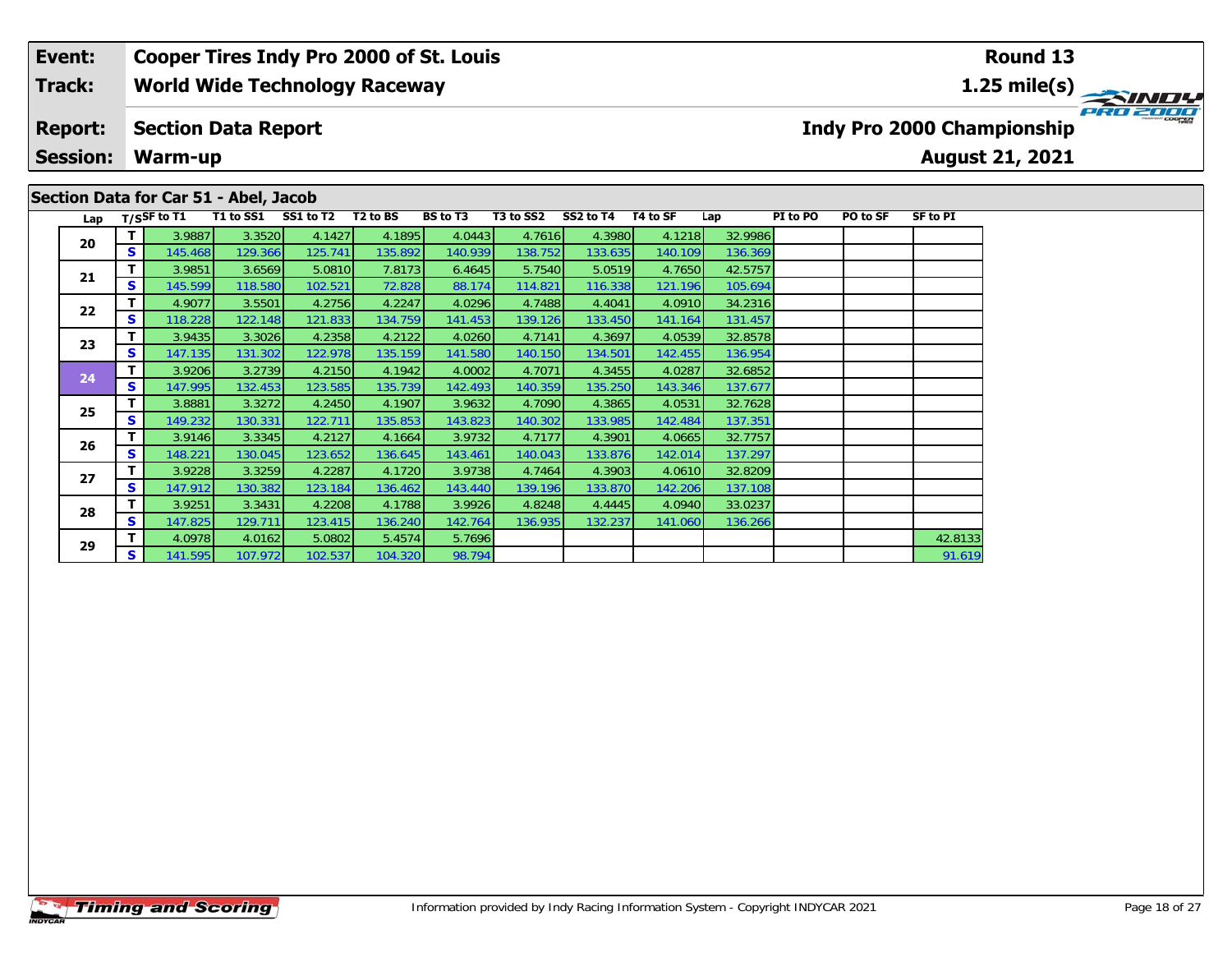# **Section Data for Car 55 - Gold, Reece (R)**

| Lap             |                         | $T/S$ SF to T1 |         | T1 to SS1 SS1 to T2 T2 to BS |         | BS to T3 | T3 to SS2 SS2 to T4 T4 to SF |         |         | Lap      | PI to PO | PO to SF | SF to PI |
|-----------------|-------------------------|----------------|---------|------------------------------|---------|----------|------------------------------|---------|---------|----------|----------|----------|----------|
| $\mathbf{1}$    | T                       | 4.1614         | 3.4394  | 4.2955                       | 4.2737  | 4.0594   | 4.8417                       | 4.4289  | 4.1150  | 33.6150  | 468.0722 | 34.8145  |          |
|                 | $\mathbf{s}$            | 139.431        | 126.079 | 121.269                      | 133.214 | 140.415  | 136.457                      | 132.703 | 140.340 | 133.869  | 2.288    | 114.940  |          |
|                 | T.                      | 3.9657         | 3.3086  | 4.1825                       | 4.2089  | 4.0423   | 4.8267                       | 4.4099  | 4.1022  | 33.0468  |          |          |          |
| $\mathbf{2}$    | $\mathbf{s}$            | 146.311        | 131.063 | 124.545                      | 135.265 | 141.009  | 136.881                      | 133.275 | 140.778 | 136.171  |          |          |          |
|                 | $\mathbf{T}$            | 3.9493         | 3.2744  | 4.1861                       | 4.2100  | 4.0236   | 5.0223                       | 4.6110  | 4.2355  | 33.5122  |          |          |          |
| 3               | S                       | 146.919        | 132.432 | 124.438                      | 135.230 | 141.664  | 131.550                      | 127.462 | 136.348 | 134.279  |          |          |          |
|                 | T                       | 4.0363         | 3.3396  | 4.2575                       | 4.9815  | 4.6592   | 5.5738                       | 4.8644  | 4.4475  | 36.1598  |          |          |          |
| 4               | <b>S</b>                | 143.752        | 129.847 | 122.351                      | 114.286 | 122.339  | 118.533                      | 120.822 | 129.848 | 124.448  |          |          |          |
|                 | T.                      | 4.1953         | 3.7669  | 4.5494                       | 4.3322  | 3.9896   | 5.0464                       | 4.4854  | 4.0655  | 34.4307  |          |          |          |
| 5               | $\overline{\mathbf{s}}$ | 138.304        | 115.118 | 114.501                      | 131.415 | 142.871  | 130.921                      | 131.031 | 142.049 | 130.697  |          |          |          |
|                 | $\mathbf{T}$            | 3.8875         | 3.4189  | 4.3164                       | 4.2344  | 3.9834   | 4.9444                       | 4.4368  | 4.0907  | 33.3125  |          |          |          |
| 6               | S                       | 149.255        | 126.835 | 120.681                      | 134.451 | 143.094  | 133.622                      | 132.466 | 141.174 | 135.084  |          |          |          |
|                 | $\mathbf{T}$            | 3.9118         | 3.2748  | 4.3306                       | 4.2328  | 3.9887   | 4.8107                       | 4.3908  | 4.0605  | 33.0007  |          |          |          |
| $\overline{7}$  | S                       | 148.327        | 132.416 | 120.286                      | 134.502 | 142.904  | 137.336                      | 133.854 | 142.224 | 136.361  |          |          |          |
|                 | $\mathbf{T}$            | 3.8927         | 3.2558  | 4.4093                       | 4.2881  | 4.2612   |                              |         |         | 53.3053  | 303.9963 |          | 36.4851  |
| 8               | <b>S</b>                | 149.055        | 133.189 | 118.139                      | 132.767 | 133.765  |                              |         |         | 84.419   | 3.524    |          | 107.510  |
| 9               | T                       |                |         |                              | 4.8138  | 4.2308   | 5.0052                       | 4.5148  | 4.1813  | 321.1103 |          | 33.9342  |          |
|                 | $\mathbf{s}$            |                |         |                              | 118.268 | 134.726  | 131.999                      | 130.178 | 138.115 | 14.014   |          | 117.922  |          |
| 10              | $\mathbf{T}$            | 3.9813         | 3.3476  | 4.3459                       | 4.2640  | 4.0144   | 4.8126                       | 4.4090  | 4.0841  | 33.2589  |          |          |          |
|                 | <b>S</b>                | 145.738        | 129.536 | 119.862                      | 133.517 | 141.989  | 137.282                      | 133.302 | 141.402 | 135.302  |          |          |          |
| 11              | $\mathbf{T}$            | 3.9175         | 3.3214  | 4.4289                       | 4.2847  | 4.0283   | 4.8120                       | 4.4096  | 4.0849  | 33.2873  |          |          |          |
|                 | S                       | 148.112        | 130.558 | 117.616                      | 132.872 | 141.499  | 137.299                      | 133.284 | 141.374 | 135.187  |          |          |          |
| 12              | T                       | 3.9201         | 3.2730  | 4.2335                       | 4.2090  | 4.0022   | 4.8023                       | 4.4052  | 4.0943  | 32.9396  |          |          |          |
|                 | <b>S</b>                | 148.013        | 132.489 | 123.045                      | 135.262 | 142.422  | 137.576                      | 133.417 | 141.050 | 136.614  |          |          |          |
| 13              | T                       | 3.9439         | 3.2980  | 4.2435                       | 4.2163  | 4.0230   | 4.7827                       | 4.3862  | 4.0801  | 32.9737  |          |          |          |
|                 | <b>S</b>                | 147.120        | 131.485 | 122.755                      | 135.028 | 141.685  | 138.140                      | 133.995 | 141.541 | 136.472  |          |          |          |
| 14              | $\mathbf{T}$            | 3.9361         | 3.3012  | 4.3044                       | 4.2440  | 4.0244   | 4.7502                       | 4.3569  | 4.0579  | 32.9751  |          |          |          |
|                 | S                       | 147.412        | 131.357 | 121.018                      | 134.147 | 141.636  | 139.085                      | 134.896 | 142.315 | 136.467  |          |          |          |
| 15              | T.                      | 3.9246         | 3.2668  | 4.2165                       | 4.2042  | 4.0172   | 4.7624                       | 4.3759  | 4.0647  | 32.8323  |          |          |          |
|                 | $\mathbf{s}$            | 147.844        | 132.740 | 123.541                      | 135.417 | 141.890  | 138.729                      | 134.310 | 142.077 | 137.060  |          |          |          |
| 16              | T.                      | 3.9260         | 3.2627  | 4.2596                       | 4.2225  | 4.0311   | 4.7571                       | 4.3568  | 4.1446  | 32.9604  |          |          |          |
|                 | <b>S</b>                | 147.791        | 132.907 | 122.291                      | 134.830 | 141.401  | 138.883                      | 134.899 | 139.338 | 136.527  |          |          |          |
| 17 <sub>2</sub> | T.                      | 4.6722         | 3.4715  | 4.3463                       | 4.2625  | 4.2947   |                              |         |         | 52.6919  | 161.9114 |          | 35.8777  |
|                 | <b>S</b>                | 124.187        | 124.913 | 119.851                      | 133.564 | 132.722  |                              |         |         | 85.402   | 6.616    |          | 109.330  |
| 18              | $\mathbf{T}$            |                |         |                              | 4.8152  | 4.2353   | 4.9699                       | 4.4765  | 4.1512  | 178.6542 |          | 33.5570  |          |
|                 | $\overline{\mathbf{s}}$ |                |         |                              | 118.234 | 134.583  | 132.937                      | 131.292 | 139.116 | 25.188   |          | 119.248  |          |
| 19              | $\mathbf{T}$            | 3.9932         | 3.3259  | 4.2685                       | 4.2152  | 4.0063   | 4.7468                       | 4.3788  | 4.0662  | 33.0009  |          |          |          |
|                 | s l                     | 145.304        | 130.382 | 122.036                      | 135.063 | 142.276  | 139.185                      | 134.221 | 142.024 | 136.360  |          |          |          |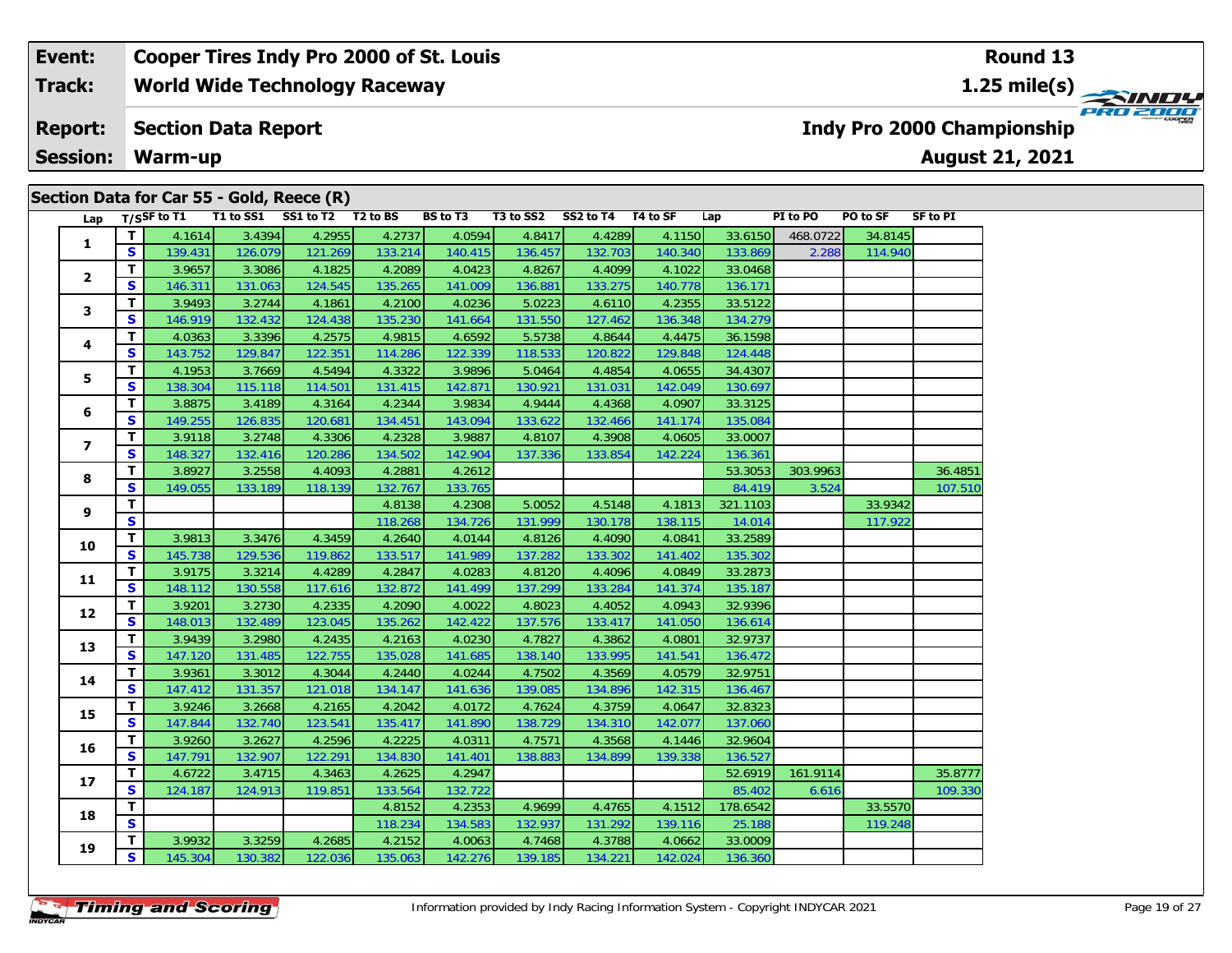#### **Event: Cooper Tires Indy Pro 2000 of St. Louis Round 131.25 mile(s) World Wide Technology Raceway Track: PRO 2000 Report: Indy Pro 2000 Championship Section Data Report Session: Warm-up August 21, 2021**

## **Section Data for Car 55 - Gold, Reece (R)**

| Lap | $T/S$ SF to T1 | T1 to SS1 | SS1 to T2 | T2 to BS | <b>BS to T3</b> | T3 to SS2 | SS2 to T4 | T4 to SF | Lap     | PI to PO | PO to SF | SF to PI |
|-----|----------------|-----------|-----------|----------|-----------------|-----------|-----------|----------|---------|----------|----------|----------|
| 20  | 3.9282         | 3.2781    | 4.2390    | 4.1962   | 3.9924          | 4.73021   | 4.3468    | 4.0348   | 32.7457 |          |          |          |
|     | 147.7081       | 132.2831  | 122.885   | 135.675  | 142.771         | 139.673   | 135.209   | 143.130  | 137.423 |          |          |          |
| 21  | 3.9101         | 3.2573    | 4.2237    | 4.1875   | 3.9967          | 4.7465    | 4.3506    | 4.0295   | 32.7019 |          |          |          |
|     | 148.392        | 133.128   | 123.330   | 135.957  | 142.618         | 139.193   | 135.091   | 143.318  | 137.607 |          |          |          |
| 22  | 3.8979         | 3.2470    | 4.2196    | 4.1772   | 4.6303          |           |           |          |         |          |          | 36.0592  |
|     | 148.856        | 133.550   | 123.450   | 136.292  | 123.102         |           |           |          |         |          |          | 108.779  |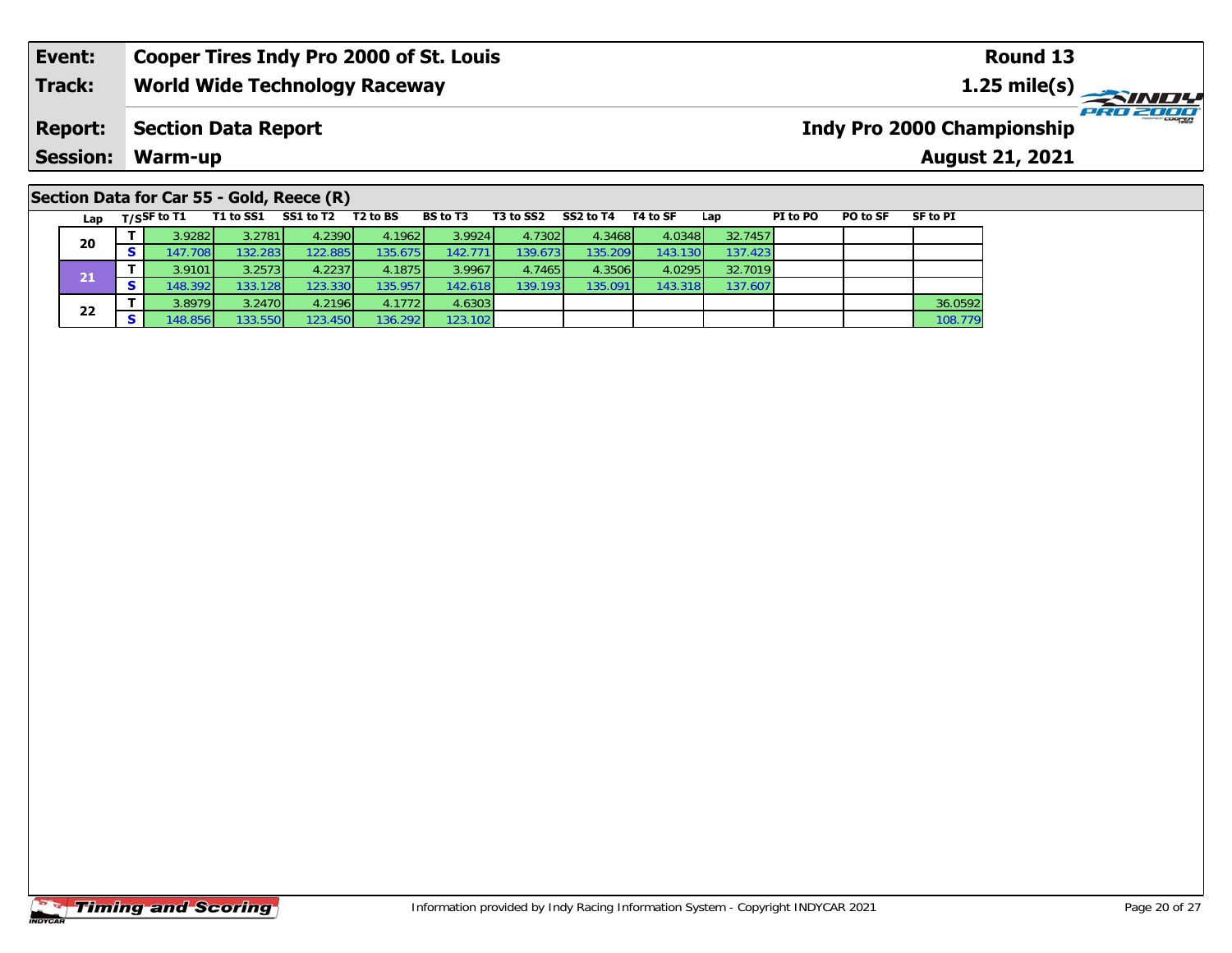#### **Event: Cooper Tires Indy Pro 2000 of St. Louis Round 131.25 mile(s) World Wide Technology Raceway Track:** PRO 2000 **Report: Section Data Report Indy Pro 2000 Championship Session: Warm-up August 21, 2021 Section Data for Car 7 - Enders, Kory**

| Lap            |              | T/SSF to T1 |         | Secuoli Data Ioi Cal 7 - Eliueis, Roi y<br>T1 to SS1 SS1 to T2 T2 to BS |         | <b>BS</b> to T3 |         | T3 to SS2 SS2 to T4 T4 to SF |         | Lap      | PI to PO | PO to SF | SF to PI |
|----------------|--------------|-------------|---------|-------------------------------------------------------------------------|---------|-----------------|---------|------------------------------|---------|----------|----------|----------|----------|
|                | T.           | 4.3454      | 3.6820  | 4.3119                                                                  | 4.3082  | 4.0909          | 4.9431  | 4.4714                       | 4.1714  | 34.3243  | 484.5253 | 39.6668  |          |
| $\mathbf{1}$   | S            | 133.527     | 117.772 | 120.807                                                                 | 132.148 | 139.334         | 133.657 | 131.441                      | 138.443 | 131.102  | 2.211    | 100.880  |          |
|                | T.           | 4.0077      | 3.4406  | 4.2232                                                                  | 4.2582  | 4.0746          | 4.9183  | 4.4560                       | 4.1463  | 33.5249  |          |          |          |
| $\mathbf{2}$   | S            | 144.778     | 126.035 | 123.345                                                                 | 133.699 | 139.891         | 134.331 | 131.896                      | 139.281 | 134.229  |          |          |          |
|                | T.           | 3.9766      | 3.5159  | 4.3986                                                                  | 4.3175  | 4.0607          | 4.8954  | 4.5396                       | 4.1664  | 33.8707  |          |          |          |
| 3              | S            | 145.910     | 123.336 | 118.426                                                                 | 131.863 | 140.370         | 134.960 | 129.467                      | 138.609 | 132.858  |          |          |          |
|                | T.           | 3.9961      | 3.4777  | 4.3596                                                                  | 4.2975  | 4.0727          | 4.9118  | 4.4522                       | 4.1306  | 33.6982  |          |          |          |
| 4              | S            | 145.198     | 124.691 | 119.486                                                                 | 132.477 | 139.956         | 134.509 | 132.008                      | 139.810 | 133.538  |          |          |          |
|                | T.           | 3.9871      | 3.4137  | 4.2525                                                                  | 4.2263  | 4.0442          | 4.8360  | 4.6259                       | 4.2214  | 33.6071  |          |          |          |
| 5              | S            | 145.526     | 127.028 | 122.495                                                                 | 134.708 | 140.943         | 136.617 | 127.051                      | 136.803 | 133.900  |          |          |          |
|                | T.           | 4.0466      | 3.4892  | 4.3090                                                                  | 4.2725  | 4.0696          | 4.8904  | 4.4704                       | 4.1303  | 33.6780  |          |          |          |
| 6              | S            | 143.386     | 124.280 | 120.889                                                                 | 133.252 | 140.063         | 135.098 | 131.471                      | 139.820 | 133.618  |          |          |          |
|                | T            | 3.9689      | 3.4587  | 4.4608                                                                  | 4.3134  | 4.0888          | 4.8448  | 4.4319                       | 4.1170  | 33.6843  |          |          |          |
| $\overline{ }$ | S            | 146.193     | 125.376 | 116.775                                                                 | 131.988 | 139.405         | 136.369 | 132.613                      | 140.272 | 133.593  |          |          |          |
|                | T.           | 3.9601      | 3.4036  | 4.2132                                                                  | 4.2239  | 4.0676          | 4.8744  | 4.4422                       | 4.1392  | 33.3242  |          |          |          |
| 8              | S            | 146.518     | 127.405 | 123.637                                                                 | 134.785 | 140.132         | 135.541 | 132.305                      | 139.520 | 135.037  |          |          |          |
|                | T.           | 3.9900      | 3.3981  | 4.2071                                                                  | 4.2224  | 4.0693          | 4.7679  | 4.3896                       | 4.1146  | 33.1590  |          |          |          |
| 9              | S            | 145.420     | 127.611 | 123.817                                                                 | 134.833 | 140.073         | 138.569 | 133.891                      | 140.354 | 135.710  |          |          |          |
|                | T.           | 3.9859      | 3.3928  | 4.2184                                                                  | 4.2351  | 4.0754          | 4.8095  | 4.4062                       | 4.1341  | 33.2574  |          |          |          |
| 10             | S            | 145.570     | 127.811 | 123.485                                                                 | 134.429 | 139.864         | 137.370 | 133.386                      | 139.692 | 135.308  |          |          |          |
|                | T.           | 4.0042      | 3.4002  | 4.2290                                                                  | 4.2345  | 4.0666          | 4.8437  | 4.4386                       | 4.1639  | 33.3807  |          |          |          |
| 11             | S            | 144.905     | 127.533 | 123.175                                                                 | 134.448 | 140.166         | 136.400 | 132.413                      | 138.692 | 134.808  |          |          |          |
|                | T.           | 4.0254      | 3.4002  | 4.1761                                                                  | 4.2182  | 4.0569          | 4.7726  | 4.4203                       | 4.1494  | 33.2191  |          |          |          |
| 12             | S            | 144.142     | 127.533 | 124.736                                                                 | 134.967 | 140.501         | 138.432 | 132.961                      | 139.177 | 135.464  |          |          |          |
| 13             | T.           | 4.0198      | 3.3590  | 4.5992                                                                  | 4.5298  | 5.1332          |         |                              |         | 55.1368  | 225.0572 |          | 37.5518  |
|                | S            | 144.342     | 129.097 | 113.261                                                                 | 125.683 | 111.042         |         |                              |         | 81.615   | 4.759    |          | 104.456  |
| 14             | T.           |             |         |                                                                         | 5.4226  | 4.4823          | 5.3233  | 4.8550                       | 4.4849  | 247.1188 |          | 39.6466  |          |
|                | S            |             |         |                                                                         | 104.990 | 127.167         | 124.111 | 121.056                      | 128.765 | 18.210   |          | 100.932  |          |
| 15             | $\mathbf{T}$ | 4.2453      | 3.5144  | 4.1976                                                                  | 4.2251  | 4.0622          | 4.7923  | 4.4188                       | 4.1338  | 33.5895  |          |          |          |
|                | S.           | 136.675     | 123.388 | 124.097                                                                 | 134.747 | 140.318         | 137.863 | 133.006                      | 139.702 | 133.970  |          |          |          |
| 16             | T.           | 3.9961      | 3.3713  | 4.1536                                                                  | 4.2039  | 4.0466          | 4.7367  | 4.3838                       | 4.0995  | 32.9915  |          |          |          |
|                | S            | 145.198     | 128.626 | 125.411                                                                 | 135.426 | 140.859         | 139.481 | 134.068                      | 140.871 | 136.399  |          |          |          |
| 17             | T.           | 3.9754      | 3.3593  | 4.1417                                                                  | 4.2138  | 4.5021          |         |                              |         | 52.2308  | 146.8953 |          | 35.1493  |
|                | S            | 145.954     | 129.085 | 125.772                                                                 | 135.108 | 126.608         |         |                              |         | 86.156   | 7.292    |          | 111.595  |
| 18             | T.           |             |         |                                                                         | 4.8817  | 4.3066          | 4.9114  | 4.4745                       | 4.1865  | 164.1023 |          | 34.2885  |          |
|                | S            |             |         |                                                                         | 116.623 | 132.355         | 134.520 | 131.350                      | 137.943 | 27.422   |          | 116.704  |          |
| 19             | T.           | 4.0567      | 3.3844  | 4.2280                                                                  | 4.2452  | 4.0666          | 4.7482  | 4.3883                       | 4.1212  | 33.2386  |          |          |          |
|                | S            | 143.029     | 128.128 | 123.205                                                                 | 134.109 | 140.166         | 139.144 | 133.931                      | 140.129 | 135.385  |          |          |          |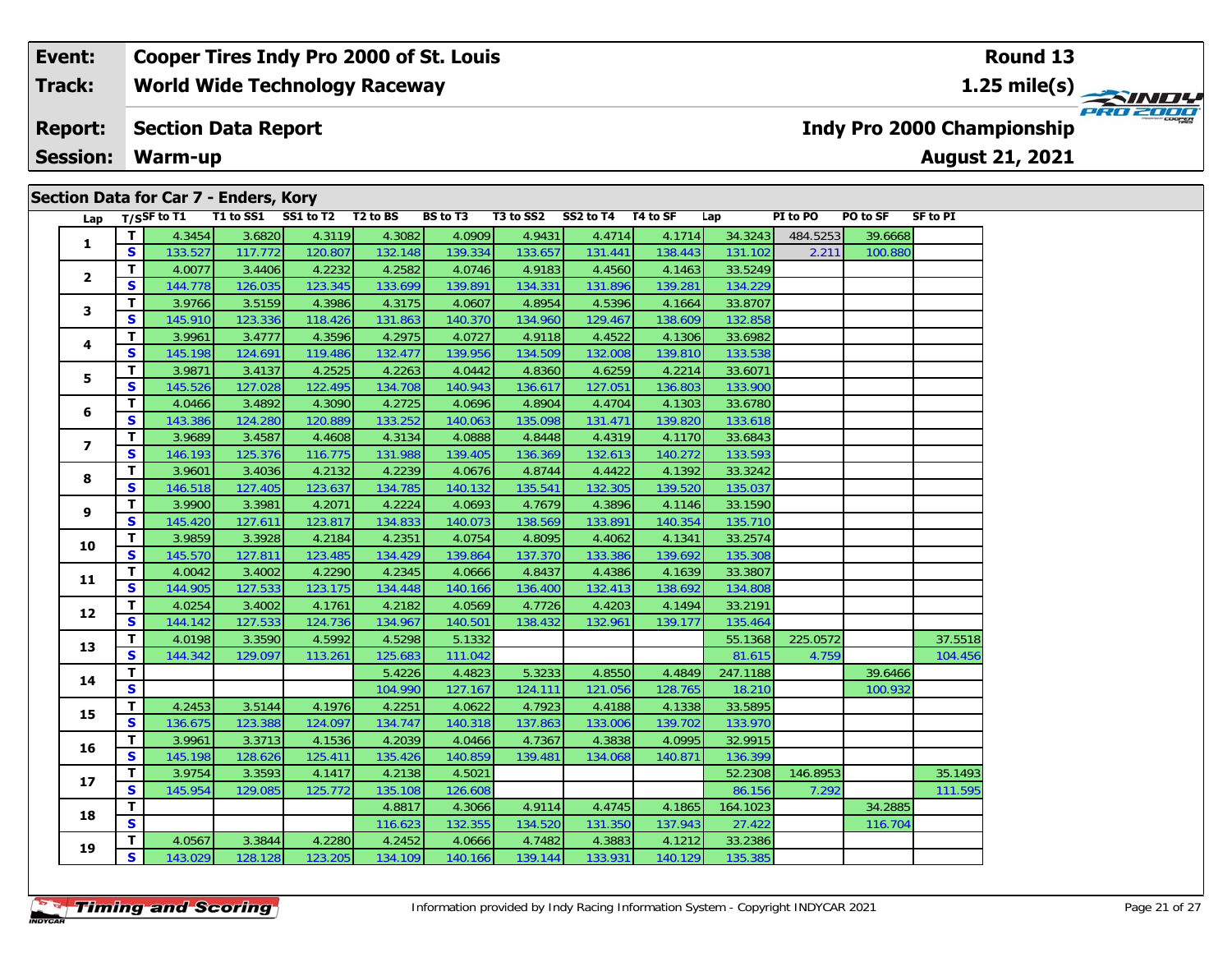### **Event: Cooper Tires Indy Pro 2000 of St. Louis Round 131.25 mile(s) World Wide Technology Raceway Track: PRO 2000 Report: Section Data Report Indy Pro 2000 Championship Session: Warm-up August 21, 2021 Section Data for Car 7 - Enders, Kory**

| Lap |                 | $T/S$ SF to T1 | T1 to SS1 | SS1 to T2 | T <sub>2</sub> to BS | BS to T3 | T3 to SS2 | SS2 to T4 | T4 to SF | Lap     | PI to PO | PO to SF | <b>SF to PI</b> |
|-----|-----------------|----------------|-----------|-----------|----------------------|----------|-----------|-----------|----------|---------|----------|----------|-----------------|
|     |                 | 4.0149         | 3.3503    | 4.1609    | 4.2077               | 4.0495   | 4.7281    | 4.3806    | 4.1237   | 33.0157 |          |          |                 |
| 20  | c<br>э          | 144.518        | 129.432   | 125.191   | 135.304              | 140.758  | 139.735   | 134.166   | 140.044  | 136.299 |          |          |                 |
| 21  |                 | 4.0218         | 3.3454    | 4.1393    | 4.1783               | 4.0343   | 4.7027    | 4.3672    | 4.0972   | 32.8862 |          |          |                 |
|     | S               | 144.271        | 129.622   | 125.845   | 136.256              | 141.288  | 140.490   | 134.578   | 140.950  | 136.836 |          |          |                 |
| 22  |                 | 3.9895         | 3.3261    | 4.1793    | 4.1994               | 4.0413   | 4.6942    | 4.3634    | 4.0890   | 32.8822 |          |          |                 |
|     | S               | 145.439        | 130.374   | 124.640   | 135.571              | 141.044  | 140.744   | 134.695   | 141.233  | 136.852 |          |          |                 |
| 23  |                 | 3.9910         | 3.3087    | 4.1898    | 4.1988               | 4.0444   | 4.6886    | 4.3531    | 4.0769   | 32.8513 |          |          |                 |
|     | S               | 145.384        | 131.059   | 124.328   | 135.591              | 140.936  | 140.912   | 135.014   | 141.652  | 136.981 |          |          |                 |
| 24  |                 | 3.9818         | 3.3166    | 4.1398    | 4.1905               | 4.9202   |           |           |          |         |          |          | 36.0668         |
|     | $\epsilon$<br>э | 145.720        | 130.747   | 125.830   | 135.859              | 115.849  |           |           |          |         |          |          | 108.757         |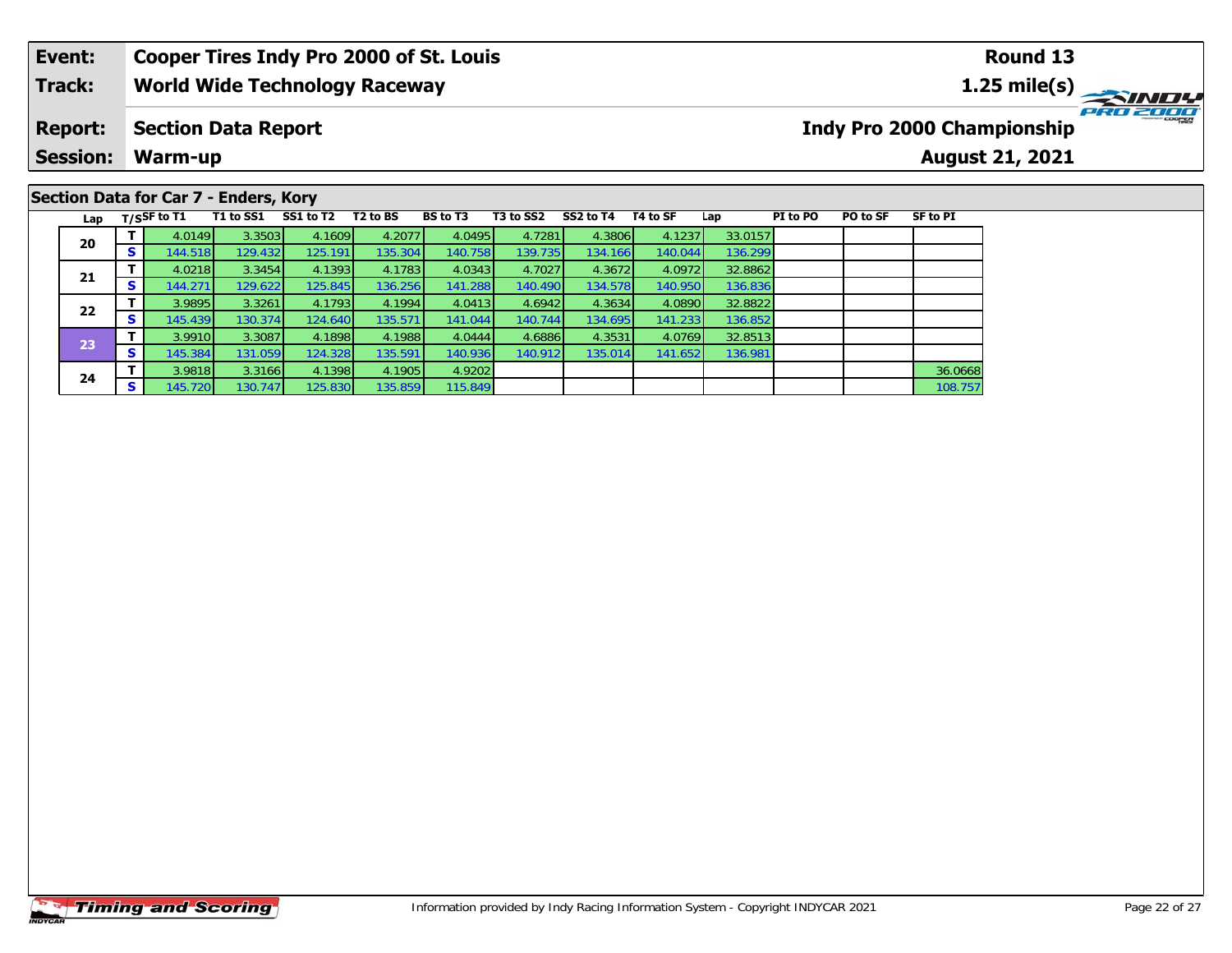# **Section Data for Car 8 - Siegel, Nolan (R)**

| Lap            |                         | T/SSF to T1 | $\rightarrow$ $\rightarrow$ $\rightarrow$ | $\sqrt{ }$<br>T1 to SS1 SS1 to T2 T2 to BS |         | BS to T3 |         | T3 to SS2 SS2 to T4 T4 to SF |         | Lap      | PI to PO | PO to SF | <b>SF to PI</b> |
|----------------|-------------------------|-------------|-------------------------------------------|--------------------------------------------|---------|----------|---------|------------------------------|---------|----------|----------|----------|-----------------|
|                | $\overline{\mathbf{I}}$ | 4.1275      | 3.5060                                    | 4.3459                                     | 4.3235  | 4.0908   | 4.8712  | 4.4851                       | 4.1850  | 33.9350  | 484.5420 | 39.8005  |                 |
| 1              | <b>S</b>                | 140.576     | 123.684                                   | 119.862                                    | 131.680 | 139.337  | 135.630 | 131.040                      | 137.993 | 132.606  | 2.211    | 100.541  |                 |
|                | T.                      | 4.0177      | 3.4685                                    | 4.3289                                     | 4.2621  | 3.9990   | 5.1165  | 4.7092                       | 4.3926  | 34.2945  |          |          |                 |
| $\mathbf{2}$   | S                       | 144.418     | 125.021                                   | 120.333                                    | 133.577 | 142.536  | 129.128 | 124.804                      | 131.471 | 131.216  |          |          |                 |
|                | T                       | 4.1148      | 3.4491                                    | 4.3150                                     | 4.2525  | 4.0242   | 4.9490  | 4.4914                       | 4.0853  | 33.6813  |          |          |                 |
| 3              | $\mathbf{s}$            | 141.010     | 125.724                                   | 120.721                                    | 133.878 | 141.643  | 133.498 | 130.856                      | 141.360 | 133.605  |          |          |                 |
|                | T                       | 3.9241      | 3.4203                                    | 4.3918                                     | 4.2655  | 4.0297   | 4.9534  | 4.3679                       | 4.0534  | 33.4061  |          |          |                 |
| 4              | $\mathbf{s}$            | 147.863     | 126.783                                   | 118.609                                    | 133.470 | 141.450  | 133.379 | 134.556                      | 142.473 | 134.706  |          |          |                 |
|                | T                       | 3.9075      | 3.4420                                    | 4.3228                                     | 4.2142  | 4.0139   | 4.9588  | 4.3932                       | 4.0513  | 33.3037  |          |          |                 |
| 5              | $\mathbf{s}$            | 148.491     | 125.984                                   | 120.503                                    | 135.095 | 142.007  | 133.234 | 133.781                      | 142.547 | 135.120  |          |          |                 |
|                | T                       | 3.9183      | 3.4536                                    | 4.3461                                     | 4.2794  | 4.0667   | 4.7925  | 4.4173                       | 4.1337  | 33.4076  |          |          |                 |
| 6              | S                       | 148.081     | 125.561                                   | 119.857                                    | 133.037 | 140.163  | 137.857 | 133.051                      | 139.705 | 134.700  |          |          |                 |
| $\overline{ }$ | T                       | 4.0065      | 3.3484                                    | 4.2238                                     | 4.2206  | 4.0561   | 4.7359  | 4.4166                       | 4.1219  | 33.1298  |          |          |                 |
|                | S                       | 144.821     | 129.506                                   | 123.327                                    | 134.890 | 140.529  | 139.505 | 133.072                      | 140.105 | 135.829  |          |          |                 |
| 8              | T                       | 3.9909      | 3.3298                                    | 4.2716                                     | 4.2436  | 4.0666   | 4.7114  | 4.3589                       | 4.0984  | 33.0712  |          |          |                 |
|                | $\mathbf{s}$            | 145.388     | 130.229                                   | 121.947                                    | 134.159 | 140.166  | 140.230 | 134.834                      | 140.909 | 136.070  |          |          |                 |
| 9              | $\mathbf{T}$            | 3.9739      | 3.3292                                    | 4.2837                                     | 4.2580  | 4.3575   |         |                              |         | 52.2536  | 207.0734 |          | 35.4112         |
|                | S                       | 146.010     | 130.252                                   | 121.603                                    | 133.706 | 130.809  |         |                              |         | 86.118   | 5.173    |          | 110.770         |
| 10             | T                       |             |                                           |                                            | 4.8695  | 4.2980   | 4.9454  | 4.4994                       | 4.2033  | 224.2894 |          | 34.0584  |                 |
|                | S                       |             |                                           |                                            | 116.915 | 132.620  | 133.595 | 130.623                      | 137.392 | 20.063   |          | 117.492  |                 |
| 11             | T.                      | 4.0434      | 3.3464                                    | 4.2177                                     | 4.2285  | 4.0411   | 4.6815  | 4.3513                       | 4.0887  | 32.9986  |          |          |                 |
|                | S                       | 143.500     | 129.583                                   | 123.505                                    | 134.638 | 141.051  | 141.126 | 135.069                      | 141.243 | 136.369  |          |          |                 |
| 12             | T                       | 3.9684      | 3.2602                                    | 4.1516                                     | 4.1944  | 4.0297   | 4.6586  | 4.3390                       | 4.0750  | 32.6769  |          |          |                 |
|                | $\mathbf{s}$            | 146.212     | 133.009                                   | 125.472                                    | 135.733 | 141.450  | 141.820 | 135.452                      | 141.718 | 137.712  |          |          |                 |
| 13             | T                       | 3.9648      | 3.2713                                    | 4.1711                                     | 4.2030  | 4.0339   | 4.6642  | 4.3238                       | 4.0781  | 32.7102  |          |          |                 |
|                | $\mathbf{s}$            | 146.345     | 132.558                                   | 124.885                                    | 135.455 | 141.302  | 141.650 | 135.928                      | 141.610 | 137.572  |          |          |                 |
| 14             | $\mathbf T$             | 3.9601      | 3.2614                                    | 4.2049                                     | 4.2116  | 4.2120   |         |                              |         | 50.1925  | 152.6363 |          | 33.3090         |
|                | S                       | 146.518     | 132.960                                   | 123.881                                    | 135.179 | 135.328  |         |                              |         | 89.655   | 7.018    |          | 117.761         |
| 15             | T                       |             |                                           |                                            | 5.0869  | 4.8741   | 5.8789  | 4.7492                       | 4.2252  | 172.1576 |          | 36.4048  |                 |
|                | $\overline{\mathbf{s}}$ |             |                                           |                                            | 111.918 | 116.945  | 112.382 | 123.753                      | 136.680 | 26.139   |          | 109.919  |                 |
| 16             | T                       | 4.0305      | 3.3335                                    | 4.1965                                     | 4.2301  | 4.0446   | 4.6933  | 4.3377                       | 4.0735  | 32.9397  |          |          |                 |
|                | S                       | 143.959     | 130.084                                   | 124.129                                    | 134.587 | 140.929  | 140.771 | 135.493                      | 141.770 | 136.613  |          |          |                 |
| 17             | T                       | 3.9418      | 3.2655                                    | 4.2008                                     | 4.2189  | 4.0421   | 4.6867  | 4.3362                       | 4.0700  | 32.7620  |          |          |                 |
|                | $\mathbf{s}$            | 147.199     | 132.793                                   | 124.002                                    | 134.945 | 141.016  | 140.970 | 135.540                      | 141.892 | 137.354  |          |          |                 |
| 18             | $\mathbf{T}$            | 3.9251      | 3.2756                                    | 4.1811                                     | 4.1882  | 4.0269   | 4.6927  | 4.3437                       | 4.0245  | 32.6578  |          |          |                 |
|                | S                       | 147.825     | 132.384                                   | 124.587                                    | 135.934 | 141.548  | 140.789 | 135.306                      | 143.496 | 137.793  |          |          |                 |
| 19             | T.                      | 3.8536      | 3.3488                                    | 4.3367                                     | 4.1977  | 3.9576   | 4.8512  | 4.4082                       | 3.9993  | 32.9531  |          |          |                 |
|                | $\mathbf{s}$            | 150.568     | 129.490                                   | 120.116                                    | 135.626 | 144.027  | 136.189 | 133.326                      | 144.400 | 136.558  |          |          |                 |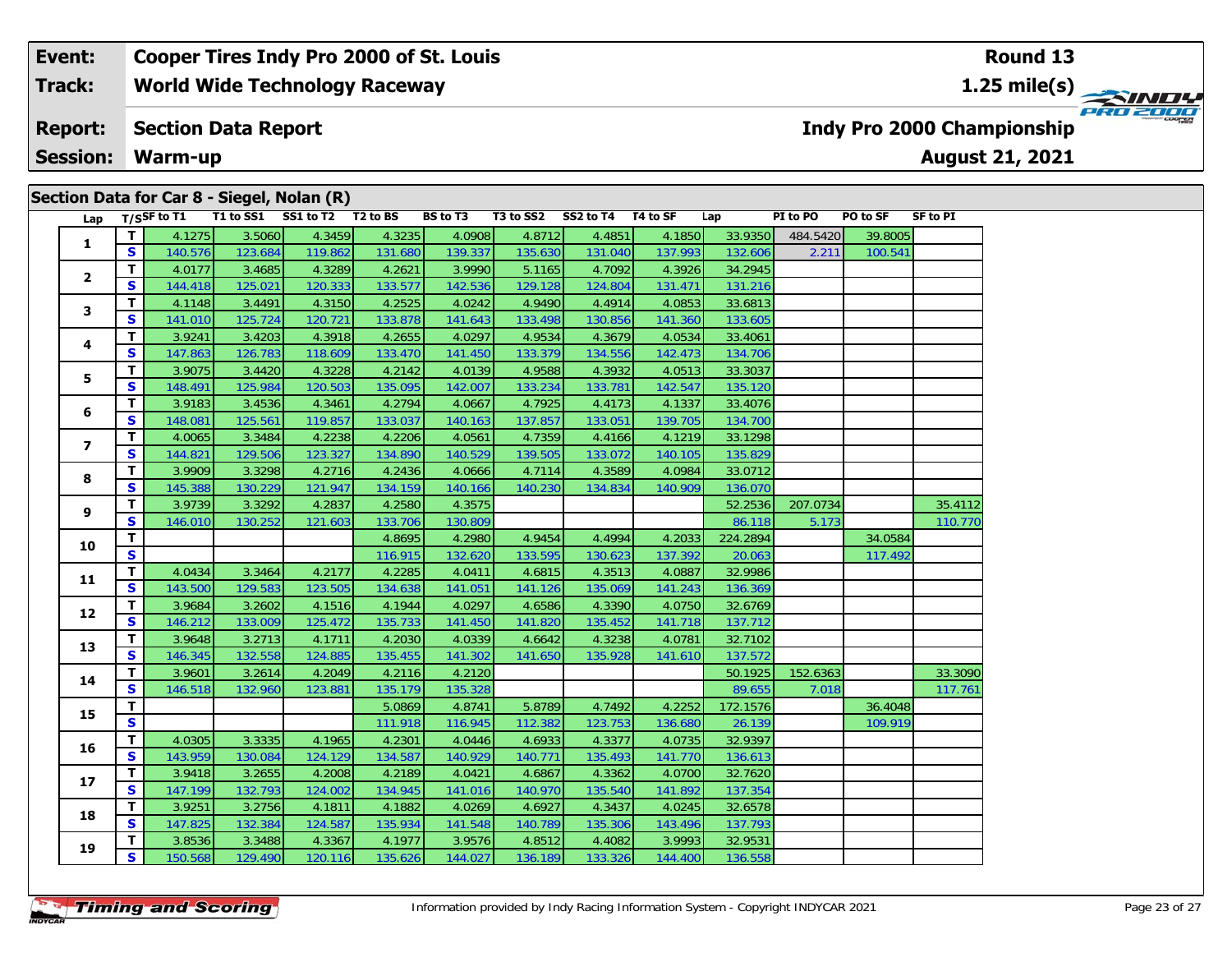### **Event: Cooper Tires Indy Pro 2000 of St. Louis Round 131.25 mile(s) World Wide Technology Raceway Track:** PRO 2000 **Report: Indy Pro 2000 Championship Section Data Report Session: Warm-up August 21, 2021**

# **Section Data for Car 8 - Siegel, Nolan (R)**

|  | Lap             |          | T/SSF to T1 | T1 to SS1 | SS1 to T2 | T <sub>2</sub> to BS | BS to T3 | T3 to SS2 | SS2 to T4 | T4 to SF | Lap     | PI to PO | PO to SF | <b>SF to PI</b> |
|--|-----------------|----------|-------------|-----------|-----------|----------------------|----------|-----------|-----------|----------|---------|----------|----------|-----------------|
|  | 20              |          | 3.8273      | 3.3772    | 4.3930    | 4.3231               | 4.0616   | 4.7023    | 4.3205    | 4.0730   | 33.0780 |          |          |                 |
|  |                 | S        | 151.602     | 128.401   | 118.577   | 131.692              | 140.339  | 140.502   | 136.032   | 141.787  | 136.042 |          |          |                 |
|  |                 |          | 3.9524      | 3.2635    | 4.1892    | 4.1964               | 4.0137   | 4.6522    | 4.3205    | 4.0588   | 32.6467 |          |          |                 |
|  | 21              | S        | 146.804     | 132.875   | 124.346   | 135.668              | 142.014  | 142.015   | 136.032   | 142.283  | 137.839 |          |          |                 |
|  | 22              |          | 3.9507      | 3.2677    | 4.1752    | 4.1835               | 4.0174   | 4.6679    | 4.3312    | 4.0592   | 32.6528 |          |          |                 |
|  |                 | s        | 146.867     | 132.704   | 124.763   | 136.087              | 141.883  | 141.537   | 135.696   | 142.269  | 137.814 |          |          |                 |
|  | $\overline{23}$ |          | 3.9537      | 3.2620    | 4.1784    | 4.1806               | 4.0118   | 4.6686    | 4.3254    | 4.0559   | 32.6364 |          |          |                 |
|  |                 | <b>S</b> | 146.756     | 132.936   | 124.667   | 136.181              | 142.081  | 141.516   | 135.878   | 142.385  | 137.883 |          |          |                 |
|  | 24              |          | 3.9549      | 3.2809    | 4.2088    | 4.1884               | 4.0239   | 4.6745    | 4.3067    | 4.0548   | 32.6929 |          |          |                 |
|  |                 | S        | 146.711     | 132.170   | 123.767   | 135.927              | 141.654  | 141.337   | 136.468   | 142.424  | 137.645 |          |          |                 |
|  | 25              |          | 3.9509      | 3.5186    | 4.7121    | 5.4010               | 5.7946   |           |           |          |         |          |          | 41.2487         |
|  |                 | S        | 146.860     | 123.241   | 110.547   | 105.410              | 98.367   |           |           |          |         |          |          | 95.094          |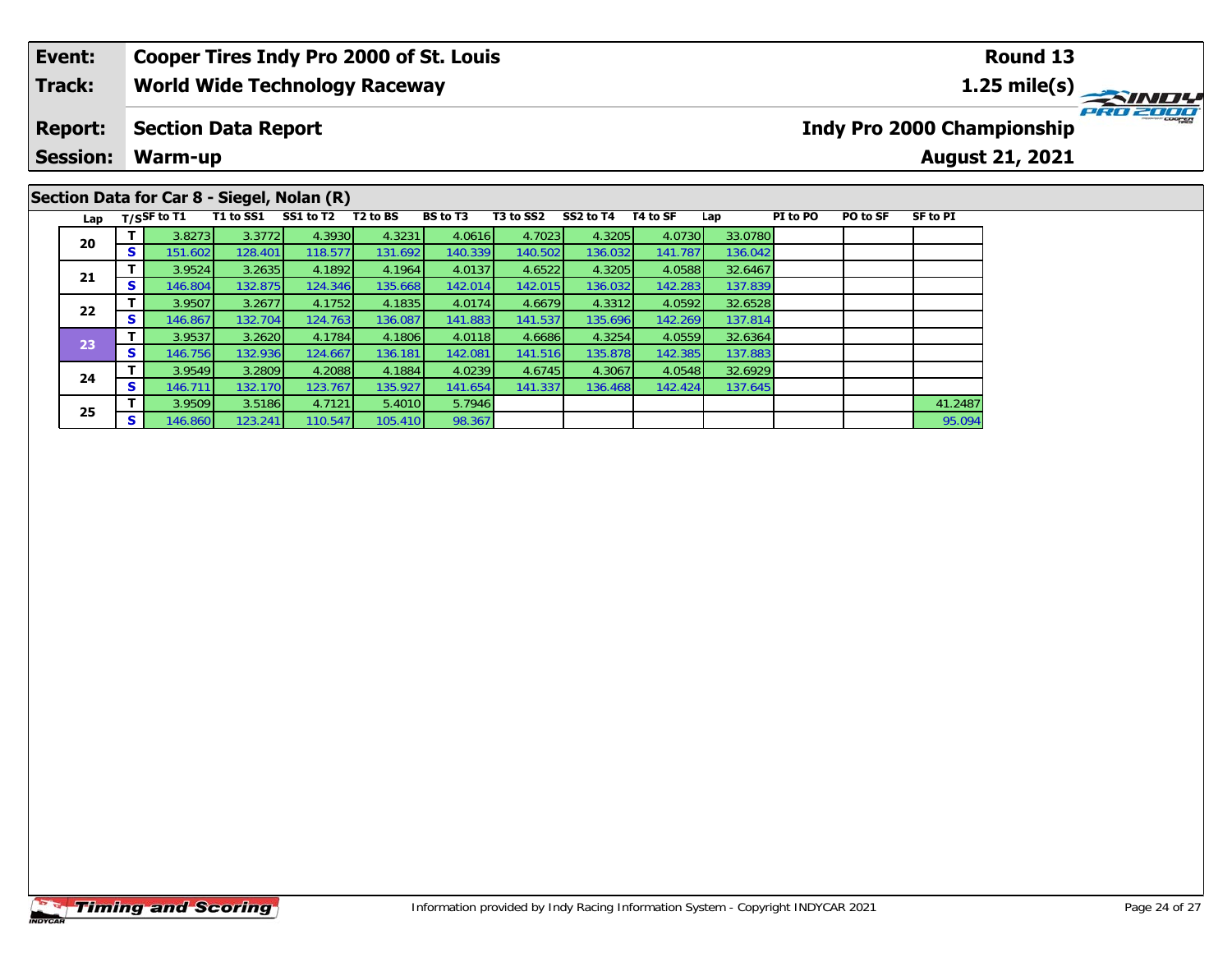#### **Event: Cooper Tires Indy Pro 2000 of St. Louis Round 131.25 mile(s) World Wide Technology Raceway Track:** PRO 2001 **Section Data Report Indy Pro 2000 Championship Report: August 21, 2021 Session: Warm-up**

| Section Data for Car 91 - Eves, Braden |  |  |  |  |
|----------------------------------------|--|--|--|--|
|                                        |  |  |  |  |

| Lap                     |              | T/SSF to T1 |         | T1 to SS1 SS1 to T2 T2 to BS |         | BS to T3 | T3 to SS2 SS2 to T4 T4 to SF |         |         | Lap                                                                                                                                                                                                                                                                                                                                                      | PI to PO | PO to SF | SF to PI |
|-------------------------|--------------|-------------|---------|------------------------------|---------|----------|------------------------------|---------|---------|----------------------------------------------------------------------------------------------------------------------------------------------------------------------------------------------------------------------------------------------------------------------------------------------------------------------------------------------------------|----------|----------|----------|
|                         | T            | 4.0951      | 3.4224  | 4.1992                       | 4.2192  | 4.0646   | 4.7548                       | 4.4256  | 4.1342  | 33.3151                                                                                                                                                                                                                                                                                                                                                  | 460.8164 |          |          |
| 1                       | S            | 141.688     | 126.705 | 124.050                      | 134.935 | 140.235  | 138.950                      | 132.802 | 139.688 | 135.074                                                                                                                                                                                                                                                                                                                                                  |          |          |          |
| $\mathbf{2}$            | T            | 4.0032      | 3.3348  | 4.1351                       | 4.1866  | 4.0567   | 4.7184                       | 4.3567  | 4.0956  | 32.8871                                                                                                                                                                                                                                                                                                                                                  |          |          |          |
|                         | $\mathbf{s}$ | 144.941     | 130.034 | 125.973                      | 135.986 | 140.508  | 140.022                      | 134.902 | 141.005 | 136.832                                                                                                                                                                                                                                                                                                                                                  |          |          |          |
|                         | T            | 3.9736      | 3.3050  | 4.1644                       | 4.8575  | 5.3622   | 5.4115                       | 4.4986  | 4.3851  | 35.9579                                                                                                                                                                                                                                                                                                                                                  |          |          |          |
| 3                       | $\mathbf{s}$ | 146.021     | 131.206 | 125.086                      | 117.204 | 106.300  | 122.088                      | 130.647 | 131.696 | 125.146                                                                                                                                                                                                                                                                                                                                                  |          |          |          |
|                         | T            | 4.5802      | 3.4689  | 4.2746                       | 4.2761  | 4.2806   | 4.9539                       | 4.5337  | 5.1217  | 35.4897                                                                                                                                                                                                                                                                                                                                                  |          |          |          |
| 4                       | $\mathbf{s}$ | 126.682     | 125.007 | 121.861                      | 133.140 | 133.159  | 133.366                      | 129.635 | 112.756 | 126.797                                                                                                                                                                                                                                                                                                                                                  |          |          |          |
|                         | T            | 5.5618      | 4.0051  | 4.6242                       | 4.3624  | 4.0607   | 4.8963                       | 4.4510  | 4.0378  | 35.9993                                                                                                                                                                                                                                                                                                                                                  |          |          |          |
| 5                       | S            | 104.324     | 108.271 | 112.648                      | 130.506 | 140.370  | 134.935                      | 132.044 | 143.023 | 125.002                                                                                                                                                                                                                                                                                                                                                  |          |          |          |
|                         | T            | 3.8911      | 3.3616  | 4.3619                       | 4.2283  | 4.0253   | 4.8768                       | 4.4515  | 4.0836  | 33.2801                                                                                                                                                                                                                                                                                                                                                  |          |          |          |
| 6                       | $\mathbf{s}$ | 149.117     | 128.997 | 119.423                      | 134.645 | 141.604  | 135.474                      | 132.029 | 141.419 |                                                                                                                                                                                                                                                                                                                                                          |          |          |          |
|                         | $\mathbf{T}$ | 3.9145      | 3.3504  | 4.1940                       | 4.1528  | 3.9628   | 4.7813                       | 4.4117  | 4.0370  |                                                                                                                                                                                                                                                                                                                                                          |          |          |          |
| $\overline{\mathbf{z}}$ | S            | 148.225     | 129.428 | 124.203                      | 137.093 | 143.838  | 138.180                      | 133.220 | 143.052 |                                                                                                                                                                                                                                                                                                                                                          |          |          |          |
|                         | $\mathbf{T}$ | 3.8721      | 3.3443  | 4.3012                       | 4.1755  | 3.9566   | 4.7938                       | 4.4265  | 4.1111  | 32.9811                                                                                                                                                                                                                                                                                                                                                  |          |          |          |
| 8                       | S            | 149.848     | 129.664 | 121.108                      | 136.347 | 144.063  | 137.820                      | 132.775 | 140.473 | 136.442                                                                                                                                                                                                                                                                                                                                                  |          |          |          |
|                         | T            | 3.9750      | 3.3785  | 4.1606                       | 4.1874  | 4.0500   | 4.7663                       | 4.4008  | 4.0823  | 33.0009                                                                                                                                                                                                                                                                                                                                                  |          |          |          |
| 9                       | S            | 145.969     | 128.352 | 125.200                      | 135.960 | 140.741  | 138.615                      | 133.550 | 141.464 | 136.360                                                                                                                                                                                                                                                                                                                                                  |          |          |          |
|                         | T            | 3.9427      | 3.3255  | 4.1224                       | 4.1637  | 4.0347   | 4.7264                       | 4.3850  | 4.0695  |                                                                                                                                                                                                                                                                                                                                                          |          |          |          |
| 10                      | S            | 147.165     | 130.397 | 126.361                      | 136.734 | 141.274  | 139.785                      | 134.031 | 141.909 | 34.7284<br>2.324<br>115.225<br>135.216<br>32.8045<br>137.176<br>32.7699<br>137.321<br>32.8653<br>136.923<br>54.4631<br>141.5014<br>37.6162<br>82.625<br>7.570<br>104.277<br>161.2164<br>36.5619<br>27.913<br>109.447<br>33.0404<br>136.197<br>32.7664<br>137.336<br>32.7768<br>137.292<br>32.6320<br>137.901<br>32.6154<br>137.972<br>32.4900<br>138.504 |          |          |          |
| 11                      | T            | 3.9462      | 3.3386  | 4.1459                       | 4.1713  | 4.0160   | 4.7321                       | 4.4180  | 4.0972  |                                                                                                                                                                                                                                                                                                                                                          |          |          |          |
|                         | $\mathbf{s}$ | 147.034     | 129.886 | 125.644                      | 136.485 | 141.932  | 139.617                      | 133.030 | 140.950 |                                                                                                                                                                                                                                                                                                                                                          |          |          |          |
| 12                      | T            | 3.9740      | 3.5011  | 4.3216                       | 4.7406  | 5.3163   |                              |         |         |                                                                                                                                                                                                                                                                                                                                                          |          |          |          |
|                         | $\mathbf{s}$ | 146.006     | 123.857 | 120.536                      | 120.094 | 107.217  |                              |         |         |                                                                                                                                                                                                                                                                                                                                                          |          |          |          |
| 13                      | T            |             |         |                              | 5.0050  | 4.6146   | 5.8593                       | 4.6557  | 4.1624  |                                                                                                                                                                                                                                                                                                                                                          |          |          |          |
|                         | S            |             |         |                              | 113.750 | 123.521  | 112.758                      | 126.238 | 138.742 |                                                                                                                                                                                                                                                                                                                                                          |          |          |          |
| 14                      | T            | 3.9964      | 3.4143  | 4.1857                       | 4.2025  | 4.0482   | 4.7418                       | 4.3773  | 4.0742  |                                                                                                                                                                                                                                                                                                                                                          |          |          |          |
|                         | S            | 145.187     | 127.006 | 124.450                      | 135.471 | 140.803  | 139.331                      | 134.267 | 141.746 |                                                                                                                                                                                                                                                                                                                                                          |          |          |          |
| 15                      | T.           | 3.9475      | 3.3228  | 4.1480                       | 4.1748  | 4.0247   | 4.6950                       | 4.3799  | 4.0737  |                                                                                                                                                                                                                                                                                                                                                          |          |          |          |
|                         | $\mathbf{s}$ | 146.986     | 130.503 | 125.581                      | 136.370 | 141.625  | 140.720                      | 134.187 | 141.763 |                                                                                                                                                                                                                                                                                                                                                          |          |          |          |
| 16                      | T            | 3.9550      | 3.3401  | 4.1340                       | 4.1738  | 4.0269   | 4.7139                       | 4.3659  | 4.0672  |                                                                                                                                                                                                                                                                                                                                                          |          |          |          |
|                         | $\mathbf{s}$ | 146.707     | 129.827 | 126.006                      | 136.403 | 141.548  | 140.156                      | 134.618 | 141.990 |                                                                                                                                                                                                                                                                                                                                                          |          |          |          |
| 17                      | T            | 3.9433      | 3.2899  | 4.1147                       | 4.1487  | 4.0200   | 4.6913                       | 4.3554  | 4.0687  |                                                                                                                                                                                                                                                                                                                                                          |          |          |          |
|                         | S            | 147.143     | 131.808 | 126.597                      | 137.228 | 141.791  | 140.831                      | 134.942 | 141.937 |                                                                                                                                                                                                                                                                                                                                                          |          |          |          |
| 18                      | T            | 3.9411      | 3.2999  | 4.1348                       | 4.1470  | 4.0171   | 4.6850                       | 4.3436  | 4.0469  |                                                                                                                                                                                                                                                                                                                                                          |          |          |          |
|                         | S            | 147.225     | 131.409 | 125.982                      | 137.284 | 141.893  | 141.021                      | 135.309 | 142.702 |                                                                                                                                                                                                                                                                                                                                                          |          |          |          |
| 19                      | T.           | 3.9214      | 3.2989  | 4.1071                       | 4.1476  | 4.0108   | 4.6712                       | 4.3143  | 4.0187  |                                                                                                                                                                                                                                                                                                                                                          |          |          |          |
|                         | $\mathbf{s}$ | 147.964     | 131.449 | 126.831                      | 137.264 | 142.116  | 141.437                      | 136.228 | 143.703 |                                                                                                                                                                                                                                                                                                                                                          |          |          |          |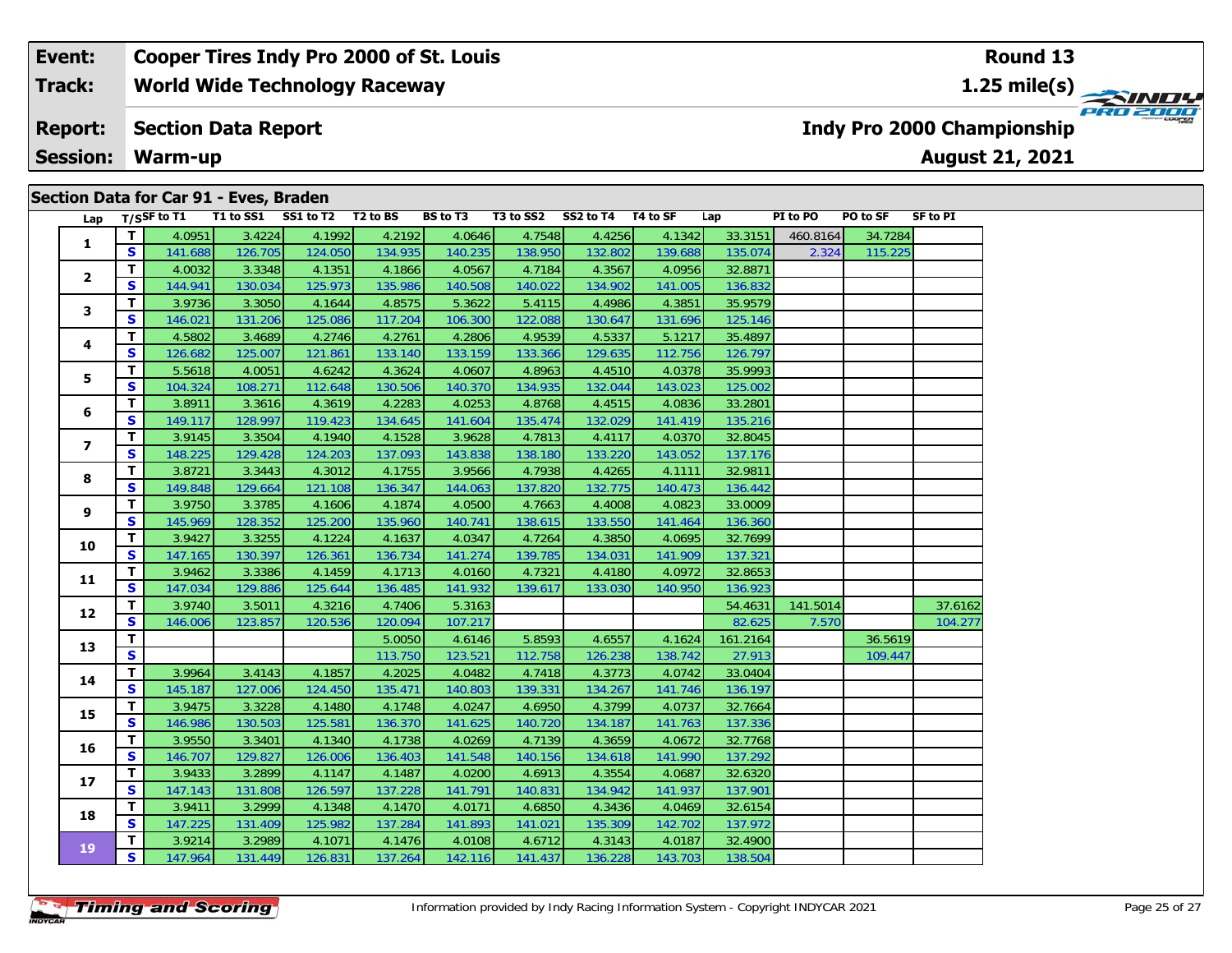# **Section Data for Car 91 - Eves, Braden**

| Lap |              | T/SSF to T1 | T1 to SS1 | SS1 to T2 | T <sub>2</sub> to BS | <b>BS</b> to T3 | T3 to SS2 | SS2 to T4 | T4 to SF | Lap     | PI to PO | PO to SF | <b>SF to PI</b> |
|-----|--------------|-------------|-----------|-----------|----------------------|-----------------|-----------|-----------|----------|---------|----------|----------|-----------------|
| 20  | T.           | 3.8922      | 3.2989    | 4.1303    | 4.1556               | 4.0050          | 4.6807    | 4.3190    | 4.0094   | 32.4911 |          |          |                 |
|     | S            | 149.074     | 131.449   | 126.119   | 137.000              | 142.322         | 141.150   | 136.079   | 144.037  | 138.499 |          |          |                 |
| 21  | T.           | 3.8636      | 3.3181    | 4.2499    | 4.1554               | 3.9498          | 4.8550    | 4.4068    | 4.0286   | 32.8272 |          |          |                 |
|     | S            | 150.178     | 130.688   | 122.570   | 137.007              | 144.311         | 136.083   | 133.368   | 143.350  | 137.081 |          |          |                 |
| 22  | T.           | 3.8690      | 3.4923    | 4.3608    | 4.2197               | 3.9782          | 4.8534    | 4.4933    | 4.1016   | 33.3683 |          |          |                 |
|     | S            | 149.968     | 124.169   | 119.453   | 134.919              | 143.281         | 136.128   | 130.801   | 140.799  | 134.859 |          |          |                 |
| 23  | T.           | 3.8917      | 3.3930    | 4.2549    | 4.2348               | 4.0667          | 4.7006    | 4.3440    | 4.0854   | 32.9711 |          |          |                 |
|     | S            | 149.094     | 127.803   | 122.426   | 134.438              | 140.163         | 140.553   | 135.296   | 141.357  | 136.483 |          |          |                 |
| 24  | T.           | 3.9698      | 3.3253    | 4.1105    | 4.1658               | 4.0325          | 4.6816    | 4.3598    | 4.0753   | 32.7206 |          |          |                 |
|     | S            | 146.160     | 130.405   | 126.726   | 136.665              | 141.352         | 141.123   | 134.806   | 141.707  | 137.528 |          |          |                 |
| 25  | T.           | 3.9610      | 3.3244    | 4.1414    | 4.1798               | 4.0447          | 4.6946    | 4.3567    | 4.0797   | 32.7823 |          |          |                 |
|     | $\mathbf{s}$ | 146.485     | 130.440   | 125.781   | 136.207              | 140.925         | 140.732   | 134.902   | 141.555  | 137.269 |          |          |                 |
| 26  | T.           | 3.9751      | 3.3316    | 4.1473    | 4.1779               | 4.0372          | 4.6727    | 4.3243    | 4.0446   | 32.7107 |          |          |                 |
|     | S            | 145.965     | 130.159   | 125.602   | 136.269              | 141.187         | 141.392   | 135.913   | 142.783  | 137.570 |          |          |                 |
| 27  | т            | 3.9386      | 3.3454    | 4.1840    | 4.2325               | 4.0432          | 4.7189    | 4.3619    | 4.0607   | 32.8852 |          |          |                 |
|     | S            | 147.318     | 129.622   | 124.500   | 134.511              | 140.977         | 140.008   | 134.741   | 142.217  | 136.840 |          |          |                 |
| 28  | T.           | 3.9457      | 3.3647    | 4.2094    | 4.1764               | 3.9950          | 4.6791    | 4.3490    | 4.0603   | 32.7796 |          |          |                 |
|     | S            | 147.053     | 128.878   | 123.749   | 136.318              | 142.678         | 141.198   | 135.141   | 142.231  | 137.281 |          |          |                 |
| 29  | T.           | 3.9520      | 3.3642    | 4.1689    | 4.1637               | 4.0076          | 4.7059    | 4.3725    | 4.0618   | 32.7966 |          |          |                 |
|     | S            | 146.819     | 128.897   | 124.951   | 136.734              | 142.230         | 140.394   | 134.414   | 142.178  | 137.209 |          |          |                 |
| 30  | T.           | 3.9436      | 3.3332    | 4.1457    | 4.1467               | 3.9838          | 4.7238    | 4.4093    | 4.0667   | 32.7528 |          |          |                 |
|     | S            | 147.131     | 130.096   | 125.650   | 137.294              | 143.079         | 139.862   | 133.293   | 142.007  | 137.393 |          |          |                 |
| 31  | T.           | 3.9381      | 3.3616    | 4.1789    | 4.1507               | 3.9848          | 4.7266    | 4.3819    | 4.0381   | 32.7607 |          |          |                 |
|     | S            | 147.337     | 128.997   | 124.652   | 137.162              | 143.044         | 139.780   | 134.126   | 143.013  | 137.360 |          |          |                 |
| 32  | Τ.           | 3.9263      | 3.5034    | 4.4397    | 4.7572               | 5.2160          |           |           |          |         |          |          | 38.4468         |
|     | S            | 147.780     | 123.776   | 117.330   | 119.675              | 109.279         |           |           |          |         |          |          | 102.024         |